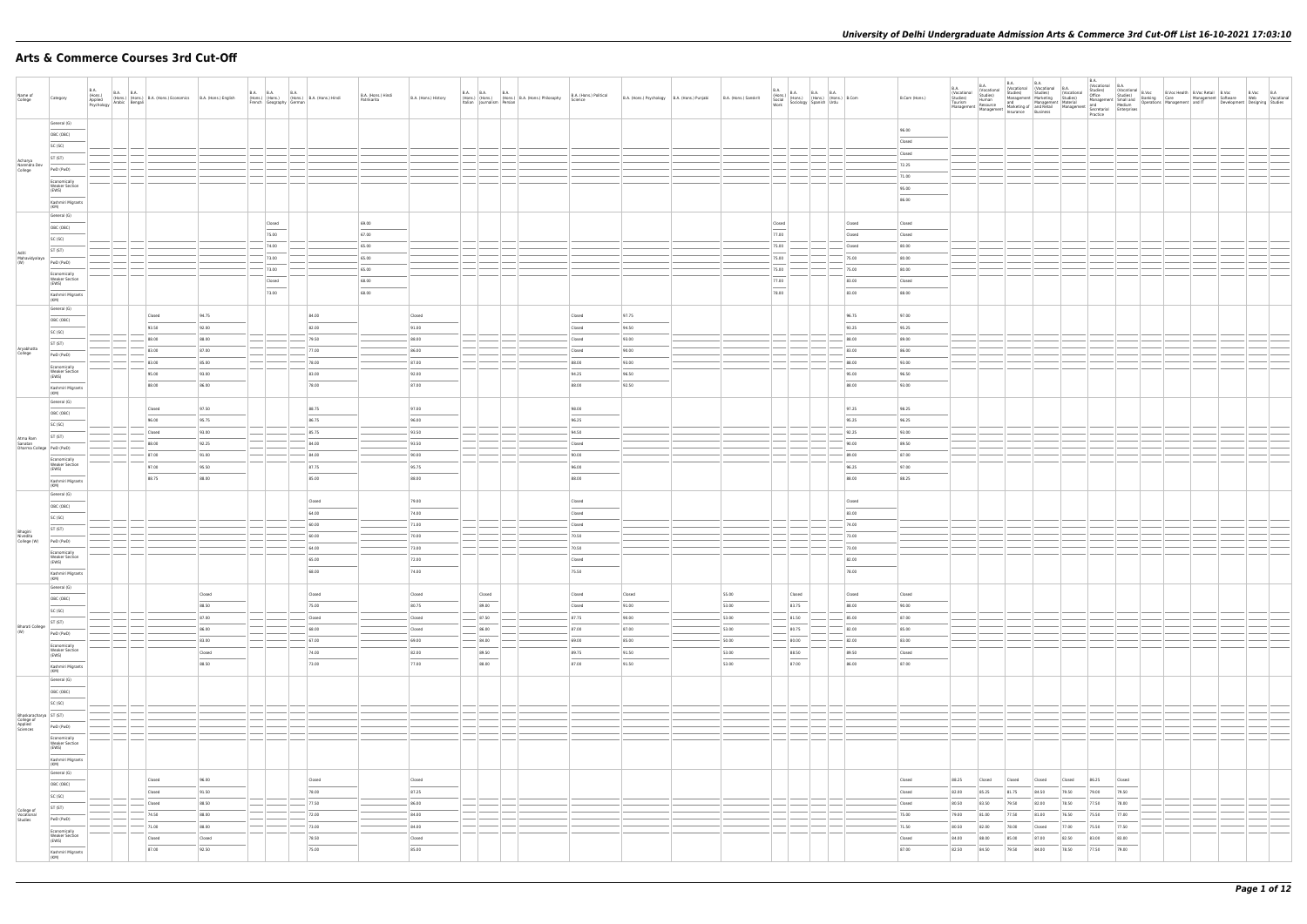| Name of<br>College                  | Category                                                                                                                                                                                                                                                                                                                                                                                                                                                                                        | B.A.<br><b>B.A. B.A.</b><br>(Hons.)<br>Applied |        | (Hons.) (Hons.) (Hons.) B.A. (Hons.) Economics B.A. (Hons.) English<br>Applied Psychology Arabic Bengali |                                                    | <b>B.A. B.A.</b><br>French Geography German | <b>B.A.</b><br>(Hons.) (Hons.) (Hons.) B.A. (Hons.) Hindi | B.A. (Hons.) Hindi<br>Patrikarita | B.A. (Hons.) History    | <b>B.A. B.A. B.A.</b><br>Italian Journalism Persian | (Hons.) (Hons.) (Hons.) B.A. (Hons.) Philosophy | B.A. (Hons.) Political<br>Science | B.A. (Hons.) Psychology B.A. (Hons.) Punjabi |       | B.A. (Hons.) Sanskrit | B.A. (Hons.) B.A. B.A. B.A. (Hons.) B.Com<br>Social (Hons.) (Hons.) (Hons.) B.Com<br>Work Sociology Spanish Urdu |                                                                                                                                                                                                                                                                                                                                                                                                                                                                                              |             | B.Com (Hons.)           | <b>B.A.</b> | B.A. | <b>B.A.</b> |  |  |  |  |
|-------------------------------------|-------------------------------------------------------------------------------------------------------------------------------------------------------------------------------------------------------------------------------------------------------------------------------------------------------------------------------------------------------------------------------------------------------------------------------------------------------------------------------------------------|------------------------------------------------|--------|----------------------------------------------------------------------------------------------------------|----------------------------------------------------|---------------------------------------------|-----------------------------------------------------------|-----------------------------------|-------------------------|-----------------------------------------------------|-------------------------------------------------|-----------------------------------|----------------------------------------------|-------|-----------------------|------------------------------------------------------------------------------------------------------------------|----------------------------------------------------------------------------------------------------------------------------------------------------------------------------------------------------------------------------------------------------------------------------------------------------------------------------------------------------------------------------------------------------------------------------------------------------------------------------------------------|-------------|-------------------------|-------------|------|-------------|--|--|--|--|
|                                     | General (G)                                                                                                                                                                                                                                                                                                                                                                                                                                                                                     |                                                | 98.25  | 97.00                                                                                                    |                                                    |                                             | Closed                                                    |                                   | 97.50                   |                                                     | Closed                                          | 98.50                             | 98.50                                        |       | Closed                |                                                                                                                  |                                                                                                                                                                                                                                                                                                                                                                                                                                                                                              |             | 98.00<br>Closed         |             |      |             |  |  |  |  |
|                                     | OBC (OBC)                                                                                                                                                                                                                                                                                                                                                                                                                                                                                       |                                                | 96.25  | 96.25                                                                                                    |                                                    |                                             | 78.00                                                     |                                   | 96.00                   |                                                     | 90.25                                           | 97.00                             | Closed                                       |       | 58.00                 |                                                                                                                  |                                                                                                                                                                                                                                                                                                                                                                                                                                                                                              |             | 95.50<br>95.50          |             |      |             |  |  |  |  |
|                                     | SC (SC)                                                                                                                                                                                                                                                                                                                                                                                                                                                                                         |                                                | 90.75  | 92.50                                                                                                    |                                                    |                                             | 78.00                                                     |                                   | Closed                  |                                                     | 86.75                                           | Closed                            | Closed                                       |       | 56.00                 |                                                                                                                  |                                                                                                                                                                                                                                                                                                                                                                                                                                                                                              |             | Closed<br>Closed        |             |      |             |  |  |  |  |
| Daulat Ram<br>College (W)           | ST (ST)                                                                                                                                                                                                                                                                                                                                                                                                                                                                                         |                                                | 90.50  | 92.00                                                                                                    |                                                    |                                             | 76.00                                                     |                                   | Closed                  |                                                     | 86.75                                           | Closed                            | Closed                                       |       | 56.00                 |                                                                                                                  |                                                                                                                                                                                                                                                                                                                                                                                                                                                                                              |             | 89.00<br>85.00          |             |      |             |  |  |  |  |
|                                     | PwD (PwD)                                                                                                                                                                                                                                                                                                                                                                                                                                                                                       |                                                | 90.00  | 92.00                                                                                                    |                                                    |                                             | 80.00                                                     |                                   | 90.00                   |                                                     | 86.00                                           | 92.50                             | Closed                                       |       | Closed                |                                                                                                                  |                                                                                                                                                                                                                                                                                                                                                                                                                                                                                              |             | 90.00<br>88.00          |             |      |             |  |  |  |  |
|                                     | Economically<br><b>Weaker Section</b><br>(EWS)                                                                                                                                                                                                                                                                                                                                                                                                                                                  |                                                | 97.00  | 95.50                                                                                                    |                                                    |                                             | 85.00                                                     |                                   | 95.00                   |                                                     | 93.25                                           | 96.50                             | 98.25                                        |       | 62.00                 |                                                                                                                  |                                                                                                                                                                                                                                                                                                                                                                                                                                                                                              |             | 96.50<br>Closed         |             |      |             |  |  |  |  |
|                                     | $\frac{1}{2} \left( \frac{1}{2} \right) \left( \frac{1}{2} \right) \left( \frac{1}{2} \right) \left( \frac{1}{2} \right) \left( \frac{1}{2} \right) \left( \frac{1}{2} \right) \left( \frac{1}{2} \right) \left( \frac{1}{2} \right) \left( \frac{1}{2} \right) \left( \frac{1}{2} \right) \left( \frac{1}{2} \right) \left( \frac{1}{2} \right) \left( \frac{1}{2} \right) \left( \frac{1}{2} \right) \left( \frac{1}{2} \right) \left( \frac{1}{2} \right) \left( \frac$<br>Kashmiri Migrants |                                                | 95.00  | 95.00                                                                                                    |                                                    |                                             | 80.00                                                     |                                   | 94.00                   |                                                     | 91.00                                           | 95.00                             | 97.25                                        |       | 59.00                 |                                                                                                                  |                                                                                                                                                                                                                                                                                                                                                                                                                                                                                              |             | 93.00<br>90.00          |             |      |             |  |  |  |  |
|                                     | (KM)                                                                                                                                                                                                                                                                                                                                                                                                                                                                                            |                                                |        |                                                                                                          |                                                    |                                             |                                                           |                                   |                         |                                                     |                                                 |                                   |                                              |       |                       |                                                                                                                  |                                                                                                                                                                                                                                                                                                                                                                                                                                                                                              |             |                         |             |      |             |  |  |  |  |
|                                     | General (G)<br>OBC (OBC)                                                                                                                                                                                                                                                                                                                                                                                                                                                                        |                                                |        | Closed                                                                                                   |                                                    |                                             |                                                           |                                   |                         |                                                     |                                                 |                                   |                                              |       |                       |                                                                                                                  |                                                                                                                                                                                                                                                                                                                                                                                                                                                                                              |             | Closed                  |             |      |             |  |  |  |  |
|                                     | SC (SC)                                                                                                                                                                                                                                                                                                                                                                                                                                                                                         |                                                |        | Closed                                                                                                   |                                                    |                                             |                                                           |                                   |                         |                                                     |                                                 |                                   |                                              |       |                       |                                                                                                                  |                                                                                                                                                                                                                                                                                                                                                                                                                                                                                              |             | Closed                  |             |      |             |  |  |  |  |
|                                     | ST (ST)                                                                                                                                                                                                                                                                                                                                                                                                                                                                                         |                                                |        | Closed                                                                                                   |                                                    |                                             |                                                           |                                   |                         |                                                     |                                                 |                                   |                                              |       |                       |                                                                                                                  |                                                                                                                                                                                                                                                                                                                                                                                                                                                                                              |             | Closed                  |             |      |             |  |  |  |  |
| Deen Dayal<br>Upadhyaya<br>College  | PwD (PwD)                                                                                                                                                                                                                                                                                                                                                                                                                                                                                       |                                                |        | Closed                                                                                                   |                                                    |                                             |                                                           |                                   |                         |                                                     |                                                 |                                   |                                              |       |                       |                                                                                                                  |                                                                                                                                                                                                                                                                                                                                                                                                                                                                                              |             | Closed                  |             |      |             |  |  |  |  |
|                                     | Economically                                                                                                                                                                                                                                                                                                                                                                                                                                                                                    |                                                |        | Closed                                                                                                   |                                                    |                                             |                                                           |                                   |                         |                                                     |                                                 |                                   |                                              |       |                       |                                                                                                                  |                                                                                                                                                                                                                                                                                                                                                                                                                                                                                              |             | 73.00                   |             |      |             |  |  |  |  |
|                                     | <b>Weaker Section</b><br>(EWS)                                                                                                                                                                                                                                                                                                                                                                                                                                                                  |                                                |        | 94.75                                                                                                    |                                                    |                                             |                                                           |                                   |                         |                                                     |                                                 |                                   |                                              |       |                       |                                                                                                                  |                                                                                                                                                                                                                                                                                                                                                                                                                                                                                              |             | 96.25                   |             |      |             |  |  |  |  |
|                                     | $\overline{\phantom{a}}$<br>Kashmiri Migrants                                                                                                                                                                                                                                                                                                                                                                                                                                                   |                                                |        | 87.00                                                                                                    |                                                    |                                             |                                                           |                                   |                         |                                                     |                                                 |                                   |                                              |       |                       |                                                                                                                  |                                                                                                                                                                                                                                                                                                                                                                                                                                                                                              |             | 88.25                   |             |      |             |  |  |  |  |
|                                     | (KM)<br>General (G)                                                                                                                                                                                                                                                                                                                                                                                                                                                                             |                                                |        |                                                                                                          |                                                    |                                             |                                                           |                                   |                         |                                                     |                                                 |                                   |                                              |       |                       |                                                                                                                  |                                                                                                                                                                                                                                                                                                                                                                                                                                                                                              |             |                         |             |      |             |  |  |  |  |
|                                     | OBC (OBC)                                                                                                                                                                                                                                                                                                                                                                                                                                                                                       |                                                | 98.00  | 97.00                                                                                                    |                                                    |                                             |                                                           |                                   | 97.00                   | 98.25                                               |                                                 | 98.00                             |                                              |       |                       |                                                                                                                  |                                                                                                                                                                                                                                                                                                                                                                                                                                                                                              |             | 97.75<br>98.25          |             |      |             |  |  |  |  |
|                                     | SC (SC)                                                                                                                                                                                                                                                                                                                                                                                                                                                                                         |                                                | 97.00  | 95.75                                                                                                    |                                                    |                                             |                                                           |                                   | 96.00                   | 97.00                                               |                                                 | 96.75                             |                                              |       |                       |                                                                                                                  |                                                                                                                                                                                                                                                                                                                                                                                                                                                                                              |             | 96.50<br>97.50          |             |      |             |  |  |  |  |
| Delhi College of ST (ST)            |                                                                                                                                                                                                                                                                                                                                                                                                                                                                                                 |                                                | 94.00  | 93.00                                                                                                    |                                                    |                                             |                                                           |                                   | 93.00                   | 94.00                                               |                                                 | 93.75                             |                                              |       |                       |                                                                                                                  |                                                                                                                                                                                                                                                                                                                                                                                                                                                                                              |             | 94.00<br>94.25          |             |      |             |  |  |  |  |
| Arts and<br>Commerce                | PwD (PwD)                                                                                                                                                                                                                                                                                                                                                                                                                                                                                       |                                                | 94.00  | 93.00                                                                                                    |                                                    |                                             |                                                           |                                   | 93.00                   | 94.00                                               |                                                 | 93.75                             |                                              |       |                       |                                                                                                                  |                                                                                                                                                                                                                                                                                                                                                                                                                                                                                              |             | 94.00<br>94.25          |             |      |             |  |  |  |  |
|                                     | Economically                                                                                                                                                                                                                                                                                                                                                                                                                                                                                    |                                                | 94.00  | 92.50                                                                                                    |                                                    |                                             |                                                           |                                   | 92.00                   | 93.00                                               |                                                 | 92.00                             |                                              |       |                       |                                                                                                                  |                                                                                                                                                                                                                                                                                                                                                                                                                                                                                              |             | 93.00<br>93.00          |             |      |             |  |  |  |  |
|                                     | <b>Weaker Section</b><br>(EWS)                                                                                                                                                                                                                                                                                                                                                                                                                                                                  |                                                | 97.25  | 96.50                                                                                                    |                                                    |                                             |                                                           |                                   | 96.75                   | 98.00                                               |                                                 | 97.75                             |                                              |       |                       |                                                                                                                  |                                                                                                                                                                                                                                                                                                                                                                                                                                                                                              |             | 97.50<br>98.00          |             |      |             |  |  |  |  |
|                                     | Kashmiri Migrants<br>(KM)                                                                                                                                                                                                                                                                                                                                                                                                                                                                       |                                                | 94.00  | 92.50                                                                                                    |                                                    |                                             |                                                           |                                   | 92.00                   | 93.00                                               |                                                 | 92.00                             |                                              |       |                       |                                                                                                                  |                                                                                                                                                                                                                                                                                                                                                                                                                                                                                              |             | 93.00<br>94.25          |             |      |             |  |  |  |  |
|                                     | General (G)                                                                                                                                                                                                                                                                                                                                                                                                                                                                                     |                                                |        |                                                                                                          |                                                    |                                             |                                                           |                                   |                         |                                                     |                                                 |                                   |                                              |       |                       |                                                                                                                  |                                                                                                                                                                                                                                                                                                                                                                                                                                                                                              |             |                         |             |      |             |  |  |  |  |
|                                     | OBC (OBC)                                                                                                                                                                                                                                                                                                                                                                                                                                                                                       |                                                |        |                                                                                                          | $\vert$ Closed $\vert$<br>$\overline{\phantom{a}}$ |                                             | Closed<br>$\overline{\phantom{a}}$                        |                                   |                         | Closed                                              |                                                 |                                   |                                              |       |                       |                                                                                                                  | Closed                                                                                                                                                                                                                                                                                                                                                                                                                                                                                       |             |                         |             |      |             |  |  |  |  |
|                                     | SC (SC)                                                                                                                                                                                                                                                                                                                                                                                                                                                                                         |                                                |        |                                                                                                          | 83.00                                              |                                             | Closed                                                    |                                   |                         | 80.00                                               |                                                 |                                   |                                              |       |                       |                                                                                                                  | 82.00                                                                                                                                                                                                                                                                                                                                                                                                                                                                                        |             |                         |             |      |             |  |  |  |  |
| Department of ST (ST)               |                                                                                                                                                                                                                                                                                                                                                                                                                                                                                                 |                                                |        |                                                                                                          | 80.50                                              |                                             | 81.00                                                     |                                   |                         | 77.00                                               |                                                 |                                   |                                              |       |                       |                                                                                                                  | 78.00                                                                                                                                                                                                                                                                                                                                                                                                                                                                                        |             |                         |             |      |             |  |  |  |  |
| Germanic and<br>Romance<br>Studies  | PwD (PwD)                                                                                                                                                                                                                                                                                                                                                                                                                                                                                       |                                                |        |                                                                                                          | 75.00                                              |                                             | 75.00                                                     |                                   |                         | 72.00                                               |                                                 |                                   |                                              |       |                       |                                                                                                                  | 75.00                                                                                                                                                                                                                                                                                                                                                                                                                                                                                        |             |                         |             |      |             |  |  |  |  |
|                                     | Economically<br><b>Weaker Section</b>                                                                                                                                                                                                                                                                                                                                                                                                                                                           |                                                |        |                                                                                                          | 75.00                                              |                                             | 76.50                                                     |                                   |                         | 72.00                                               |                                                 |                                   |                                              |       |                       |                                                                                                                  | 74.00                                                                                                                                                                                                                                                                                                                                                                                                                                                                                        |             |                         |             |      |             |  |  |  |  |
|                                     | (EWS)                                                                                                                                                                                                                                                                                                                                                                                                                                                                                           |                                                |        |                                                                                                          | Closed<br>81.00                                    |                                             | Closed<br>$\overline{\phantom{a}}$<br>81.00               |                                   |                         | 79.00<br>$\overline{\phantom{a}}$<br>78.00          |                                                 |                                   |                                              |       |                       |                                                                                                                  | 79.50<br>$\frac{1}{2} \left( \frac{1}{2} \right) \left( \frac{1}{2} \right) \left( \frac{1}{2} \right) \left( \frac{1}{2} \right) \left( \frac{1}{2} \right) \left( \frac{1}{2} \right) \left( \frac{1}{2} \right) \left( \frac{1}{2} \right) \left( \frac{1}{2} \right) \left( \frac{1}{2} \right) \left( \frac{1}{2} \right) \left( \frac{1}{2} \right) \left( \frac{1}{2} \right) \left( \frac{1}{2} \right) \left( \frac{1}{2} \right) \left( \frac{1}{2} \right) \left( \frac$<br>79.00 |             |                         |             |      |             |  |  |  |  |
|                                     | Kashmiri Migrants<br>(KM)                                                                                                                                                                                                                                                                                                                                                                                                                                                                       |                                                |        |                                                                                                          |                                                    |                                             |                                                           |                                   |                         |                                                     |                                                 |                                   |                                              |       |                       |                                                                                                                  |                                                                                                                                                                                                                                                                                                                                                                                                                                                                                              |             |                         |             |      |             |  |  |  |  |
|                                     | General (G)                                                                                                                                                                                                                                                                                                                                                                                                                                                                                     |                                                | Closed | 94.75                                                                                                    |                                                    |                                             | Closed                                                    |                                   | Closed                  |                                                     |                                                 | 95.00                             |                                              |       | Closed                |                                                                                                                  |                                                                                                                                                                                                                                                                                                                                                                                                                                                                                              |             | 96.50                   |             |      |             |  |  |  |  |
|                                     | OBC (OBC)                                                                                                                                                                                                                                                                                                                                                                                                                                                                                       |                                                | 93.25  | 90.00                                                                                                    |                                                    |                                             | Closed                                                    |                                   | Closed                  |                                                     |                                                 | 91.50                             |                                              |       | 61.00                 |                                                                                                                  |                                                                                                                                                                                                                                                                                                                                                                                                                                                                                              |             | Closed                  |             |      |             |  |  |  |  |
|                                     | SC (SC)                                                                                                                                                                                                                                                                                                                                                                                                                                                                                         |                                                | 86.00  | Closed                                                                                                   |                                                    |                                             | 75.00                                                     |                                   | Closed                  |                                                     |                                                 | 89.50                             |                                              |       | 55.00                 |                                                                                                                  |                                                                                                                                                                                                                                                                                                                                                                                                                                                                                              |             | 88.00                   |             |      |             |  |  |  |  |
| Deshbandhu<br>College               | ST (ST)                                                                                                                                                                                                                                                                                                                                                                                                                                                                                         |                                                | 76.00  | Closed                                                                                                   |                                                    |                                             | 69.00                                                     |                                   | 81.00                   |                                                     |                                                 | 82.75                             |                                              |       | 45.00                 |                                                                                                                  |                                                                                                                                                                                                                                                                                                                                                                                                                                                                                              |             | 74.50                   |             |      |             |  |  |  |  |
|                                     | PwD (PwD)                                                                                                                                                                                                                                                                                                                                                                                                                                                                                       |                                                | 77.00  | 85.00                                                                                                    |                                                    |                                             | 70.00                                                     |                                   | 79.00                   |                                                     |                                                 | 79.00                             |                                              |       | 45.00                 |                                                                                                                  |                                                                                                                                                                                                                                                                                                                                                                                                                                                                                              |             | 83.00                   |             |      |             |  |  |  |  |
|                                     | Economically<br><b>Weaker Section</b><br>(EWS)                                                                                                                                                                                                                                                                                                                                                                                                                                                  |                                                | 94.50  | 93.75                                                                                                    |                                                    |                                             | 80.50                                                     |                                   | 90.50                   |                                                     |                                                 | 92.50                             |                                              |       | 59.00                 |                                                                                                                  |                                                                                                                                                                                                                                                                                                                                                                                                                                                                                              |             | 95.00                   |             |      |             |  |  |  |  |
|                                     |                                                                                                                                                                                                                                                                                                                                                                                                                                                                                                 |                                                | 86.75  | 84.75                                                                                                    |                                                    |                                             | 72.00                                                     |                                   | 82.00                   |                                                     |                                                 | 85.00                             |                                              |       | 52.00                 |                                                                                                                  |                                                                                                                                                                                                                                                                                                                                                                                                                                                                                              |             | Closed                  |             |      |             |  |  |  |  |
|                                     | Kashmiri Migrants<br>(KM)                                                                                                                                                                                                                                                                                                                                                                                                                                                                       |                                                |        |                                                                                                          |                                                    |                                             |                                                           |                                   |                         |                                                     |                                                 |                                   |                                              |       |                       |                                                                                                                  |                                                                                                                                                                                                                                                                                                                                                                                                                                                                                              |             |                         |             |      |             |  |  |  |  |
|                                     | General (G)<br>OBC (OBC)                                                                                                                                                                                                                                                                                                                                                                                                                                                                        | Closed                                         | 96.00  |                                                                                                          |                                                    | 94.50                                       | 84.00                                                     | 85.50                             | Closed                  |                                                     |                                                 |                                   |                                              |       |                       | 92.50                                                                                                            |                                                                                                                                                                                                                                                                                                                                                                                                                                                                                              |             | 94.00<br>95.50          |             |      |             |  |  |  |  |
|                                     | SC (SC)                                                                                                                                                                                                                                                                                                                                                                                                                                                                                         | Closed                                         | 90.50  |                                                                                                          |                                                    | 90.50                                       | 78.00                                                     | 77.50                             | 86.75                   |                                                     |                                                 |                                   |                                              |       |                       | $\sim$<br>87.00                                                                                                  |                                                                                                                                                                                                                                                                                                                                                                                                                                                                                              |             | 89.00<br>91.00          |             |      |             |  |  |  |  |
|                                     | ST (ST)                                                                                                                                                                                                                                                                                                                                                                                                                                                                                         | Closed                                         | 84.00  |                                                                                                          |                                                    | 87.50                                       | 74.00                                                     | 72.75                             | Closed                  |                                                     |                                                 |                                   |                                              |       |                       | 80.00                                                                                                            |                                                                                                                                                                                                                                                                                                                                                                                                                                                                                              |             | 87.00<br>86.00          |             |      |             |  |  |  |  |
| Dr. Bhim Rao<br>Ambedkar<br>College | PwD (PwD)                                                                                                                                                                                                                                                                                                                                                                                                                                                                                       | Closed                                         | 76.00  |                                                                                                          |                                                    | 85.25                                       | 65.00                                                     | 59.00                             | 79.25                   |                                                     |                                                 |                                   |                                              |       |                       | 70.00                                                                                                            |                                                                                                                                                                                                                                                                                                                                                                                                                                                                                              |             | 81.00<br>80.00          |             |      |             |  |  |  |  |
|                                     | Economically                                                                                                                                                                                                                                                                                                                                                                                                                                                                                    | 67.00                                          | 70.00  |                                                                                                          |                                                    | 78.00                                       | Closed                                                    | 48.00                             | 69.00                   |                                                     |                                                 |                                   |                                              |       |                       | 60.00                                                                                                            |                                                                                                                                                                                                                                                                                                                                                                                                                                                                                              |             | 78.00<br>75.00          |             |      |             |  |  |  |  |
|                                     | <b>Weaker Section</b><br>(EWS)                                                                                                                                                                                                                                                                                                                                                                                                                                                                  | 92.00                                          | 93.00  |                                                                                                          |                                                    | 92.50                                       | 82.00                                                     | 82.50                             | 89.00                   |                                                     |                                                 |                                   |                                              |       |                       | 91.50<br>$\sim$                                                                                                  |                                                                                                                                                                                                                                                                                                                                                                                                                                                                                              |             | 92.75<br>94.50          |             |      |             |  |  |  |  |
|                                     | $\sim$<br>Kashmiri Migrants<br>(KM)                                                                                                                                                                                                                                                                                                                                                                                                                                                             | 88.00                                          | 87.00  |                                                                                                          |                                                    | 85.50                                       | 76.00                                                     | 77.00                             | 82.50                   |                                                     |                                                 |                                   |                                              |       |                       | 83.50                                                                                                            |                                                                                                                                                                                                                                                                                                                                                                                                                                                                                              |             | 85.00<br>86.00          |             |      |             |  |  |  |  |
|                                     | General (G)                                                                                                                                                                                                                                                                                                                                                                                                                                                                                     |                                                |        |                                                                                                          |                                                    |                                             |                                                           |                                   |                         |                                                     |                                                 |                                   |                                              |       |                       |                                                                                                                  |                                                                                                                                                                                                                                                                                                                                                                                                                                                                                              |             |                         |             |      |             |  |  |  |  |
|                                     | OBC (OBC)                                                                                                                                                                                                                                                                                                                                                                                                                                                                                       |                                                | 98.00  | Closed                                                                                                   |                                                    | Closed<br>$\frac{1}{2}$                     | Closed<br><b>Contract Contract</b>                        |                                   | Closed                  |                                                     | Closed                                          | 97.50                             |                                              | 55.00 | Closed                |                                                                                                                  |                                                                                                                                                                                                                                                                                                                                                                                                                                                                                              |             | 97.50<br>66.00 96.50    |             |      |             |  |  |  |  |
|                                     | SC (SC)                                                                                                                                                                                                                                                                                                                                                                                                                                                                                         |                                                | 95.50  | Closed                                                                                                   |                                                    | Closed                                      | Closed                                                    |                                   | Closed                  |                                                     | 90.00                                           | 95.75                             |                                              | 54.00 | 65.00                 |                                                                                                                  |                                                                                                                                                                                                                                                                                                                                                                                                                                                                                              | 62.00 94.75 | 95.75                   |             |      |             |  |  |  |  |
|                                     | ST (ST)                                                                                                                                                                                                                                                                                                                                                                                                                                                                                         |                                                | 88.50  | Closed                                                                                                   |                                                    | Closed                                      | Closed                                                    |                                   | Closed                  |                                                     | 87.00                                           | Closed                            |                                              | 50.00 | 60.00                 |                                                                                                                  |                                                                                                                                                                                                                                                                                                                                                                                                                                                                                              |             | 89.50<br>60.00 88.00    |             |      |             |  |  |  |  |
| Dyal Singh<br>College               | PwD (PwD)                                                                                                                                                                                                                                                                                                                                                                                                                                                                                       |                                                | 84.50  | Closed                                                                                                   |                                                    | Closed                                      | 67.00                                                     |                                   | Closed                  |                                                     | 85.00                                           | Closed                            |                                              | 49.00 | 53.00                 |                                                                                                                  |                                                                                                                                                                                                                                                                                                                                                                                                                                                                                              |             | 82.50<br>52.00 82.25    |             |      |             |  |  |  |  |
|                                     | Economically<br><b>Weaker Section</b>                                                                                                                                                                                                                                                                                                                                                                                                                                                           |                                                | Closed | Closed                                                                                                   |                                                    | Closed                                      | Closed                                                    |                                   | 66.00                   |                                                     | 76.00                                           | 82.00                             |                                              | 45.00 | 50.00                 |                                                                                                                  |                                                                                                                                                                                                                                                                                                                                                                                                                                                                                              |             | 71.00<br>50.00 Closed   |             |      |             |  |  |  |  |
|                                     | (EWS)                                                                                                                                                                                                                                                                                                                                                                                                                                                                                           |                                                | 96.50  | 94.00                                                                                                    |                                                    | 94.75                                       | 81.00                                                     |                                   | Closed                  |                                                     | 91.00                                           | 96.00                             |                                              | 54.50 | 66.00                 |                                                                                                                  |                                                                                                                                                                                                                                                                                                                                                                                                                                                                                              |             | 63.00 95.50<br>96.00    |             |      |             |  |  |  |  |
|                                     | Kashmiri Migrants<br>(KM)                                                                                                                                                                                                                                                                                                                                                                                                                                                                       |                                                | 88.00  | 85.50                                                                                                    |                                                    | 86.00                                       | 73.50                                                     |                                   | 84.00                   |                                                     | 83.00                                           | 87.50                             |                                              | 45.00 | 60.00                 |                                                                                                                  |                                                                                                                                                                                                                                                                                                                                                                                                                                                                                              |             | 56.00 86.50<br>87.50    |             |      |             |  |  |  |  |
|                                     | General (G)                                                                                                                                                                                                                                                                                                                                                                                                                                                                                     |                                                |        |                                                                                                          |                                                    |                                             |                                                           |                                   |                         |                                                     |                                                 |                                   |                                              |       |                       |                                                                                                                  |                                                                                                                                                                                                                                                                                                                                                                                                                                                                                              |             |                         |             |      |             |  |  |  |  |
|                                     | OBC (OBC)                                                                                                                                                                                                                                                                                                                                                                                                                                                                                       |                                                |        | Closed                                                                                                   |                                                    |                                             |                                                           |                                   | Closed<br>$\frac{1}{2}$ |                                                     |                                                 | 94.00                             |                                              |       |                       |                                                                                                                  |                                                                                                                                                                                                                                                                                                                                                                                                                                                                                              |             | 94.00<br>Closed         |             |      |             |  |  |  |  |
|                                     | SC (SC)                                                                                                                                                                                                                                                                                                                                                                                                                                                                                         |                                                |        | 90.00                                                                                                    |                                                    |                                             |                                                           |                                   | Closed                  |                                                     |                                                 | 91.00                             |                                              |       |                       |                                                                                                                  |                                                                                                                                                                                                                                                                                                                                                                                                                                                                                              |             | 91.00<br>91.50          |             |      |             |  |  |  |  |
|                                     | ST (ST)                                                                                                                                                                                                                                                                                                                                                                                                                                                                                         |                                                |        | 88.00                                                                                                    |                                                    |                                             |                                                           |                                   | 85.50                   |                                                     |                                                 | 87.00<br>87.00                    |                                              |       |                       |                                                                                                                  |                                                                                                                                                                                                                                                                                                                                                                                                                                                                                              |             | 86.00<br>87.50<br>78.00 |             |      |             |  |  |  |  |
| Dyal Singh<br>College<br>(Evening)  | PwD (PwD)                                                                                                                                                                                                                                                                                                                                                                                                                                                                                       |                                                |        | 88.00<br>78.00                                                                                           |                                                    |                                             |                                                           |                                   | 84.50<br>78.00          |                                                     |                                                 | 72.00                             |                                              |       |                       |                                                                                                                  |                                                                                                                                                                                                                                                                                                                                                                                                                                                                                              |             | 78.00<br>65.00<br>65.00 |             |      |             |  |  |  |  |
|                                     | Economically<br><b>Weaker Section</b>                                                                                                                                                                                                                                                                                                                                                                                                                                                           |                                                |        | 90.00                                                                                                    |                                                    |                                             |                                                           |                                   | 89.50                   |                                                     |                                                 | 92.00                             |                                              |       |                       |                                                                                                                  |                                                                                                                                                                                                                                                                                                                                                                                                                                                                                              |             | 94.00<br>93.00          |             |      |             |  |  |  |  |
|                                     | (EWS)                                                                                                                                                                                                                                                                                                                                                                                                                                                                                           |                                                |        | 89.00                                                                                                    |                                                    |                                             |                                                           |                                   | 81.00                   |                                                     |                                                 | 83.00                             |                                              |       |                       |                                                                                                                  |                                                                                                                                                                                                                                                                                                                                                                                                                                                                                              |             | 89.00<br>90.00          |             |      |             |  |  |  |  |
|                                     | Kashmiri Migrants<br>(KM)                                                                                                                                                                                                                                                                                                                                                                                                                                                                       |                                                |        |                                                                                                          |                                                    |                                             |                                                           |                                   |                         |                                                     |                                                 |                                   |                                              |       |                       |                                                                                                                  |                                                                                                                                                                                                                                                                                                                                                                                                                                                                                              |             |                         |             |      |             |  |  |  |  |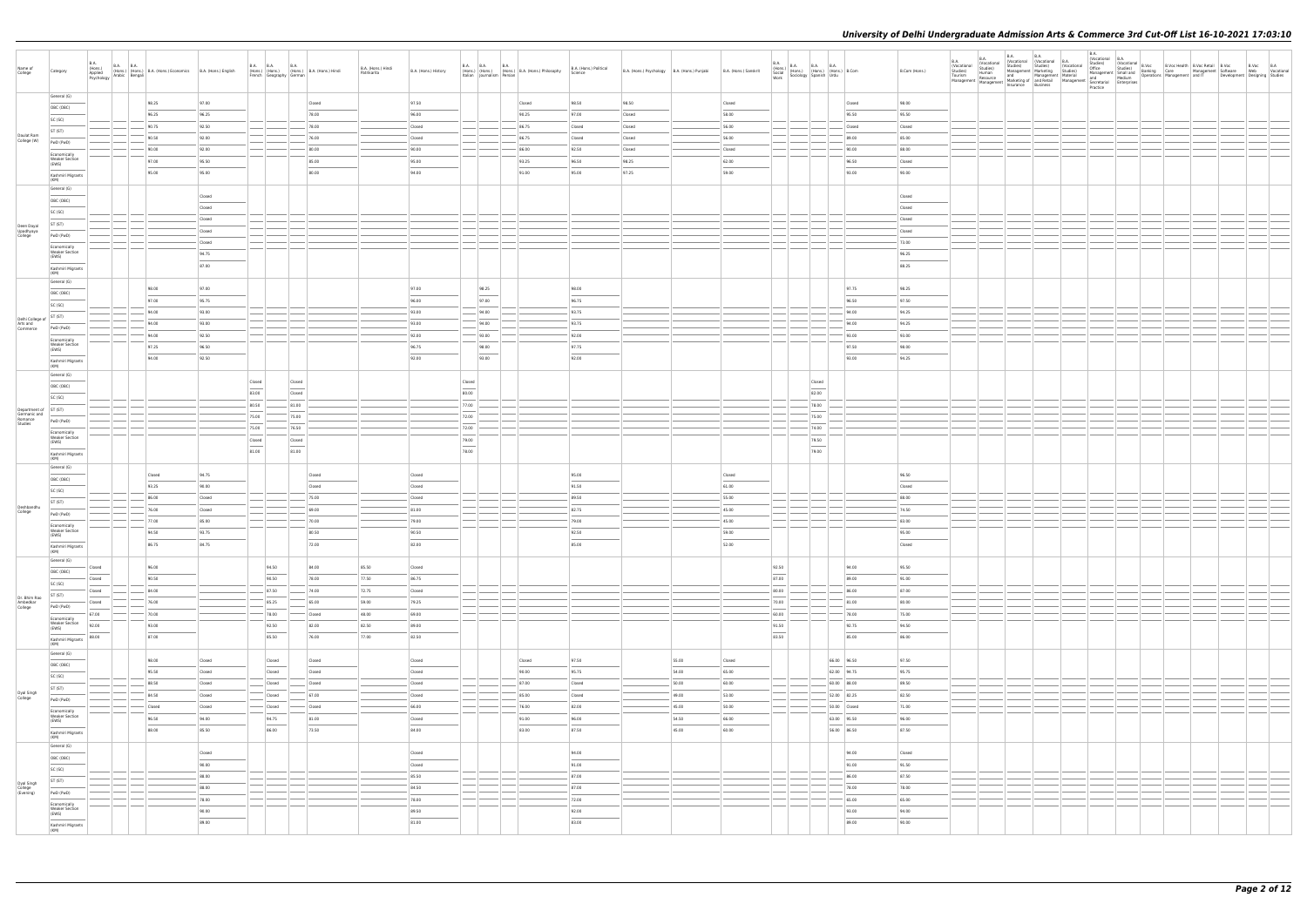| Name of<br>College          | Category                              | B.A.<br>(Hons.)<br>Applied | <b>B.A. B.A.</b> | (Hons.) (Hons.) (Hons.) B.A. (Hons.) Economics B.A. (Hons.) English<br>Applied Barabic Bengali Research Association |        | <b>B.A. B.A.</b><br>French Geography German | B.A.<br>(Hons.) (Hons.) (Hons.) B.A. (Hons.) Hindi | B.A. (Hons.) Hindi<br>Patrikarita | B.A. (Hons.) History | <b>B.A. B.A.</b> | <b>B.A.</b><br>Italian Journalism Persian | (Hons.) (Hons.) (Hons.) B.A. (Hons.) Philosophy | B.A. (Hons.) Political<br>Science | B.A. (Hons.) Psychology   B.A. (Hons.) Punjabi | B.A. (Hons.) Sanskrit                                                                                                                                                                                                                                                                                                                                                                                                                                                               | B.A. (Hons.) B.A. B.A. B.A. (Hons.) B.Com<br>Social (Hons.) (Hons.) (Hons.) B.Com<br>Work Sociology Spanish Urdu | B.Com (Hons.)    |  | <b>B.A.</b> |  |  |                                         |  |
|-----------------------------|---------------------------------------|----------------------------|------------------|---------------------------------------------------------------------------------------------------------------------|--------|---------------------------------------------|----------------------------------------------------|-----------------------------------|----------------------|------------------|-------------------------------------------|-------------------------------------------------|-----------------------------------|------------------------------------------------|-------------------------------------------------------------------------------------------------------------------------------------------------------------------------------------------------------------------------------------------------------------------------------------------------------------------------------------------------------------------------------------------------------------------------------------------------------------------------------------|------------------------------------------------------------------------------------------------------------------|------------------|--|-------------|--|--|-----------------------------------------|--|
|                             | General (G)                           | 98.50                      |                  | 98.50                                                                                                               | 97.25  |                                             | 87.75                                              |                                   | 97.50                |                  |                                           | Closed                                          | Closed                            |                                                | 66.50                                                                                                                                                                                                                                                                                                                                                                                                                                                                               |                                                                                                                  | 97.75<br>96.50   |  |             |  |  |                                         |  |
|                             | OBC (OBC)                             |                            |                  |                                                                                                                     |        |                                             |                                                    |                                   |                      |                  |                                           |                                                 |                                   |                                                |                                                                                                                                                                                                                                                                                                                                                                                                                                                                                     |                                                                                                                  |                  |  |             |  |  |                                         |  |
|                             | SC (SC)                               | 96.00                      |                  | Closed                                                                                                              | 94.75  |                                             | 84.50                                              |                                   | Closed               |                  |                                           | 90.50                                           | Closed                            |                                                | 63.50                                                                                                                                                                                                                                                                                                                                                                                                                                                                               |                                                                                                                  | 94.50<br>96.00   |  |             |  |  |                                         |  |
|                             | ST (ST)                               | 95.75                      |                  | Closed                                                                                                              | 94.00  |                                             | 80.50                                              |                                   | 93.00                |                  |                                           | 88.00                                           | Closed                            |                                                | 62.50                                                                                                                                                                                                                                                                                                                                                                                                                                                                               |                                                                                                                  | Closed<br>Closed |  |             |  |  |                                         |  |
| Gargi College<br>(W)        |                                       | 94.75                      |                  | 88.00                                                                                                               | 93.00  |                                             | 79.00                                              |                                   | 92.50                |                  |                                           | 88.00                                           | Closed                            |                                                | 59.50                                                                                                                                                                                                                                                                                                                                                                                                                                                                               |                                                                                                                  | 82.50<br>83.25   |  |             |  |  |                                         |  |
|                             | PwD (PwD)                             | 96.00                      |                  |                                                                                                                     |        |                                             |                                                    |                                   |                      |                  |                                           |                                                 |                                   |                                                |                                                                                                                                                                                                                                                                                                                                                                                                                                                                                     |                                                                                                                  | 89.00<br>87.00   |  |             |  |  |                                         |  |
|                             | Economically                          |                            |                  | 89.50                                                                                                               | 93.00  |                                             | 79.00                                              |                                   | 88.00                |                  |                                           | 91.00                                           | 90.50                             |                                                | 59.50                                                                                                                                                                                                                                                                                                                                                                                                                                                                               |                                                                                                                  |                  |  |             |  |  |                                         |  |
|                             | <b>Weaker Section</b><br>(EWS)        | 97.00                      |                  | 96.50                                                                                                               | 95.50  |                                             | 85.00                                              |                                   | 94.50                |                  |                                           | 94.00                                           | 95.50                             |                                                | 65.50                                                                                                                                                                                                                                                                                                                                                                                                                                                                               |                                                                                                                  | 96.50<br>97.00   |  |             |  |  |                                         |  |
|                             | Kashmiri Migrants<br>(KM)             | 97.25                      |                  | Closed                                                                                                              | 95.00  |                                             | 84.00                                              |                                   | 89.00                |                  |                                           | 91.00                                           | 90.50                             |                                                | 62.50                                                                                                                                                                                                                                                                                                                                                                                                                                                                               |                                                                                                                  | Closed<br>92.00  |  |             |  |  |                                         |  |
|                             | General (G)                           |                            |                  | 99.00                                                                                                               | 98.00  |                                             | 94.00                                              |                                   | 98.25                |                  |                                           | 96.75                                           |                                   |                                                | Closed                                                                                                                                                                                                                                                                                                                                                                                                                                                                              |                                                                                                                  | 98.75            |  |             |  |  |                                         |  |
|                             | OBC (OBC)                             |                            |                  | 97.00                                                                                                               | 96.25  |                                             | 90.75                                              |                                   | 97.00                |                  |                                           | 94.75                                           |                                   |                                                | Closed                                                                                                                                                                                                                                                                                                                                                                                                                                                                              |                                                                                                                  | 97.00            |  |             |  |  |                                         |  |
|                             | SC (SC)                               |                            |                  |                                                                                                                     |        |                                             |                                                    |                                   |                      |                  |                                           |                                                 |                                   |                                                |                                                                                                                                                                                                                                                                                                                                                                                                                                                                                     |                                                                                                                  |                  |  |             |  |  |                                         |  |
|                             | ST (ST)                               |                            |                  | 96.00                                                                                                               | 95.50  |                                             | 87.00                                              |                                   | 95.50                |                  |                                           | 91.00                                           |                                   |                                                | Closed                                                                                                                                                                                                                                                                                                                                                                                                                                                                              |                                                                                                                  | 94.75            |  |             |  |  |                                         |  |
| Hansraj College             |                                       |                            |                  | 93.75                                                                                                               | 94.00  |                                             | 83.00                                              |                                   | Closed               |                  |                                           | 90.00                                           |                                   |                                                | 61.00                                                                                                                                                                                                                                                                                                                                                                                                                                                                               |                                                                                                                  | 92.00            |  |             |  |  |                                         |  |
|                             | PwD (PwD)                             |                            |                  | 94.00                                                                                                               | 93.00  |                                             | 90.00                                              |                                   | 95.00                |                  |                                           | 90.00                                           |                                   |                                                | 60.00                                                                                                                                                                                                                                                                                                                                                                                                                                                                               |                                                                                                                  | 86.00            |  |             |  |  |                                         |  |
|                             | Economically<br><b>Weaker Section</b> |                            |                  |                                                                                                                     |        |                                             |                                                    |                                   |                      |                  |                                           |                                                 |                                   |                                                |                                                                                                                                                                                                                                                                                                                                                                                                                                                                                     |                                                                                                                  |                  |  |             |  |  |                                         |  |
|                             | (EWS)                                 |                            |                  | 97.25                                                                                                               | 96.75  |                                             | 90.75                                              |                                   | Closed               |                  |                                           | 94.00                                           |                                   |                                                | Closed                                                                                                                                                                                                                                                                                                                                                                                                                                                                              |                                                                                                                  | Closed           |  |             |  |  |                                         |  |
|                             | Kashmiri Migrants<br>(KM)             |                            |                  | 93.00                                                                                                               | 93.00  |                                             | 85.00                                              |                                   | 90.00                |                  |                                           | 90.00                                           |                                   |                                                | 70.00                                                                                                                                                                                                                                                                                                                                                                                                                                                                               |                                                                                                                  | 90.00            |  |             |  |  |                                         |  |
|                             | General (G)                           |                            |                  | 99.00                                                                                                               | Closed |                                             | Closed                                             |                                   | Closed               |                  |                                           | Closed                                          | Closed                            |                                                | Closed                                                                                                                                                                                                                                                                                                                                                                                                                                                                              | Closed                                                                                                           | 98.75            |  |             |  |  |                                         |  |
|                             | OBC (OBC)                             |                            |                  | 97.50                                                                                                               | 97.25  |                                             | 93.00                                              |                                   | 98.00                |                  |                                           | Closed                                          | 99.00                             |                                                | Closed                                                                                                                                                                                                                                                                                                                                                                                                                                                                              | 97.25                                                                                                            | 97.50            |  |             |  |  |                                         |  |
|                             | SC (SC)                               |                            |                  |                                                                                                                     |        |                                             |                                                    |                                   |                      |                  |                                           |                                                 |                                   |                                                |                                                                                                                                                                                                                                                                                                                                                                                                                                                                                     |                                                                                                                  |                  |  |             |  |  |                                         |  |
|                             | ST (ST)                               |                            |                  | 96.25                                                                                                               | Closed |                                             | 92.00                                              |                                   | 97.50                |                  |                                           | Closed                                          | Closed                            |                                                | 73.00                                                                                                                                                                                                                                                                                                                                                                                                                                                                               | 96.25                                                                                                            | 95.25            |  |             |  |  |                                         |  |
| Hindu College               |                                       |                            |                  | 94.50                                                                                                               | Closed |                                             | Closed                                             |                                   | 97.00                |                  |                                           | Closed                                          | 97.25                             |                                                | 70.00                                                                                                                                                                                                                                                                                                                                                                                                                                                                               | 96.25                                                                                                            | 91.25            |  |             |  |  |                                         |  |
|                             | PwD (PwD)                             |                            |                  | 94.50                                                                                                               | 95.00  |                                             | 92.50                                              |                                   | 96.50                |                  |                                           | Closed                                          | 97.25                             |                                                | Closed                                                                                                                                                                                                                                                                                                                                                                                                                                                                              | $-$ Closed                                                                                                       | 90.00            |  |             |  |  |                                         |  |
|                             | Economically<br><b>Weaker Section</b> |                            |                  |                                                                                                                     |        |                                             |                                                    |                                   |                      |                  |                                           |                                                 |                                   |                                                |                                                                                                                                                                                                                                                                                                                                                                                                                                                                                     |                                                                                                                  |                  |  |             |  |  |                                         |  |
|                             | (EWS)                                 |                            |                  | Closed                                                                                                              | 97.50  |                                             | Closed                                             |                                   | 97.50                |                  |                                           | Closed                                          | 98.50                             |                                                | Closed                                                                                                                                                                                                                                                                                                                                                                                                                                                                              | 97.00                                                                                                            | 97.75            |  |             |  |  |                                         |  |
|                             | Kashmiri Migrants<br>(KM)             |                            |                  | 94.00                                                                                                               | 93.00  |                                             | 91.00                                              |                                   | 95.00                |                  |                                           | 88.75                                           | 95.75                             |                                                | 72.00                                                                                                                                                                                                                                                                                                                                                                                                                                                                               | 94.75                                                                                                            | 89.75            |  |             |  |  |                                         |  |
|                             | General (G)<br>OBC (OBC)              |                            |                  | 98.00                                                                                                               | 97.00  | 97.25                                       | Closed                                             |                                   | 96.25                |                  |                                           | Closed                                          | 97.00                             | Closed                                         | 60.00                                                                                                                                                                                                                                                                                                                                                                                                                                                                               | 96.00                                                                                                            | 97.75            |  |             |  |  |                                         |  |
|                             |                                       |                            |                  | 95.00                                                                                                               | 94.00  | Closed                                      | 77.50                                              |                                   | Closed               |                  |                                           | 88.00                                           | 95.25                             | 95.00                                          | 55.00                                                                                                                                                                                                                                                                                                                                                                                                                                                                               | 94.00                                                                                                            | Closed           |  |             |  |  |                                         |  |
|                             | SC (SC)                               |                            |                  | 90.00                                                                                                               | 92.00  | 92.75                                       | 75.50                                              |                                   | 92.00                |                  |                                           | 84.75                                           | 93.00                             | 92.75                                          | 50.00                                                                                                                                                                                                                                                                                                                                                                                                                                                                               | $-90.50$                                                                                                         | 89.00            |  |             |  |  |                                         |  |
| Indraprastha                | ST (ST)                               |                            |                  |                                                                                                                     |        |                                             |                                                    |                                   |                      |                  |                                           |                                                 |                                   |                                                |                                                                                                                                                                                                                                                                                                                                                                                                                                                                                     |                                                                                                                  |                  |  |             |  |  |                                         |  |
| College for<br>Women (W)    | PwD (PwD)                             |                            |                  | 88.00                                                                                                               | 92.00  | 94.50                                       | 75.50                                              |                                   | 91.00                |                  |                                           | 84.75                                           | 94.00                             | Closed                                         | 50.00                                                                                                                                                                                                                                                                                                                                                                                                                                                                               | 92.50                                                                                                            | 84.00            |  |             |  |  |                                         |  |
|                             |                                       |                            |                  | 89.00                                                                                                               | 93.00  | 96.50                                       | Closed                                             |                                   | 94.00                |                  |                                           | 88.00                                           | 92.50                             | 92.50                                          | 55.00                                                                                                                                                                                                                                                                                                                                                                                                                                                                               | 95.25                                                                                                            | 91.00            |  |             |  |  |                                         |  |
|                             | Economically<br><b>Weaker Section</b> |                            |                  | 96.00                                                                                                               | 94.50  | 95.75                                       | 78.50                                              |                                   | 94.75                |                  |                                           | 89.50                                           | 95.00                             | 96.50                                          | 55.00                                                                                                                                                                                                                                                                                                                                                                                                                                                                               | 94.75                                                                                                            | 95.00            |  |             |  |  |                                         |  |
|                             | (EWS)                                 |                            |                  |                                                                                                                     |        |                                             |                                                    |                                   |                      |                  |                                           |                                                 |                                   |                                                |                                                                                                                                                                                                                                                                                                                                                                                                                                                                                     |                                                                                                                  |                  |  |             |  |  |                                         |  |
|                             | Kashmiri Migrants<br>(KM)             |                            |                  | 96.00                                                                                                               | 94.50  | 96.50                                       | 78.00                                              |                                   | 96.00                |                  |                                           | 89.00                                           | 95.00                             | 95.00                                          | 55.00                                                                                                                                                                                                                                                                                                                                                                                                                                                                               | 95.00                                                                                                            | 96.00            |  |             |  |  |                                         |  |
|                             | General (G)                           |                            |                  |                                                                                                                     |        |                                             |                                                    |                                   |                      |                  |                                           |                                                 |                                   |                                                |                                                                                                                                                                                                                                                                                                                                                                                                                                                                                     |                                                                                                                  |                  |  |             |  |  |                                         |  |
|                             |                                       |                            |                  |                                                                                                                     |        |                                             |                                                    |                                   |                      |                  | Closed                                    |                                                 |                                   |                                                |                                                                                                                                                                                                                                                                                                                                                                                                                                                                                     |                                                                                                                  |                  |  |             |  |  |                                         |  |
|                             | OBC (OBC)                             |                            |                  |                                                                                                                     |        |                                             |                                                    |                                   |                      |                  |                                           |                                                 |                                   |                                                |                                                                                                                                                                                                                                                                                                                                                                                                                                                                                     |                                                                                                                  |                  |  |             |  |  |                                         |  |
|                             | SC (SC)                               |                            |                  |                                                                                                                     |        |                                             |                                                    |                                   |                      |                  | 88.50                                     |                                                 |                                   |                                                |                                                                                                                                                                                                                                                                                                                                                                                                                                                                                     |                                                                                                                  |                  |  |             |  |  |                                         |  |
|                             | ST (ST)                               |                            |                  |                                                                                                                     |        |                                             |                                                    |                                   |                      |                  | 83.00                                     |                                                 |                                   |                                                |                                                                                                                                                                                                                                                                                                                                                                                                                                                                                     |                                                                                                                  |                  |  |             |  |  |                                         |  |
| Institute of<br>Home        |                                       |                            |                  |                                                                                                                     |        |                                             |                                                    |                                   |                      |                  | 81.00                                     |                                                 |                                   |                                                |                                                                                                                                                                                                                                                                                                                                                                                                                                                                                     |                                                                                                                  |                  |  |             |  |  |                                         |  |
| Economics (W) PwD (PwD)     |                                       |                            |                  |                                                                                                                     |        |                                             |                                                    |                                   |                      |                  |                                           |                                                 |                                   |                                                |                                                                                                                                                                                                                                                                                                                                                                                                                                                                                     |                                                                                                                  |                  |  |             |  |  |                                         |  |
|                             | Economically                          |                            |                  |                                                                                                                     |        |                                             |                                                    |                                   |                      |                  | 82.00                                     |                                                 |                                   |                                                |                                                                                                                                                                                                                                                                                                                                                                                                                                                                                     |                                                                                                                  |                  |  |             |  |  |                                         |  |
|                             | <b>Weaker Section</b><br>(EWS)        |                            |                  |                                                                                                                     |        |                                             |                                                    |                                   |                      |                  | 92.00<br>81.00                            |                                                 |                                   |                                                |                                                                                                                                                                                                                                                                                                                                                                                                                                                                                     |                                                                                                                  |                  |  |             |  |  |                                         |  |
|                             | Kashmiri Migrants<br>(KM)             |                            |                  |                                                                                                                     |        |                                             |                                                    |                                   |                      |                  |                                           |                                                 |                                   |                                                |                                                                                                                                                                                                                                                                                                                                                                                                                                                                                     |                                                                                                                  |                  |  |             |  |  |                                         |  |
|                             | General (G)                           |                            |                  |                                                                                                                     |        |                                             |                                                    |                                   |                      |                  |                                           |                                                 |                                   |                                                |                                                                                                                                                                                                                                                                                                                                                                                                                                                                                     |                                                                                                                  |                  |  |             |  |  |                                         |  |
|                             | OBC (OBC)                             |                            |                  | Closed                                                                                                              | 95.00  |                                             | 82.00                                              |                                   | 91.75                |                  |                                           | Closed                                          | 95.00                             |                                                | 45.00                                                                                                                                                                                                                                                                                                                                                                                                                                                                               | Closed<br>___                                                                                                    | 95.00<br>96.00   |  |             |  |  |                                         |  |
|                             | SC (SC)                               |                            |                  | 92.50                                                                                                               | 91.50  |                                             | 78.50                                              |                                   | 88.00                |                  |                                           | 86.00                                           | 91.50                             |                                                | 45.00                                                                                                                                                                                                                                                                                                                                                                                                                                                                               | 87.50                                                                                                            | 90.00<br>90.50   |  |             |  |  |                                         |  |
|                             |                                       |                            |                  | 85.00                                                                                                               | 91.00  |                                             | 79.50                                              |                                   | 88.00                |                  |                                           | 84.00                                           | 88.00                             |                                                | 45.00                                                                                                                                                                                                                                                                                                                                                                                                                                                                               | $- 84.00$                                                                                                        | 87.00<br>87.50   |  |             |  |  |                                         |  |
| Janki Devi                  | ST (ST)                               |                            |                  |                                                                                                                     |        |                                             |                                                    |                                   |                      |                  |                                           |                                                 |                                   |                                                |                                                                                                                                                                                                                                                                                                                                                                                                                                                                                     |                                                                                                                  |                  |  |             |  |  |                                         |  |
| Memorial<br>College (W)     | PwD (PwD)                             |                            |                  | 83.00                                                                                                               | 90.00  |                                             | 70.00                                              |                                   | 87.00                |                  |                                           | 84.00                                           | 86.00                             |                                                | 45.00                                                                                                                                                                                                                                                                                                                                                                                                                                                                               | 84.00                                                                                                            | 85.00<br>85.00   |  |             |  |  |                                         |  |
|                             | Economically                          |                            |                  | 85.00                                                                                                               | 90.00  |                                             | 79.00                                              |                                   | 85.00                |                  |                                           | 83.00                                           | 79.00                             |                                                | 45.00                                                                                                                                                                                                                                                                                                                                                                                                                                                                               | $- 84.00$                                                                                                        | 84.75<br>84.75   |  |             |  |  |                                         |  |
|                             | <b>Weaker Section</b><br>(EWS)        |                            |                  | 94.25                                                                                                               | 92.00  |                                             | 80.00                                              |                                   | 87.00                |                  |                                           | 86.00                                           | 92.50                             |                                                | 45.00                                                                                                                                                                                                                                                                                                                                                                                                                                                                               | 84.00                                                                                                            | 94.50<br>95.50   |  |             |  |  |                                         |  |
|                             | Kashmiri Migrants<br>(KM)             |                            |                  | 85.00                                                                                                               | 90.00  |                                             | 72.00                                              |                                   | 87.00                |                  |                                           | 84.00                                           | 83.00                             |                                                | 45.00                                                                                                                                                                                                                                                                                                                                                                                                                                                                               | $\frac{1}{2}$<br>84.00                                                                                           | 86.00<br>86.50   |  |             |  |  |                                         |  |
|                             | General (G)                           |                            |                  |                                                                                                                     |        |                                             |                                                    |                                   |                      |                  |                                           |                                                 |                                   |                                                |                                                                                                                                                                                                                                                                                                                                                                                                                                                                                     |                                                                                                                  |                  |  |             |  |  |                                         |  |
|                             |                                       |                            |                  | Closed                                                                                                              | 94.25  | Closed                                      | 83.00                                              |                                   | 92.00                |                  | 96.00                                     |                                                 | Closed                            |                                                | 45.00                                                                                                                                                                                                                                                                                                                                                                                                                                                                               |                                                                                                                  | 93.00<br>94.00   |  |             |  |  | 80.00                                   |  |
|                             | OBC (OBC)                             |                            |                  | 93.00                                                                                                               | Closed | Closed                                      | 79.00                                              |                                   | 88.00                |                  | 93.00                                     |                                                 | Closed                            |                                                | 45.00                                                                                                                                                                                                                                                                                                                                                                                                                                                                               |                                                                                                                  | 91.00<br>92.00   |  |             |  |  | 76.00                                   |  |
|                             | SC (SC)                               |                            |                  |                                                                                                                     |        |                                             |                                                    |                                   |                      |                  |                                           |                                                 |                                   |                                                |                                                                                                                                                                                                                                                                                                                                                                                                                                                                                     |                                                                                                                  |                  |  |             |  |  |                                         |  |
|                             | ST (ST)                               |                            |                  | 89.00                                                                                                               | Closed | 87.50                                       | 77.00                                              |                                   | 86.00                |                  | 90.00                                     |                                                 | 86.50                             |                                                | 45.00                                                                                                                                                                                                                                                                                                                                                                                                                                                                               |                                                                                                                  | 88.00<br>87.00   |  |             |  |  | 75.00                                   |  |
| Kalindi College<br>(W)      |                                       |                            |                  | 89.00                                                                                                               | 82.75  | Closed                                      | 75.00                                              |                                   | 85.50                |                  | 90.00                                     |                                                 | 85.50                             |                                                | 45.00                                                                                                                                                                                                                                                                                                                                                                                                                                                                               |                                                                                                                  | 87.00<br>88.00   |  |             |  |  | 76.00                                   |  |
|                             | PwD (PwD)                             |                            |                  | 89.00                                                                                                               | 83.00  | $-$ 87.50                                   | 77.00                                              |                                   | 83.50                |                  | 90.00                                     |                                                 | 83.00                             |                                                | 45.00                                                                                                                                                                                                                                                                                                                                                                                                                                                                               |                                                                                                                  | 87.00<br>88.00   |  |             |  |  | 76.00                                   |  |
|                             | Economically<br><b>Weaker Section</b> |                            |                  |                                                                                                                     |        |                                             |                                                    |                                   |                      |                  |                                           |                                                 |                                   |                                                |                                                                                                                                                                                                                                                                                                                                                                                                                                                                                     |                                                                                                                  |                  |  |             |  |  |                                         |  |
|                             | (EWS)                                 |                            |                  | 93.50                                                                                                               | 94.25  | 92.50                                       | 83.00                                              |                                   | 92.00                |                  | 96.00<br>$\overline{\phantom{a}}$         |                                                 | 92.00                             |                                                | 45.00<br>$\overbrace{\hspace{25mm}}^{}$                                                                                                                                                                                                                                                                                                                                                                                                                                             |                                                                                                                  | 93.00<br>94.00   |  |             |  |  | 76.00<br>$\overbrace{\hspace{25mm}}^{}$ |  |
|                             | Kashmiri Migrants<br>(KM)             |                            |                  | 89.00                                                                                                               | 94.25  | 87.50                                       | 77.00                                              |                                   | 83.00                |                  | 90.00                                     |                                                 | 83.00                             |                                                | 45.00                                                                                                                                                                                                                                                                                                                                                                                                                                                                               |                                                                                                                  | 87.00<br>88.00   |  |             |  |  | 76.00                                   |  |
|                             | General (G)<br>OBC (OBC)              |                            |                  | Closed                                                                                                              | 96.75  | 96.75                                       | Closed                                             |                                   | 96.00                |                  | 97.50                                     | Closed                                          | 98.00                             | 98.50                                          | 68.00                                                                                                                                                                                                                                                                                                                                                                                                                                                                               | 96.00                                                                                                            | 96.00<br>97.50   |  |             |  |  |                                         |  |
|                             |                                       |                            |                  | Closed                                                                                                              | 94.00  | 95.00                                       | 78.00                                              |                                   | 93.00                |                  | $\sim$<br>94.00                           | 88.00                                           | Closed                            | Closed                                         | 66.00                                                                                                                                                                                                                                                                                                                                                                                                                                                                               | $\sim$<br>92.00                                                                                                  | Closed<br>Closed |  |             |  |  |                                         |  |
|                             | SC (SC)                               |                            |                  |                                                                                                                     |        |                                             |                                                    |                                   |                      |                  |                                           |                                                 |                                   |                                                |                                                                                                                                                                                                                                                                                                                                                                                                                                                                                     |                                                                                                                  |                  |  |             |  |  |                                         |  |
|                             | ST (ST)                               |                            |                  | 89.00                                                                                                               | 93.00  | Closed                                      | 76.00                                              |                                   | 91.50                |                  | 92.50                                     | 85.00                                           | 92.00                             | Closed                                         | 63.00                                                                                                                                                                                                                                                                                                                                                                                                                                                                               | $-$ 91.00                                                                                                        | 88.00<br>91.00   |  |             |  |  |                                         |  |
| Kamala Nehru<br>College (W) |                                       |                            |                  | 88.50                                                                                                               | 93.00  | Closed                                      | 74.00                                              |                                   | Closed               |                  | 91.50                                     | 85.00                                           | 92.00                             | Closed                                         | 61.00                                                                                                                                                                                                                                                                                                                                                                                                                                                                               | 92.00                                                                                                            | 88.00<br>91.00   |  |             |  |  |                                         |  |
|                             | PwD (PwD)                             |                            |                  | 82.00                                                                                                               | 86.00  | 86.00                                       | 69.00                                              |                                   | 86.00                |                  | 85.00                                     | 79.00                                           | 83.00                             | Closed                                         | 58.00                                                                                                                                                                                                                                                                                                                                                                                                                                                                               | $-$ 84.00                                                                                                        | 83.00<br>86.00   |  |             |  |  |                                         |  |
|                             | Economically<br><b>Weaker Section</b> |                            |                  |                                                                                                                     |        |                                             |                                                    |                                   |                      |                  |                                           |                                                 |                                   |                                                |                                                                                                                                                                                                                                                                                                                                                                                                                                                                                     |                                                                                                                  |                  |  |             |  |  |                                         |  |
|                             | (EWS)                                 |                            |                  | Closed                                                                                                              | 95.75  | 94.00                                       | 78.50                                              |                                   | 94.00                |                  | 96.00                                     | 90.00                                           | 96.00                             | 96.00                                          | 67.00<br>$\frac{1}{2} \left( \frac{1}{2} \right) \left( \frac{1}{2} \right) \left( \frac{1}{2} \right) \left( \frac{1}{2} \right) \left( \frac{1}{2} \right) \left( \frac{1}{2} \right) \left( \frac{1}{2} \right) \left( \frac{1}{2} \right) \left( \frac{1}{2} \right) \left( \frac{1}{2} \right) \left( \frac{1}{2} \right) \left( \frac{1}{2} \right) \left( \frac{1}{2} \right) \left( \frac{1}{2} \right) \left( \frac{1}{2} \right) \left( \frac{1}{2} \right) \left( \frac$ | 92.50<br>$\sim$                                                                                                  | 95.75<br>Closed  |  |             |  |  |                                         |  |
|                             | Kashmiri Migrants                     |                            |                  | Closed                                                                                                              | NA     | 88.00                                       | NA                                                 |                                   | 88.00                |                  | NA                                        | 89.00                                           | 93.00                             | NA                                             | 62.00                                                                                                                                                                                                                                                                                                                                                                                                                                                                               | 84.00                                                                                                            | 89.00<br>NA      |  |             |  |  |                                         |  |
|                             | (KM)                                  |                            |                  |                                                                                                                     |        |                                             |                                                    |                                   |                      |                  |                                           |                                                 |                                   |                                                |                                                                                                                                                                                                                                                                                                                                                                                                                                                                                     |                                                                                                                  |                  |  |             |  |  |                                         |  |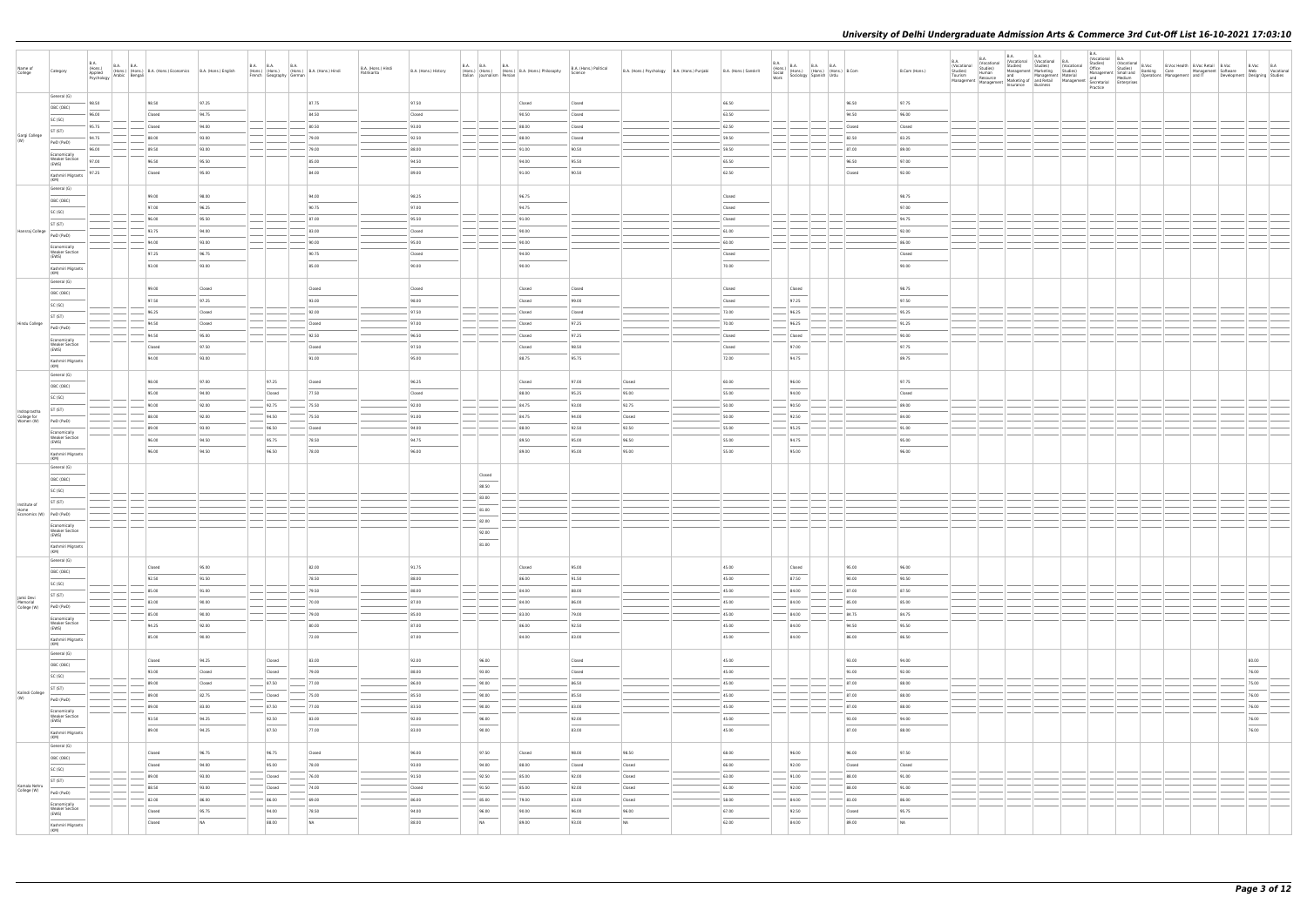|                                                    |                                                       |                                                 |        |                                                               |                  |                         |                                            |                    |                      |                                   |                                                 |                        |                                                |       |                       |                                                                                                                                                                                                                                                                                                                                                                                                                                             |               |                 | <b>B.A.</b> | <b>B.A.</b> |                                                              |  |  |  |
|----------------------------------------------------|-------------------------------------------------------|-------------------------------------------------|--------|---------------------------------------------------------------|------------------|-------------------------|--------------------------------------------|--------------------|----------------------|-----------------------------------|-------------------------------------------------|------------------------|------------------------------------------------|-------|-----------------------|---------------------------------------------------------------------------------------------------------------------------------------------------------------------------------------------------------------------------------------------------------------------------------------------------------------------------------------------------------------------------------------------------------------------------------------------|---------------|-----------------|-------------|-------------|--------------------------------------------------------------|--|--|--|
| Name of                                            |                                                       | B.A.                                            |        | B.A. B.A. (Hons.) B.A. (Hons.) Economics B.A. (Hons.) English | <b>B.A. B.A.</b> |                         | <b>B.A.</b>                                | B.A. (Hons.) Hindi |                      | <b>B.A. B.A.</b>                  | B.A.                                            | B.A. (Hons.) Political |                                                |       |                       |                                                                                                                                                                                                                                                                                                                                                                                                                                             |               |                 |             |             | B.A.<br>(Vocational B.A.<br>Studies) (Vocat<br>Office Studie |  |  |  |
| College                                            | Category                                              | (Hons.)<br>Applied<br>Psychology Arabic Bengali |        |                                                               |                  | French Geography German | (Hons.) (Hons.) (Hons.) B.A. (Hons.) Hindi | Patrikarita        | B.A. (Hons.) History | Italian Journalism Persian        | (Hons.) (Hons.) (Hons.) B.A. (Hons.) Philosophy | Science                | B.A. (Hons.) Psychology   B.A. (Hons.) Punjabi |       | B.A. (Hons.) Sanskrit | $\begin{array}{l l l} \text{B.A.} \\ \text{(Hons.)} \\ \text{Social} \\ \text{Sociol} \\ \text{Work} \end{array} \hspace{1mm} \begin{array}{l} \text{B.A.} \\ \text{(Hons.)} \\ \text{Storis.} \\ \text{J} \\ \text{S pairish} \end{array} \hspace{1mm} \begin{array}{l} \text{B.A.} \\ \text{Hons.)} \\ \text{(Hons.)} \\ \text{Urdu} \end{array} \hspace{1mm} \begin{array}{l} \text{B.A.} \\ \text{H, I} \\ \text{B. Comm.} \end{array}$ |               | B.Com (Hons.)   |             |             |                                                              |  |  |  |
|                                                    |                                                       |                                                 |        |                                                               |                  |                         |                                            |                    |                      |                                   |                                                 |                        |                                                |       |                       |                                                                                                                                                                                                                                                                                                                                                                                                                                             |               |                 |             |             |                                                              |  |  |  |
|                                                    | General (G)                                           |                                                 |        |                                                               |                  |                         |                                            |                    |                      |                                   |                                                 |                        | 97.75                                          |       |                       |                                                                                                                                                                                                                                                                                                                                                                                                                                             |               | 97.50           |             |             |                                                              |  |  |  |
|                                                    | OBC (OBC)                                             |                                                 |        |                                                               |                  |                         |                                            |                    |                      |                                   |                                                 |                        | 95.50                                          |       |                       |                                                                                                                                                                                                                                                                                                                                                                                                                                             |               | 91.50           |             |             |                                                              |  |  |  |
|                                                    | SC (SC)                                               |                                                 |        |                                                               |                  |                         |                                            |                    |                      |                                   |                                                 |                        | 91.00                                          |       |                       |                                                                                                                                                                                                                                                                                                                                                                                                                                             |               | 86.25           |             |             |                                                              |  |  |  |
| Keshav                                             | ST (ST)                                               |                                                 |        |                                                               |                  |                         |                                            |                    |                      |                                   |                                                 |                        |                                                |       |                       |                                                                                                                                                                                                                                                                                                                                                                                                                                             |               |                 |             |             |                                                              |  |  |  |
| Mahavidyalaya                                      | PwD (PwD)                                             |                                                 |        |                                                               |                  |                         |                                            |                    |                      |                                   |                                                 |                        | 88.00                                          |       |                       |                                                                                                                                                                                                                                                                                                                                                                                                                                             |               | 75.00           |             |             |                                                              |  |  |  |
|                                                    | Economically<br><b>Weaker Section</b>                 |                                                 |        |                                                               |                  |                         |                                            |                    |                      |                                   |                                                 |                        | 95.00                                          |       |                       |                                                                                                                                                                                                                                                                                                                                                                                                                                             |               | 70.00           |             |             |                                                              |  |  |  |
|                                                    | (EWS)                                                 |                                                 |        |                                                               |                  |                         |                                            |                    |                      |                                   |                                                 |                        | 96.25                                          |       |                       |                                                                                                                                                                                                                                                                                                                                                                                                                                             |               | 96.50           |             |             |                                                              |  |  |  |
|                                                    | Kashmiri Migrants<br>(KM)                             |                                                 |        |                                                               |                  |                         |                                            |                    |                      |                                   |                                                 |                        | 94.25                                          |       |                       |                                                                                                                                                                                                                                                                                                                                                                                                                                             |               | 87.50           |             |             |                                                              |  |  |  |
|                                                    | General (G)                                           |                                                 |        |                                                               |                  |                         |                                            |                    |                      |                                   |                                                 |                        |                                                |       |                       |                                                                                                                                                                                                                                                                                                                                                                                                                                             |               |                 |             |             |                                                              |  |  |  |
|                                                    | OBC (OBC)                                             |                                                 | Closed | 98.00                                                         |                  | 98.50                   | 93.50                                      |                    | Closed               |                                   |                                                 | 98.75                  |                                                |       | Closed                |                                                                                                                                                                                                                                                                                                                                                                                                                                             | Closed Closed | Closed          |             |             |                                                              |  |  |  |
|                                                    | SC (SC)                                               |                                                 | 96.75  | Closed                                                        |                  | 97.00                   | 92.50                                      |                    | Closed               |                                   |                                                 | 98.25                  |                                                |       | 73.00                 |                                                                                                                                                                                                                                                                                                                                                                                                                                             | 79.00 98.25   | 96.75           |             |             |                                                              |  |  |  |
|                                                    | ST (ST)                                               |                                                 | 95.50  | 94.50                                                         |                  | Closed                  | 90.50                                      |                    | Closed               |                                   |                                                 | 96.00                  |                                                |       | 70.00                 |                                                                                                                                                                                                                                                                                                                                                                                                                                             | 70.00 95.50   | 94.50           |             |             |                                                              |  |  |  |
| Kirori Mal<br>College                              | PwD (PwD)                                             |                                                 | 93.50  | 93.25                                                         |                  | 95.75                   | 90.00                                      |                    | Closed               |                                   |                                                 | 96.00                  |                                                |       | 65.00                 |                                                                                                                                                                                                                                                                                                                                                                                                                                             | 70.00 Closed  | 90.00           |             |             |                                                              |  |  |  |
|                                                    |                                                       |                                                 | 93.00  | 91.50                                                         |                  | 88.00                   | 90.25                                      |                    | 93.50                |                                   |                                                 | 96.00                  |                                                |       | 68.00                 |                                                                                                                                                                                                                                                                                                                                                                                                                                             | 72.00 90.00   | 85.75           |             |             |                                                              |  |  |  |
|                                                    | Economically<br><b>Weaker Section</b><br>(EWS)        |                                                 | Closed | 96.00                                                         |                  | 96.75                   | 92.00                                      |                    | 96.50                |                                   |                                                 | 98.00                  |                                                |       | 73.00                 |                                                                                                                                                                                                                                                                                                                                                                                                                                             | 79.00 97.75   | 97.00           |             |             |                                                              |  |  |  |
|                                                    | Kashmiri Migrants                                     |                                                 | 93.00  | 91.00                                                         |                  | 89.00                   | 87.00                                      |                    | 94.00                |                                   |                                                 | 96.00                  |                                                |       | 71.25                 |                                                                                                                                                                                                                                                                                                                                                                                                                                             | 76.50 94.00   | 88.50           |             |             |                                                              |  |  |  |
|                                                    | (KM)                                                  |                                                 |        |                                                               |                  |                         |                                            |                    |                      |                                   |                                                 |                        |                                                |       |                       |                                                                                                                                                                                                                                                                                                                                                                                                                                             |               |                 |             |             |                                                              |  |  |  |
|                                                    | General (G)                                           |                                                 |        |                                                               |                  |                         |                                            |                    |                      |                                   |                                                 |                        |                                                |       |                       |                                                                                                                                                                                                                                                                                                                                                                                                                                             |               |                 |             |             |                                                              |  |  |  |
|                                                    | OBC (OBC)                                             |                                                 |        |                                                               |                  |                         |                                            |                    |                      |                                   |                                                 |                        |                                                |       |                       |                                                                                                                                                                                                                                                                                                                                                                                                                                             |               |                 |             |             |                                                              |  |  |  |
|                                                    | SC (SC)                                               |                                                 |        |                                                               |                  |                         |                                            |                    |                      |                                   |                                                 |                        |                                                |       |                       |                                                                                                                                                                                                                                                                                                                                                                                                                                             |               |                 |             |             |                                                              |  |  |  |
| Lady Irwin<br>College (W)                          | ST (ST)                                               |                                                 |        |                                                               |                  |                         |                                            |                    |                      |                                   |                                                 |                        |                                                |       |                       |                                                                                                                                                                                                                                                                                                                                                                                                                                             |               |                 |             |             |                                                              |  |  |  |
|                                                    | PwD (PwD)                                             |                                                 |        |                                                               |                  |                         |                                            |                    |                      |                                   |                                                 |                        |                                                |       |                       |                                                                                                                                                                                                                                                                                                                                                                                                                                             |               |                 |             |             |                                                              |  |  |  |
|                                                    | Economically<br><b>Weaker Section</b>                 |                                                 |        |                                                               |                  |                         |                                            |                    |                      |                                   |                                                 |                        |                                                |       |                       |                                                                                                                                                                                                                                                                                                                                                                                                                                             |               |                 |             |             |                                                              |  |  |  |
|                                                    | (EWS)                                                 |                                                 |        |                                                               |                  |                         |                                            |                    |                      |                                   |                                                 |                        |                                                |       |                       |                                                                                                                                                                                                                                                                                                                                                                                                                                             |               |                 |             |             |                                                              |  |  |  |
|                                                    | Kashmiri Migrants<br>(KM)                             |                                                 |        |                                                               |                  |                         |                                            |                    |                      |                                   |                                                 |                        |                                                |       |                       |                                                                                                                                                                                                                                                                                                                                                                                                                                             |               |                 |             |             |                                                              |  |  |  |
|                                                    | General (G)                                           |                                                 |        |                                                               |                  |                         |                                            |                    |                      |                                   |                                                 |                        |                                                |       |                       |                                                                                                                                                                                                                                                                                                                                                                                                                                             |               |                 |             |             |                                                              |  |  |  |
|                                                    | OBC (OBC)                                             |                                                 | 99.00  | 98.50                                                         |                  |                         | Closed                                     |                    | 98.50                | 99.00                             | Closed                                          | 99.00                  | 99.25                                          |       | Closed                | 98.25                                                                                                                                                                                                                                                                                                                                                                                                                                       |               | 98.75           |             |             |                                                              |  |  |  |
|                                                    | SC (SC)                                               |                                                 | 97.25  | 96.50                                                         |                  |                         | Closed                                     |                    | 97.00                | Closed                            | 93.00                                           | 97.75                  | 98.25                                          |       | Closed                | 95.75                                                                                                                                                                                                                                                                                                                                                                                                                                       |               | 98.00           |             |             |                                                              |  |  |  |
|                                                    | ST (ST)                                               |                                                 | 95.75  | 95.00                                                         |                  |                         | Closed                                     |                    | 95.50                | 94.75                             | 91.50                                           | 96.75                  | 97.50                                          |       | 65.00                 | 94.00                                                                                                                                                                                                                                                                                                                                                                                                                                       |               | Closed          |             |             |                                                              |  |  |  |
| Lady Shri Ram<br>College for<br>Women (W)          | PwD (PwD)                                             |                                                 | 93.50  | 94.50                                                         |                  |                         | Closed                                     |                    | 96.25                | 95.50                             | 91.50                                           | 96.75                  | 97.75                                          |       | 63.00                 | Closed                                                                                                                                                                                                                                                                                                                                                                                                                                      |               | 96.00           |             |             |                                                              |  |  |  |
|                                                    | Economically                                          |                                                 | 93.00  | 93.50                                                         |                  |                         | 84.50                                      |                    | 93.50                | 96.25                             | 92.00                                           | 94.75                  | 97.50                                          |       | 63.00                 | $-$ 94.50                                                                                                                                                                                                                                                                                                                                                                                                                                   |               | 95.00           |             |             |                                                              |  |  |  |
|                                                    | <b>Weaker Section</b><br>(EWS)                        |                                                 | 97.25  | 96.50                                                         |                  |                         | 89.00                                      |                    | 96.75                | 96.50                             | Closed                                          | 97.25                  | 98.00                                          |       | Closed                | Closed                                                                                                                                                                                                                                                                                                                                                                                                                                      |               | 98.00           |             |             |                                                              |  |  |  |
|                                                    | Kashmiri Migrants                                     |                                                 | 97.00  | 95.00                                                         |                  |                         | 85.50                                      |                    | 95.50                | 96.50                             | 94.00                                           | 97.25                  | 98.25                                          |       | 67.50                 | 94.75                                                                                                                                                                                                                                                                                                                                                                                                                                       |               | 95.00           |             |             |                                                              |  |  |  |
|                                                    | (KM)<br>General (G)                                   |                                                 |        |                                                               |                  |                         |                                            |                    |                      |                                   |                                                 |                        |                                                |       |                       |                                                                                                                                                                                                                                                                                                                                                                                                                                             |               |                 |             |             |                                                              |  |  |  |
|                                                    | OBC (OBC)                                             |                                                 | 95.50  | 95.00                                                         |                  |                         | 80.00                                      |                    | 91.50                |                                   | 86.75                                           | 94.00                  | Closed                                         |       | 50.00                 | 91.50                                                                                                                                                                                                                                                                                                                                                                                                                                       | 93.50         | 95.50           |             |             |                                                              |  |  |  |
|                                                    | SC (SC)                                               |                                                 | 90.00  | 90.00                                                         |                  |                         | 78.00                                      |                    | 88.00                |                                   | 83.00                                           | 89.00                  | 90.00                                          |       | 49.00                 | 89.00                                                                                                                                                                                                                                                                                                                                                                                                                                       | 91.00         | 93.00           |             |             |                                                              |  |  |  |
|                                                    |                                                       |                                                 | 88.50  | 89.00                                                         |                  |                         | 77.00                                      |                    | 85.00                |                                   | 82.00                                           | 87.50                  | 89.00                                          |       | 49.00                 | 88.00                                                                                                                                                                                                                                                                                                                                                                                                                                       | 88.00         | 90.50           |             |             |                                                              |  |  |  |
| Lakshmibai<br>College (W)                          | ST (ST)                                               |                                                 | 87.50  | 88.00                                                         |                  |                         | 75.00                                      |                    | 84.50                |                                   | 82.00                                           | 85.00                  | 88.00                                          |       | 49.00                 | 86.00                                                                                                                                                                                                                                                                                                                                                                                                                                       | 88.00         | 90.50           |             |             |                                                              |  |  |  |
|                                                    | PwD (PwD)                                             |                                                 | 88.50  | 88.00                                                         |                  |                         | 76.00                                      |                    | 85.00                |                                   | 82.00                                           | 83.00                  | 87.00                                          |       | 49.00                 | $-85.00$                                                                                                                                                                                                                                                                                                                                                                                                                                    | 88.00         | 90.50           |             |             |                                                              |  |  |  |
|                                                    | Economically<br><b>Weaker Section</b><br>(EWS)        |                                                 | 95.00  | 92.00                                                         |                  |                         | 79.00                                      |                    | 89.00                |                                   | 85.50                                           | 92.00                  | 92.00                                          |       | 49.00                 | 90.00                                                                                                                                                                                                                                                                                                                                                                                                                                       | 93.00         | 95.00           |             |             |                                                              |  |  |  |
|                                                    | Kashmiri Migrants                                     |                                                 | 95.00  | 92.00                                                         |                  |                         | 80.00                                      |                    | 89.00                |                                   | 83.00                                           | 92.00                  | 95.00                                          |       | 49.00                 | 91.00                                                                                                                                                                                                                                                                                                                                                                                                                                       | 93.00         | 95.00           |             |             |                                                              |  |  |  |
|                                                    | (KM)                                                  |                                                 |        |                                                               |                  |                         |                                            |                    |                      |                                   |                                                 |                        |                                                |       |                       |                                                                                                                                                                                                                                                                                                                                                                                                                                             |               |                 |             |             |                                                              |  |  |  |
|                                                    | General (G)                                           |                                                 |        | 95.00                                                         |                  |                         | 91.00                                      |                    |                      | 95.50                             |                                                 | 96.50                  |                                                |       |                       |                                                                                                                                                                                                                                                                                                                                                                                                                                             |               | Closed          |             |             |                                                              |  |  |  |
|                                                    | OBC (OBC)                                             |                                                 |        | Closed                                                        |                  |                         | 90.00                                      |                    |                      | $\overline{\phantom{a}}$<br>91.50 |                                                 | 93.00                  |                                                |       |                       |                                                                                                                                                                                                                                                                                                                                                                                                                                             |               | 91.00           |             |             |                                                              |  |  |  |
|                                                    | SC (SC)                                               |                                                 |        | Closed                                                        |                  |                         | 90.00                                      |                    |                      | 90.00                             |                                                 | 92.00                  |                                                |       |                       |                                                                                                                                                                                                                                                                                                                                                                                                                                             |               | 85.00           |             |             |                                                              |  |  |  |
| Maharaja                                           | ST (ST)                                               |                                                 |        | 83.00                                                         |                  |                         | 85.00                                      |                    |                      | 88.00                             |                                                 | 87.50                  |                                                |       |                       |                                                                                                                                                                                                                                                                                                                                                                                                                                             |               | 78.00           |             |             |                                                              |  |  |  |
| Agrasen<br>College                                 | PwD (PwD)                                             |                                                 |        | 84.00                                                         |                  |                         | 85.00                                      |                    |                      | 88.00                             |                                                 | 88.00                  |                                                |       |                       |                                                                                                                                                                                                                                                                                                                                                                                                                                             |               | $-83.00$        |             |             |                                                              |  |  |  |
|                                                    | Economically<br><b>Weaker Section</b>                 |                                                 |        | Closed                                                        |                  |                         | 90.00                                      |                    |                      | 94.00                             |                                                 | 92.50                  |                                                |       |                       |                                                                                                                                                                                                                                                                                                                                                                                                                                             |               | 93.00           |             |             |                                                              |  |  |  |
|                                                    | (EWS)                                                 |                                                 |        | 90.00                                                         |                  |                         | 85.00                                      |                    |                      | $\sim$<br>91.00                   |                                                 | $\sim$<br>89.00        |                                                |       |                       |                                                                                                                                                                                                                                                                                                                                                                                                                                             |               | $\sim$<br>91.00 |             |             |                                                              |  |  |  |
|                                                    | Kashmiri Migrants<br>(KM)                             |                                                 |        |                                                               |                  |                         |                                            |                    |                      |                                   |                                                 |                        |                                                |       |                       |                                                                                                                                                                                                                                                                                                                                                                                                                                             |               |                 |             |             |                                                              |  |  |  |
|                                                    | General (G)                                           |                                                 |        |                                                               |                  |                         |                                            |                    |                      |                                   |                                                 |                        |                                                |       |                       |                                                                                                                                                                                                                                                                                                                                                                                                                                             |               |                 |             |             |                                                              |  |  |  |
|                                                    | OBC (OBC)                                             |                                                 | 97.50  | Closed                                                        |                  |                         | 81.00                                      |                    | Closed               |                                   |                                                 | Closed                 |                                                |       | 55.00                 | Closed                                                                                                                                                                                                                                                                                                                                                                                                                                      | 96.00         | Closed          |             |             |                                                              |  |  |  |
|                                                    | SC (SC)                                               |                                                 | 94.25  | 94.25                                                         |                  |                         | 78.00                                      |                    | 93.50                |                                   |                                                 | 94.75                  |                                                |       | 52.00                 | 91.75                                                                                                                                                                                                                                                                                                                                                                                                                                       | 93.75         | 95.00           |             |             |                                                              |  |  |  |
| Maitreyi                                           | ST (ST)                                               |                                                 | 90.00  | 92.00                                                         |                  |                         | 75.00                                      |                    | 92.25                |                                   |                                                 | 92.75                  |                                                |       | 50.00                 | $-$ 87.00                                                                                                                                                                                                                                                                                                                                                                                                                                   | 88.50         | 90.50           |             |             |                                                              |  |  |  |
| College (W)                                        | PwD (PwD)                                             |                                                 | 90.00  | 91.50                                                         |                  |                         | 74.00                                      |                    | 92.25                |                                   |                                                 | 92.75                  |                                                |       | 50.00                 | Closed                                                                                                                                                                                                                                                                                                                                                                                                                                      | 88.50         | 89.00           |             |             |                                                              |  |  |  |
|                                                    | Economically                                          |                                                 | 88.00  | 83.00                                                         |                  |                         | 74.00                                      |                    | 85.00                |                                   |                                                 | 89.75                  |                                                |       | 50.00                 | 83.00                                                                                                                                                                                                                                                                                                                                                                                                                                       | 84.00         | 85.00           |             |             |                                                              |  |  |  |
|                                                    | <b>Weaker Section</b><br>(EWS)                        |                                                 | 97.25  | 95.50                                                         |                  |                         | 80.50                                      |                    | 94.00                |                                   |                                                 | 96.50                  |                                                |       | 54.00                 | 94.50                                                                                                                                                                                                                                                                                                                                                                                                                                       | 95.75         | 97.00           |             |             |                                                              |  |  |  |
|                                                    | $\overline{\phantom{a}}$<br>Kashmiri Migrants<br>(KM) |                                                 | 92.00  | 94.25                                                         |                  |                         | 78.00                                      |                    | 90.00                |                                   |                                                 | 92.75                  |                                                |       | 52.00                 | 89.00                                                                                                                                                                                                                                                                                                                                                                                                                                       | 89.00         | 90.00           |             |             |                                                              |  |  |  |
|                                                    | General (G)                                           |                                                 |        |                                                               |                  |                         |                                            |                    |                      |                                   |                                                 |                        |                                                |       |                       |                                                                                                                                                                                                                                                                                                                                                                                                                                             |               |                 |             |             |                                                              |  |  |  |
|                                                    | Sikh Minority (SM)                                    |                                                 |        | 93.00                                                         |                  |                         | Closed                                     |                    | Closed               |                                   | Closed                                          | Closed                 | 97.00                                          | 57.00 | 52.00                 |                                                                                                                                                                                                                                                                                                                                                                                                                                             | Closed        | Closed          |             |             |                                                              |  |  |  |
| Mata Sundri                                        | PwD (PwD)                                             |                                                 |        | 87.00                                                         |                  |                         | 65.00                                      |                    | 75.00                |                                   | 73.00                                           | 84.00                  | 91.50                                          | 52.00 | 50.00                 |                                                                                                                                                                                                                                                                                                                                                                                                                                             | 86.00         | 88.00           |             |             |                                                              |  |  |  |
| College for<br>Women (W)<br>* Sikh<br>Minority(SM) | Economically                                          |                                                 |        | 81.00                                                         |                  |                         | 69.00                                      |                    | 73.00                |                                   | 70.00                                           | 78.00                  | 89.00                                          | 50.00 | 50.50                 |                                                                                                                                                                                                                                                                                                                                                                                                                                             | 76.00         | 81.00           |             |             |                                                              |  |  |  |
|                                                    | Weaker Section<br>(EWS)                               |                                                 |        | NA                                                            |                  |                         | NA                                         |                    | N <sub>A</sub>       |                                   | NA                                              | NA                     | NA                                             | NA    | NA                    |                                                                                                                                                                                                                                                                                                                                                                                                                                             | NA            | NA              |             |             |                                                              |  |  |  |
|                                                    | Kashmiri Migrants                                     |                                                 |        | 87.00                                                         |                  |                         | $\overline{\phantom{a}}$<br>68.00          |                    | 83.00                |                                   | 78.00                                           | 86.00                  | 89.00                                          | 55.00 | 52.00                 |                                                                                                                                                                                                                                                                                                                                                                                                                                             | 84.00         | 86.50           |             |             |                                                              |  |  |  |
|                                                    | (KM)                                                  |                                                 |        |                                                               |                  |                         |                                            |                    |                      |                                   |                                                 |                        |                                                |       |                       |                                                                                                                                                                                                                                                                                                                                                                                                                                             |               |                 |             |             |                                                              |  |  |  |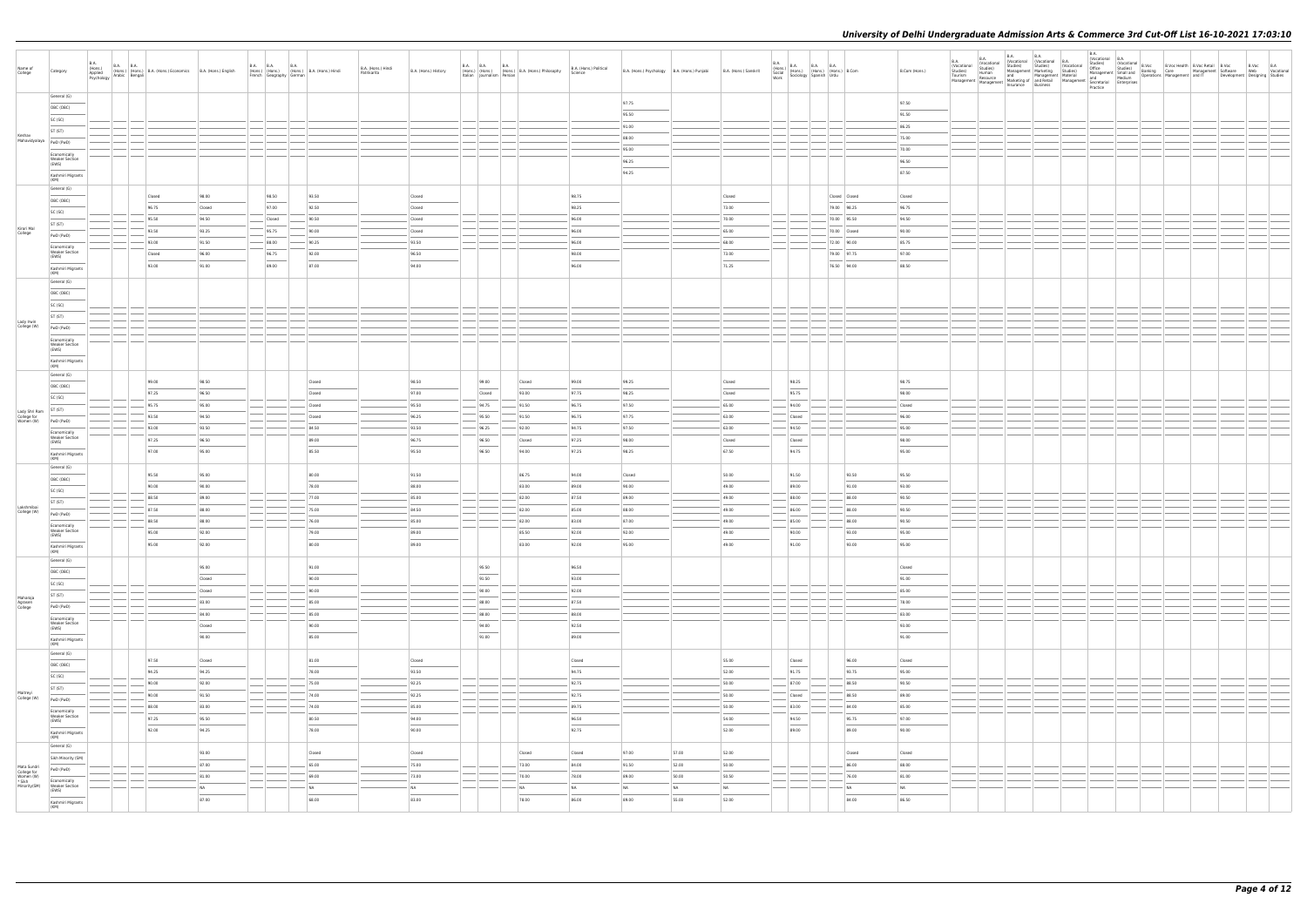| Name of<br>College       | B.A.<br>Category                               |       | <b>B.A. B.A.</b><br>(Hons.) (Hons.) (Hons.) B.A. (Hons.) Economics<br>Applied (Hons.) (Hons.) B.A. (Hons.) Economics<br>Psychology Arabic Bengali |                 | <b>B.A. B.A.</b><br>French Geography German | <b>B.A.</b><br>(Hons.) (Hons.) (Hons.) B.A. (Hons.) Hindi | B.A. (Hons.) Hindi<br>Patrikarita | B.A. (Hons.) History | <b>B.A. B.A.</b> | B.A.<br>Italian Journalism Persian | (Hons.) (Hons.) (Hons.) B.A. (Hons.) Philosophy | B.A. (Hons.) Political<br>Science                                                                                                                                                                                                                                                                                                                                                                                                                                                   | B.A. (Hons.) Psychology B.A. (Hons.) Punjabi | B.A. (Hons.) Sanskrit | B.A. | B.A. (Hons.) B.A. B.A. B.A. (Hons.) B.Com<br>Social (Hons.) (Hons.) (Hons.) B.Com<br>Work Sociology Spanish Urdu |                | B.Com (Hons.)   | <b>B.A.</b> | <b>B.A.</b><br><b>B.A.</b><br>Studies) Studies) Human Management Marketing Studies) (Vocational Studies) (Vocational B.Voc<br>Tourism Human Management Marketing Studies) Management Small and Banking Care Management Software Web Vocational<br>Management Manag | B.A.<br>(Vocational (Vocational B.A.<br>Studies) Studies) (Vocat | <b>B.A.</b><br>(Vocational B.A. |                                   |  |                 |  |
|--------------------------|------------------------------------------------|-------|---------------------------------------------------------------------------------------------------------------------------------------------------|-----------------|---------------------------------------------|-----------------------------------------------------------|-----------------------------------|----------------------|------------------|------------------------------------|-------------------------------------------------|-------------------------------------------------------------------------------------------------------------------------------------------------------------------------------------------------------------------------------------------------------------------------------------------------------------------------------------------------------------------------------------------------------------------------------------------------------------------------------------|----------------------------------------------|-----------------------|------|------------------------------------------------------------------------------------------------------------------|----------------|-----------------|-------------|--------------------------------------------------------------------------------------------------------------------------------------------------------------------------------------------------------------------------------------------------------------------|------------------------------------------------------------------|---------------------------------|-----------------------------------|--|-----------------|--|
|                          | General (G)                                    |       | 70.00 Closed                                                                                                                                      | Closed          | Closed                                      | Closed                                                    |                                   | 99.00                |                  |                                    | 97.25                                           | Closed                                                                                                                                                                                                                                                                                                                                                                                                                                                                              |                                              | Closed                |      | 98.25                                                                                                            |                |                 |             |                                                                                                                                                                                                                                                                    |                                                                  |                                 |                                   |  |                 |  |
|                          | OBC (OBC)<br>SC (SC)                           |       | 66.00 97.25                                                                                                                                       | 97.75           | 97.25                                       | 89.25                                                     |                                   | 98.00                |                  |                                    | Closed                                          | 98.25                                                                                                                                                                                                                                                                                                                                                                                                                                                                               |                                              | 72.00                 |      | Closed                                                                                                           |                |                 |             |                                                                                                                                                                                                                                                                    |                                                                  |                                 |                                   |  |                 |  |
|                          | ST (ST)                                        |       | 63.00 Closed                                                                                                                                      | Closed          | 95.75                                       | <b>Closed</b>                                             |                                   | 96.00                |                  |                                    | Closed                                          | Closed                                                                                                                                                                                                                                                                                                                                                                                                                                                                              |                                              | 67.00                 |      | $-$ 93.50                                                                                                        |                |                 |             |                                                                                                                                                                                                                                                                    |                                                                  |                                 |                                   |  |                 |  |
| Miranda House<br>(W)     | PwD (PwD)                                      |       | 62.00 Closed                                                                                                                                      | Closed          | Closed                                      | 83.75                                                     |                                   | 97.00                |                  |                                    | Closed                                          | 97.25                                                                                                                                                                                                                                                                                                                                                                                                                                                                               |                                              | 62.00                 |      | Closed                                                                                                           |                |                 |             |                                                                                                                                                                                                                                                                    |                                                                  |                                 |                                   |  |                 |  |
|                          | Economically                                   |       | 58.00 Closed                                                                                                                                      | Closed          | Closed                                      | Closed                                                    |                                   | Closed               |                  |                                    | 89.25                                           | 94.25                                                                                                                                                                                                                                                                                                                                                                                                                                                                               |                                              | Closed                |      | $-92.00$                                                                                                         |                |                 |             |                                                                                                                                                                                                                                                                    |                                                                  |                                 |                                   |  |                 |  |
|                          | <b>Weaker Section</b><br>(EWS)                 |       | 66.00 97.00                                                                                                                                       | 97.50           | Closed                                      | Closed                                                    |                                   | 97.25                |                  |                                    | 95.50                                           | Closed                                                                                                                                                                                                                                                                                                                                                                                                                                                                              |                                              | 72.00                 |      | 95.50                                                                                                            |                |                 |             |                                                                                                                                                                                                                                                                    |                                                                  |                                 |                                   |  |                 |  |
|                          | Kashmiri Migrants<br>(KM)                      |       | 63.00 97.25                                                                                                                                       | Closed          | Closed                                      | 84.50                                                     |                                   | 97.25                |                  |                                    | Closed                                          | Closed                                                                                                                                                                                                                                                                                                                                                                                                                                                                              |                                              | 68.00                 |      | 93.00                                                                                                            |                |                 |             |                                                                                                                                                                                                                                                                    |                                                                  |                                 |                                   |  |                 |  |
|                          | General (G)                                    |       | Closed                                                                                                                                            | Closed          |                                             | Closed                                                    |                                   | Closed               |                  |                                    |                                                 | Closed                                                                                                                                                                                                                                                                                                                                                                                                                                                                              |                                              | 60.00                 |      |                                                                                                                  | 94.00          | 95.00           |             |                                                                                                                                                                                                                                                                    |                                                                  |                                 |                                   |  |                 |  |
|                          | OBC (OBC)                                      |       | 93.00                                                                                                                                             | Closed          |                                             | 82.00                                                     |                                   | 91.00                |                  |                                    |                                                 | Closed                                                                                                                                                                                                                                                                                                                                                                                                                                                                              |                                              | 56.00                 |      |                                                                                                                  | 94.00          | 95.00           |             |                                                                                                                                                                                                                                                                    |                                                                  |                                 |                                   |  |                 |  |
|                          | SC (SC)                                        |       | 91.00                                                                                                                                             | Closed          |                                             | Closed                                                    |                                   | 90.00                |                  |                                    |                                                 | 92.50                                                                                                                                                                                                                                                                                                                                                                                                                                                                               |                                              | 53.00                 |      |                                                                                                                  | 91.00          | 92.00           |             |                                                                                                                                                                                                                                                                    |                                                                  |                                 |                                   |  |                 |  |
| Motilal Nehru<br>College | ST (ST)<br>PwD (PwD)                           |       | 91.00                                                                                                                                             | Closed          |                                             | 72.00                                                     |                                   | 90.00                |                  |                                    |                                                 | 91.50                                                                                                                                                                                                                                                                                                                                                                                                                                                                               |                                              | 53.00                 |      |                                                                                                                  | 85.00          | 87.00           |             |                                                                                                                                                                                                                                                                    |                                                                  |                                 |                                   |  |                 |  |
|                          | Economically                                   |       | 92.00                                                                                                                                             | 88.00           |                                             | 77.00                                                     |                                   | 85.00                |                  |                                    |                                                 | 91.00                                                                                                                                                                                                                                                                                                                                                                                                                                                                               |                                              | 53.00                 |      |                                                                                                                  | 88.00          | 90.00           |             |                                                                                                                                                                                                                                                                    |                                                                  |                                 |                                   |  |                 |  |
|                          | <b>Weaker Section</b><br>(EWS)                 |       | 96.00                                                                                                                                             | 94.00           |                                             | 83.00                                                     |                                   | 92.00                |                  |                                    |                                                 | 94.00                                                                                                                                                                                                                                                                                                                                                                                                                                                                               |                                              | 56.00                 |      |                                                                                                                  | 92.00          | 93.00           |             |                                                                                                                                                                                                                                                                    |                                                                  |                                 |                                   |  |                 |  |
|                          | Kashmiri Migrants<br>(KM)                      |       | 93.00                                                                                                                                             | 88.00           |                                             | 83.00                                                     |                                   | 85.00                |                  |                                    |                                                 | 91.00                                                                                                                                                                                                                                                                                                                                                                                                                                                                               |                                              | 53.00                 |      |                                                                                                                  | 88.00          | 90.00           |             |                                                                                                                                                                                                                                                                    |                                                                  |                                 |                                   |  |                 |  |
|                          | General (G)                                    |       |                                                                                                                                                   |                 |                                             |                                                           |                                   |                      |                  |                                    |                                                 |                                                                                                                                                                                                                                                                                                                                                                                                                                                                                     |                                              |                       |      |                                                                                                                  |                |                 |             |                                                                                                                                                                                                                                                                    |                                                                  |                                 |                                   |  |                 |  |
|                          | OBC (OBC)                                      |       |                                                                                                                                                   | 93.00           |                                             | Closed                                                    |                                   | Closed               |                  |                                    |                                                 | 93.00                                                                                                                                                                                                                                                                                                                                                                                                                                                                               |                                              |                       |      |                                                                                                                  | 94.00          | 95.50           |             |                                                                                                                                                                                                                                                                    |                                                                  |                                 |                                   |  |                 |  |
|                          | SC (SC)                                        |       |                                                                                                                                                   | 88.50<br>Closed |                                             | 74.75<br>73.75                                            |                                   | Closed<br>Closed     |                  |                                    |                                                 | Closed<br>Closed                                                                                                                                                                                                                                                                                                                                                                                                                                                                    |                                              |                       |      |                                                                                                                  | 89.50<br>83.00 | 90.00<br>87.00  |             |                                                                                                                                                                                                                                                                    |                                                                  |                                 |                                   |  |                 |  |
| Motilal Nehru            | ST (ST)                                        |       |                                                                                                                                                   | 84.00           |                                             | 68.50                                                     |                                   | Closed               |                  |                                    |                                                 | 83.25                                                                                                                                                                                                                                                                                                                                                                                                                                                                               |                                              |                       |      |                                                                                                                  | 83.00          | 87.00           |             |                                                                                                                                                                                                                                                                    |                                                                  |                                 |                                   |  |                 |  |
| College<br>(Evening)     | PwD (PwD)                                      |       |                                                                                                                                                   | $-73.00$        |                                             | 60.00                                                     |                                   | 60.00                |                  |                                    |                                                 | 63.00                                                                                                                                                                                                                                                                                                                                                                                                                                                                               |                                              |                       |      |                                                                                                                  | 69.00          | 69.00           |             |                                                                                                                                                                                                                                                                    |                                                                  |                                 |                                   |  |                 |  |
|                          | Economically<br><b>Weaker Section</b><br>(EWS) |       |                                                                                                                                                   | 92.50           |                                             | 78.25                                                     |                                   | Closed               |                  |                                    |                                                 | 91.50                                                                                                                                                                                                                                                                                                                                                                                                                                                                               |                                              |                       |      |                                                                                                                  | 93.00          | 94.50           |             |                                                                                                                                                                                                                                                                    |                                                                  |                                 |                                   |  |                 |  |
|                          | Kashmiri Migrants                              |       |                                                                                                                                                   | 83.00           |                                             | 69.50                                                     |                                   | 80.00                |                  |                                    |                                                 | 83.00                                                                                                                                                                                                                                                                                                                                                                                                                                                                               |                                              |                       |      |                                                                                                                  | 84.00          | 85.50           |             |                                                                                                                                                                                                                                                                    |                                                                  |                                 |                                   |  |                 |  |
|                          | (KM)<br>General (G)                            |       |                                                                                                                                                   |                 |                                             |                                                           |                                   |                      |                  |                                    |                                                 |                                                                                                                                                                                                                                                                                                                                                                                                                                                                                     |                                              |                       |      |                                                                                                                  |                |                 |             |                                                                                                                                                                                                                                                                    |                                                                  |                                 |                                   |  |                 |  |
|                          | OBC (OBC)                                      |       | Closed                                                                                                                                            | Closed          |                                             | 86.00                                                     |                                   | Closed               |                  |                                    |                                                 | Closed                                                                                                                                                                                                                                                                                                                                                                                                                                                                              |                                              | 62.00                 |      |                                                                                                                  | Closed         | Closed          |             |                                                                                                                                                                                                                                                                    |                                                                  |                                 |                                   |  |                 |  |
|                          | SC (SC)                                        |       | 92.50                                                                                                                                             | 89.00           |                                             | 84.00                                                     |                                   | 87.75                |                  |                                    |                                                 | 90.75                                                                                                                                                                                                                                                                                                                                                                                                                                                                               |                                              | 60.00                 |      |                                                                                                                  | 90.75          | 92.50           |             |                                                                                                                                                                                                                                                                    |                                                                  |                                 |                                   |  |                 |  |
| P.G.D.A.V.               | ST (ST)                                        |       | 87.00                                                                                                                                             | 87.00           |                                             | 80.00                                                     |                                   | Closed               |                  |                                    |                                                 | 89.50                                                                                                                                                                                                                                                                                                                                                                                                                                                                               |                                              | 60.00                 |      |                                                                                                                  | 88.50<br>87.00 | 90.00           |             |                                                                                                                                                                                                                                                                    |                                                                  |                                 |                                   |  |                 |  |
| College                  | PwD (PwD)                                      |       | 85.00<br>80.00                                                                                                                                    | 85.00<br>79.00  |                                             | 78.00<br>78.00                                            |                                   | Closed<br>81.50      |                  |                                    |                                                 | 88.50<br>82.00                                                                                                                                                                                                                                                                                                                                                                                                                                                                      |                                              | 60.00<br>60.00        |      |                                                                                                                  | 86.00          | 90.00<br>87.00  |             |                                                                                                                                                                                                                                                                    |                                                                  |                                 |                                   |  |                 |  |
|                          | Economically<br><b>Weaker Section</b>          |       | 94.50                                                                                                                                             | 90.00           |                                             | 84.00                                                     |                                   | 90.50                |                  |                                    |                                                 | 91.75                                                                                                                                                                                                                                                                                                                                                                                                                                                                               |                                              | 60.00                 |      |                                                                                                                  | 93.00          | 94.50           |             |                                                                                                                                                                                                                                                                    |                                                                  |                                 |                                   |  |                 |  |
|                          | (EWS)<br>Kashmiri Migrants                     |       | 88.00                                                                                                                                             | 85.00           |                                             | 78.00                                                     |                                   | 83.00                |                  |                                    |                                                 | 85.75                                                                                                                                                                                                                                                                                                                                                                                                                                                                               |                                              | 56.00                 |      |                                                                                                                  | 87.00          | 88.00           |             |                                                                                                                                                                                                                                                                    |                                                                  |                                 |                                   |  |                 |  |
|                          | (KM)<br>General (G)                            |       |                                                                                                                                                   |                 |                                             |                                                           |                                   |                      |                  |                                    |                                                 |                                                                                                                                                                                                                                                                                                                                                                                                                                                                                     |                                              |                       |      |                                                                                                                  |                |                 |             |                                                                                                                                                                                                                                                                    |                                                                  |                                 |                                   |  |                 |  |
|                          | OBC (OBC)                                      |       |                                                                                                                                                   |                 |                                             | Closed                                                    |                                   |                      |                  |                                    |                                                 | Closed                                                                                                                                                                                                                                                                                                                                                                                                                                                                              |                                              | 54.00                 |      |                                                                                                                  | 93.25          | Closed          |             |                                                                                                                                                                                                                                                                    |                                                                  |                                 |                                   |  |                 |  |
|                          | SC (SC)                                        |       |                                                                                                                                                   |                 |                                             | Closed                                                    |                                   |                      |                  |                                    |                                                 | Closed                                                                                                                                                                                                                                                                                                                                                                                                                                                                              |                                              | 51.00                 |      |                                                                                                                  | Closed         | Closed          |             |                                                                                                                                                                                                                                                                    |                                                                  |                                 |                                   |  |                 |  |
| P.G.D.A.V.               | ST (ST)                                        |       |                                                                                                                                                   |                 |                                             | Closed                                                    |                                   |                      |                  |                                    |                                                 | Closed                                                                                                                                                                                                                                                                                                                                                                                                                                                                              |                                              | 49.00                 |      |                                                                                                                  | 78.00          | Closed          |             |                                                                                                                                                                                                                                                                    |                                                                  |                                 |                                   |  |                 |  |
| College<br>(Evening)     | PwD (PwD)                                      |       |                                                                                                                                                   |                 |                                             | 62.00                                                     |                                   |                      |                  |                                    |                                                 | Closed                                                                                                                                                                                                                                                                                                                                                                                                                                                                              |                                              | 49.00                 |      |                                                                                                                  | 70.00          | 68.00           |             |                                                                                                                                                                                                                                                                    |                                                                  |                                 |                                   |  |                 |  |
|                          | Economically<br><b>Weaker Section</b>          |       |                                                                                                                                                   |                 |                                             | 55.00<br>74.50                                            |                                   |                      |                  |                                    |                                                 | 59.50<br>Closed                                                                                                                                                                                                                                                                                                                                                                                                                                                                     |                                              | 54.00<br>51.00        |      |                                                                                                                  | 71.00<br>88.50 | 70.00<br>Closed |             |                                                                                                                                                                                                                                                                    |                                                                  |                                 |                                   |  |                 |  |
|                          | (EWS)                                          |       |                                                                                                                                                   |                 |                                             | 63.00                                                     |                                   |                      |                  |                                    |                                                 | 73.00                                                                                                                                                                                                                                                                                                                                                                                                                                                                               |                                              | 58.00                 |      |                                                                                                                  | 75.00          | 77.00           |             |                                                                                                                                                                                                                                                                    |                                                                  |                                 |                                   |  |                 |  |
|                          | Kashmiri Migrants<br>(KM)                      |       |                                                                                                                                                   |                 |                                             |                                                           |                                   |                      |                  |                                    |                                                 |                                                                                                                                                                                                                                                                                                                                                                                                                                                                                     |                                              |                       |      |                                                                                                                  |                |                 |             |                                                                                                                                                                                                                                                                    |                                                                  |                                 |                                   |  |                 |  |
|                          | General (G)<br>OBC (OBC)                       |       | Closed                                                                                                                                            | 94.50           |                                             | 87.00                                                     |                                   | 96.00                |                  |                                    |                                                 | 95.00                                                                                                                                                                                                                                                                                                                                                                                                                                                                               |                                              | 73.00                 |      |                                                                                                                  |                | 96.50           |             |                                                                                                                                                                                                                                                                    |                                                                  |                                 |                                   |  |                 |  |
|                          | SC (SC)                                        |       | Closed                                                                                                                                            | 90.00           |                                             | 81.00                                                     |                                   | 90.00                |                  |                                    |                                                 | 93.00                                                                                                                                                                                                                                                                                                                                                                                                                                                                               |                                              | 71.00                 |      |                                                                                                                  |                | 92.00           |             |                                                                                                                                                                                                                                                                    |                                                                  |                                 |                                   |  |                 |  |
|                          | ST (ST)                                        |       | 85.00                                                                                                                                             | Closed          |                                             | 80.00                                                     |                                   | Closed               |                  | <u> — Lendra</u>                   |                                                 | 90.00                                                                                                                                                                                                                                                                                                                                                                                                                                                                               |                                              | 70.00                 |      |                                                                                                                  |                | 87.00           |             |                                                                                                                                                                                                                                                                    |                                                                  |                                 |                                   |  |                 |  |
| Rajdhani<br>College      | PwD (PwD)                                      |       | 82.00                                                                                                                                             | 86.00           |                                             | 74.00                                                     |                                   | Closed               |                  |                                    |                                                 | 87.00                                                                                                                                                                                                                                                                                                                                                                                                                                                                               |                                              | 68.00                 |      |                                                                                                                  |                | 85.00           |             |                                                                                                                                                                                                                                                                    |                                                                  |                                 |                                   |  |                 |  |
|                          | Economically<br><b>Weaker Section</b>          |       | 82.00                                                                                                                                             | 82.00           |                                             | Closed                                                    |                                   | Closed               |                  |                                    |                                                 | 87.00                                                                                                                                                                                                                                                                                                                                                                                                                                                                               |                                              | 68.00                 |      |                                                                                                                  |                | 86.00           |             |                                                                                                                                                                                                                                                                    |                                                                  |                                 |                                   |  |                 |  |
|                          | (EWS)                                          |       | 94.00<br>82.00                                                                                                                                    | 91.50<br>86.00  |                                             | 82.00<br>62.00                                            |                                   | 92.00<br>74.00       |                  |                                    |                                                 | 93.00<br>85.00                                                                                                                                                                                                                                                                                                                                                                                                                                                                      |                                              | 71.00<br>68.00        |      |                                                                                                                  |                | 95.00<br>85.00  |             |                                                                                                                                                                                                                                                                    |                                                                  |                                 |                                   |  |                 |  |
|                          | Kashmiri Migrants<br>(KM)                      |       |                                                                                                                                                   |                 |                                             |                                                           |                                   |                      |                  |                                    |                                                 |                                                                                                                                                                                                                                                                                                                                                                                                                                                                                     |                                              |                       |      |                                                                                                                  |                |                 |             |                                                                                                                                                                                                                                                                    |                                                                  |                                 |                                   |  |                 |  |
|                          | General (G)                                    |       |                                                                                                                                                   | Closed          |                                             | 82.00                                                     | 84.50                             | Closed               |                  |                                    |                                                 | Closed                                                                                                                                                                                                                                                                                                                                                                                                                                                                              |                                              |                       |      |                                                                                                                  | Closed         | 97.00           |             |                                                                                                                                                                                                                                                                    |                                                                  |                                 |                                   |  |                 |  |
|                          | OBC (OBC)<br>SC (SC)                           |       |                                                                                                                                                   | 89.50           |                                             | 79.00                                                     | 82.00                             | 87.75                |                  |                                    |                                                 | $\frac{1}{2} \left( \frac{1}{2} \right) \left( \frac{1}{2} \right) \left( \frac{1}{2} \right) \left( \frac{1}{2} \right) \left( \frac{1}{2} \right) \left( \frac{1}{2} \right) \left( \frac{1}{2} \right) \left( \frac{1}{2} \right) \left( \frac{1}{2} \right) \left( \frac{1}{2} \right) \left( \frac{1}{2} \right) \left( \frac{1}{2} \right) \left( \frac{1}{2} \right) \left( \frac{1}{2} \right) \left( \frac{1}{2} \right) \left( \frac{1}{2} \right) \left( \frac$<br>92.00 |                                              |                       |      |                                                                                                                  | 92.00          | 93.50           |             |                                                                                                                                                                                                                                                                    |                                                                  |                                 |                                   |  |                 |  |
|                          | ST (ST)                                        |       |                                                                                                                                                   | $- 87.50$       |                                             | $- 77.00$                                                 | 80.50                             | 85.50                |                  |                                    |                                                 | 89.50                                                                                                                                                                                                                                                                                                                                                                                                                                                                               |                                              |                       |      |                                                                                                                  | 86.00          | 86.50           |             |                                                                                                                                                                                                                                                                    |                                                                  |                                 |                                   |  |                 |  |
| Ram Lal Anand<br>College | PwD (PwD)                                      |       |                                                                                                                                                   | 86.00           |                                             | 76.00                                                     | 79.00                             | 86.25                |                  |                                    |                                                 | 88.50                                                                                                                                                                                                                                                                                                                                                                                                                                                                               |                                              |                       |      |                                                                                                                  | 81.00          | 82.00           |             |                                                                                                                                                                                                                                                                    |                                                                  |                                 |                                   |  |                 |  |
|                          | Economically                                   |       |                                                                                                                                                   | 81.00           |                                             | 72.00                                                     | 76.00                             | 78.00                |                  |                                    |                                                 | 80.00                                                                                                                                                                                                                                                                                                                                                                                                                                                                               |                                              |                       |      |                                                                                                                  | 81.00          | 82.00           |             |                                                                                                                                                                                                                                                                    |                                                                  |                                 |                                   |  |                 |  |
|                          | <b>Weaker Section</b><br>(EWS)                 |       |                                                                                                                                                   | 90.00           |                                             | 78.00                                                     | 81.00                             | 90.25                |                  |                                    |                                                 | 92.00                                                                                                                                                                                                                                                                                                                                                                                                                                                                               |                                              |                       |      |                                                                                                                  | 94.25          | 94.75           |             |                                                                                                                                                                                                                                                                    |                                                                  |                                 |                                   |  |                 |  |
|                          | Kashmiri Migrants<br>(KM)                      |       |                                                                                                                                                   | 90.00           |                                             | 79.00                                                     | 81.00                             | 86.00                |                  |                                    |                                                 | 88.00                                                                                                                                                                                                                                                                                                                                                                                                                                                                               |                                              |                       |      |                                                                                                                  | 89.00          | 90.00           |             |                                                                                                                                                                                                                                                                    |                                                                  |                                 |                                   |  |                 |  |
|                          | General (G)                                    | 97.25 | 97.50                                                                                                                                             | Closed          |                                             | 82.00                                                     |                                   |                      |                  |                                    | Closed                                          | 96.00                                                                                                                                                                                                                                                                                                                                                                                                                                                                               |                                              |                       |      |                                                                                                                  | Closed         | Closed          |             |                                                                                                                                                                                                                                                                    |                                                                  |                                 | 92.00                             |  | 91.50           |  |
|                          | OBC (OBC)                                      | 94.00 | 93.00                                                                                                                                             | 91.00           |                                             | $\sim$<br>81.00                                           |                                   |                      |                  |                                    | 88.50                                           | 93.00                                                                                                                                                                                                                                                                                                                                                                                                                                                                               |                                              |                       |      |                                                                                                                  | Closed         | 93.00           |             |                                                                                                                                                                                                                                                                    |                                                                  |                                 | $\overline{\phantom{a}}$<br>88.50 |  | $\sim$<br>88.50 |  |
|                          | SC (SC)                                        | 92.00 | 92.00                                                                                                                                             | 90.50           |                                             | 80.00                                                     |                                   |                      |                  |                                    | 88.00                                           | 91.50                                                                                                                                                                                                                                                                                                                                                                                                                                                                               |                                              |                       |      |                                                                                                                  | 88.00          | 88.00           |             |                                                                                                                                                                                                                                                                    |                                                                  |                                 | 88.00                             |  | 88.00           |  |
| Ramanujan<br>College     | ST (ST)                                        | 90.00 | 90.00                                                                                                                                             | 88.00           |                                             | 79.00                                                     |                                   |                      |                  |                                    | 86.00                                           | 90.00                                                                                                                                                                                                                                                                                                                                                                                                                                                                               |                                              |                       |      |                                                                                                                  | 85.00          | 85.00           |             |                                                                                                                                                                                                                                                                    |                                                                  |                                 | 85.00                             |  | 85.00           |  |
|                          | PwD (PwD)<br>Economically                      | 92.00 | 91.00                                                                                                                                             | 89.00           |                                             | 80.00                                                     |                                   |                      |                  |                                    | 87.00                                           | 90.00                                                                                                                                                                                                                                                                                                                                                                                                                                                                               |                                              |                       |      |                                                                                                                  | 77.00          | 79.00           |             |                                                                                                                                                                                                                                                                    |                                                                  |                                 | 85.00                             |  | 85.00           |  |
|                          | <b>Weaker Section</b><br>(EWS)                 | 95.50 | 95.00                                                                                                                                             | 92.00           |                                             | 81.00                                                     |                                   |                      |                  |                                    | 90.00                                           | 93.50                                                                                                                                                                                                                                                                                                                                                                                                                                                                               |                                              |                       |      |                                                                                                                  | 94.25          | 95.25           |             |                                                                                                                                                                                                                                                                    |                                                                  |                                 | 90.50                             |  | 90.50           |  |
|                          | Kashmiri Migrants<br>(KM)                      | 94.00 | 93.00                                                                                                                                             | 91.00           |                                             | 83.00                                                     |                                   |                      |                  |                                    | 89.00                                           | 92.00                                                                                                                                                                                                                                                                                                                                                                                                                                                                               |                                              |                       |      |                                                                                                                  | 87.00          | 87.00           |             |                                                                                                                                                                                                                                                                    |                                                                  |                                 | 89.00                             |  | 89.00           |  |
|                          |                                                |       |                                                                                                                                                   |                 |                                             |                                                           |                                   |                      |                  |                                    |                                                 |                                                                                                                                                                                                                                                                                                                                                                                                                                                                                     |                                              |                       |      |                                                                                                                  |                |                 |             |                                                                                                                                                                                                                                                                    |                                                                  |                                 |                                   |  |                 |  |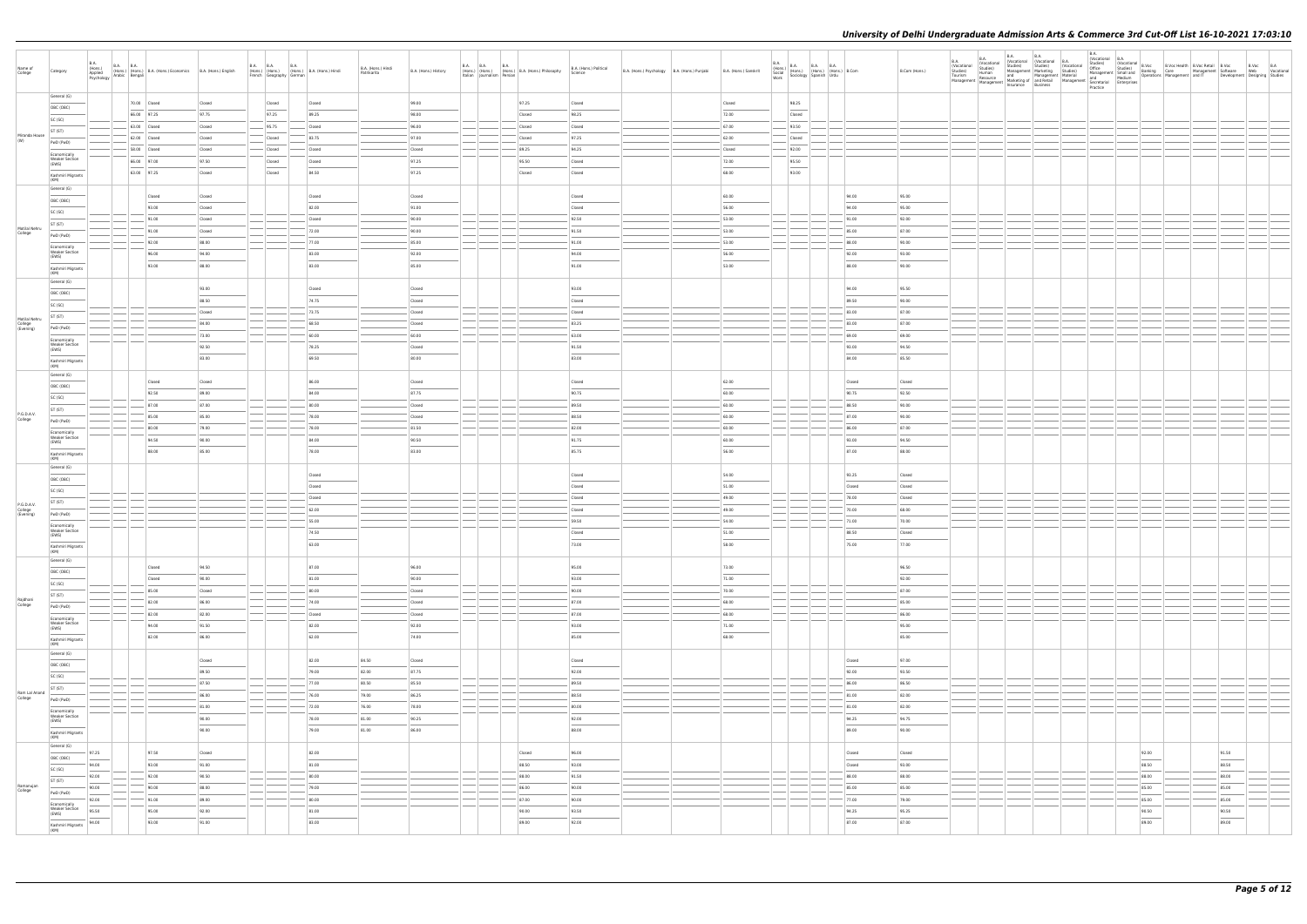| Name of<br>College                                   | Category                                                                                                                                                                                                                                                                                                                                                                                                                                                                                                | B.A.<br>(Hons.)<br>Applied | <b>B.A. B.A.</b> | (Hons.) (Hons.) (Hons.) B.A. (Hons.) Economics B.A. (Hons.) English<br>Applied Barabic Bengali Research Association |        | <b>B.A. B.A.</b><br>French Geography German | B.A.<br>(Hons.) (Hons.) (Hons.) B.A. (Hons.) Hindi | B.A. (Hons.) Hindi<br>Patrikarita | B.A. (Hons.) History | <b>B.A. B.A.</b><br>Italian Journalism Persian | <b>B.A.</b><br>(Hons.) (Hons.) (Hons.) B.A. (Hons.) Philosophy | Science                  | B.A. (Hons.) Political | B.A. (Hons.) Psychology   B.A. (Hons.) Punjabi | B.A. (Hons.) Sanskrit | B.A. (Hons.) B.A. B.A. B.A. (Hons.) B.Com<br>Social (Hons.) (Hons.) (Hons.) B.Com<br>Work Sociology Spanish Urdu |              | B.Com (Hons.) | <b>B.A.</b> | B.A. | <b>B.A.</b> |  |  |  |
|------------------------------------------------------|---------------------------------------------------------------------------------------------------------------------------------------------------------------------------------------------------------------------------------------------------------------------------------------------------------------------------------------------------------------------------------------------------------------------------------------------------------------------------------------------------------|----------------------------|------------------|---------------------------------------------------------------------------------------------------------------------|--------|---------------------------------------------|----------------------------------------------------|-----------------------------------|----------------------|------------------------------------------------|----------------------------------------------------------------|--------------------------|------------------------|------------------------------------------------|-----------------------|------------------------------------------------------------------------------------------------------------------|--------------|---------------|-------------|------|-------------|--|--|--|
|                                                      | General (G)                                                                                                                                                                                                                                                                                                                                                                                                                                                                                             |                            |                  |                                                                                                                     |        |                                             |                                                    |                                   |                      |                                                |                                                                |                          |                        |                                                |                       |                                                                                                                  |              |               |             |      |             |  |  |  |
|                                                      | OBC (OBC)                                                                                                                                                                                                                                                                                                                                                                                                                                                                                               |                            |                  | 98.75                                                                                                               | 98.00  |                                             | 92.00                                              |                                   | 98.25                |                                                |                                                                | Closed                   |                        |                                                | 78.00                 |                                                                                                                  | Closed       | 98.75         |             |      |             |  |  |  |
|                                                      | SC (SC)                                                                                                                                                                                                                                                                                                                                                                                                                                                                                                 |                            |                  | 97.50                                                                                                               | 96.50  |                                             | 90.00                                              |                                   | 97.00                |                                                |                                                                | 98.75                    |                        |                                                | 76.00                 |                                                                                                                  | 97.75        | 97.00         |             |      |             |  |  |  |
|                                                      |                                                                                                                                                                                                                                                                                                                                                                                                                                                                                                         |                            |                  | 96.00                                                                                                               | 94.50  |                                             | 87.00                                              |                                   | 95.25                |                                                |                                                                | 98.25                    |                        |                                                | 74.00                 |                                                                                                                  | 96.50        | 95.50         |             |      |             |  |  |  |
|                                                      | ST (ST)                                                                                                                                                                                                                                                                                                                                                                                                                                                                                                 |                            |                  |                                                                                                                     |        |                                             |                                                    |                                   |                      |                                                |                                                                |                          |                        |                                                |                       |                                                                                                                  |              |               |             |      |             |  |  |  |
| Ramjas College                                       | PwD (PwD)                                                                                                                                                                                                                                                                                                                                                                                                                                                                                               |                            |                  | 94.75                                                                                                               | 93.00  |                                             | 83.00                                              |                                   | 95.00                |                                                |                                                                | 97.00                    |                        |                                                | 65.00                 |                                                                                                                  | 92.00        | 91.25         |             |      |             |  |  |  |
|                                                      |                                                                                                                                                                                                                                                                                                                                                                                                                                                                                                         |                            |                  | 94.50                                                                                                               | 92.75  |                                             | 87.00                                              |                                   | 95.50                |                                                |                                                                | 96.75                    |                        |                                                | 70.00                 |                                                                                                                  | 91.00        | 90.00         |             |      |             |  |  |  |
|                                                      | Economically<br><b>Weaker Section</b>                                                                                                                                                                                                                                                                                                                                                                                                                                                                   |                            |                  | 97.00                                                                                                               | 97.50  |                                             | 91.75                                              |                                   | 98.00                |                                                |                                                                | 99.00                    |                        |                                                | 76.00                 |                                                                                                                  | 97.50        | 97.50         |             |      |             |  |  |  |
|                                                      | (EWS)<br>Kashmiri Migrants                                                                                                                                                                                                                                                                                                                                                                                                                                                                              |                            |                  | 94.50                                                                                                               | 94.50  |                                             | 83.00                                              |                                   | 96.50                |                                                |                                                                | 97.50                    |                        |                                                | 74.00                 |                                                                                                                  | 94.50        | 90.00         |             |      |             |  |  |  |
|                                                      | (KM)<br>General (G)                                                                                                                                                                                                                                                                                                                                                                                                                                                                                     |                            |                  |                                                                                                                     |        |                                             |                                                    |                                   |                      |                                                |                                                                |                          |                        |                                                |                       |                                                                                                                  |              |               |             |      |             |  |  |  |
|                                                      |                                                                                                                                                                                                                                                                                                                                                                                                                                                                                                         |                            |                  | 96.75                                                                                                               | 96.00  |                                             | Closed                                             |                                   | 93.50                |                                                |                                                                | Closed                   |                        |                                                | Closed                |                                                                                                                  | 63.00 95.50  | 97.00         |             |      |             |  |  |  |
|                                                      | OBC (OBC)                                                                                                                                                                                                                                                                                                                                                                                                                                                                                               |                            |                  | 92.50                                                                                                               | 92.00  |                                             | Closed                                             |                                   | Closed               |                                                |                                                                | Closed                   |                        |                                                | 52.00                 |                                                                                                                  | 56.00 90.75  | 93.00         |             |      |             |  |  |  |
|                                                      | SC (SC)                                                                                                                                                                                                                                                                                                                                                                                                                                                                                                 |                            |                  |                                                                                                                     |        |                                             |                                                    |                                   |                      |                                                |                                                                |                          |                        |                                                |                       |                                                                                                                  |              |               |             |      |             |  |  |  |
|                                                      | ST (ST)                                                                                                                                                                                                                                                                                                                                                                                                                                                                                                 |                            |                  | 84.00                                                                                                               | 88.75  |                                             | Closed                                             |                                   | 85.50                |                                                |                                                                | 87.50                    |                        |                                                | 51.00                 |                                                                                                                  | 51.00 Closed | 84.00         |             |      |             |  |  |  |
| Satyawati<br>College                                 |                                                                                                                                                                                                                                                                                                                                                                                                                                                                                                         |                            |                  | 78.00                                                                                                               | 88.00  |                                             | 74.00                                              |                                   | 85.50                |                                                |                                                                | Closed                   |                        |                                                | 50.00                 |                                                                                                                  | 49.00 75.00  | 77.00         |             |      |             |  |  |  |
|                                                      | PwD (PwD)                                                                                                                                                                                                                                                                                                                                                                                                                                                                                               |                            |                  | 70.00                                                                                                               | 76.00  |                                             | Closed                                             |                                   | 82.50                |                                                |                                                                | 85.00                    |                        |                                                | 49.00                 |                                                                                                                  | 49.00 64.00  | 70.00         |             |      |             |  |  |  |
|                                                      | Economically                                                                                                                                                                                                                                                                                                                                                                                                                                                                                            |                            |                  |                                                                                                                     |        |                                             |                                                    |                                   |                      |                                                |                                                                |                          |                        |                                                |                       |                                                                                                                  |              |               |             |      |             |  |  |  |
|                                                      | <b>Weaker Section</b><br>(EWS)                                                                                                                                                                                                                                                                                                                                                                                                                                                                          |                            |                  | 95.50                                                                                                               | 94.50  |                                             | 78.00                                              |                                   | 90.50                |                                                |                                                                | 93.00                    |                        |                                                | 56.00                 |                                                                                                                  | 60.00 93.50  | 95.50         |             |      |             |  |  |  |
|                                                      | Kashmiri Migrants                                                                                                                                                                                                                                                                                                                                                                                                                                                                                       |                            |                  | NA                                                                                                                  | NA     |                                             | NA                                                 |                                   | N <sub>A</sub>       |                                                |                                                                | NA                       |                        |                                                | NA                    |                                                                                                                  | NA NA        | <b>NA</b>     |             |      |             |  |  |  |
|                                                      | (KM)<br>General (G)                                                                                                                                                                                                                                                                                                                                                                                                                                                                                     |                            |                  |                                                                                                                     |        |                                             |                                                    |                                   |                      |                                                |                                                                |                          |                        |                                                |                       |                                                                                                                  |              |               |             |      |             |  |  |  |
|                                                      |                                                                                                                                                                                                                                                                                                                                                                                                                                                                                                         |                            |                  | 95.00                                                                                                               | 89.00  |                                             | 84.75                                              |                                   | 90.00                |                                                |                                                                | 92.00                    |                        |                                                |                       |                                                                                                                  | Closed       | Closed        |             |      |             |  |  |  |
|                                                      | OBC (OBC)                                                                                                                                                                                                                                                                                                                                                                                                                                                                                               |                            |                  | 90.00                                                                                                               | 84.00  |                                             | 81.00                                              |                                   | Closed               |                                                |                                                                | 89.00                    |                        |                                                |                       |                                                                                                                  | 88.00        | 89.00         |             |      |             |  |  |  |
|                                                      | SC (SC)                                                                                                                                                                                                                                                                                                                                                                                                                                                                                                 |                            |                  |                                                                                                                     |        |                                             |                                                    |                                   |                      |                                                |                                                                |                          |                        |                                                |                       |                                                                                                                  |              |               |             |      |             |  |  |  |
|                                                      | ST (ST)                                                                                                                                                                                                                                                                                                                                                                                                                                                                                                 |                            |                  | 81.00                                                                                                               | Closed |                                             | 78.00                                              |                                   | 84.50                |                                                |                                                                | 85.00                    |                        |                                                |                       |                                                                                                                  | 77.00        | 80.00         |             |      |             |  |  |  |
| Satyawati<br>College<br>(Evening)                    |                                                                                                                                                                                                                                                                                                                                                                                                                                                                                                         |                            |                  | 73.00                                                                                                               | 80.00  |                                             | 76.00                                              |                                   | 83.00                |                                                |                                                                | 85.00                    |                        |                                                |                       |                                                                                                                  | 72.00        | 74.00         |             |      |             |  |  |  |
|                                                      | PwD (PwD)                                                                                                                                                                                                                                                                                                                                                                                                                                                                                               |                            |                  | 65.00                                                                                                               | 65.00  |                                             | 74.50                                              |                                   | 77.00                |                                                |                                                                | 82.00                    |                        |                                                |                       |                                                                                                                  | 64.00        | 68.00         |             |      |             |  |  |  |
|                                                      | Economically<br><b>Weaker Section</b>                                                                                                                                                                                                                                                                                                                                                                                                                                                                   |                            |                  | 93.00                                                                                                               | 88.00  |                                             | 82.00                                              |                                   | 88.00                |                                                |                                                                | 91.00                    |                        |                                                |                       |                                                                                                                  | 91.00        | 92.00         |             |      |             |  |  |  |
|                                                      | (EWS)                                                                                                                                                                                                                                                                                                                                                                                                                                                                                                   |                            |                  |                                                                                                                     |        |                                             |                                                    |                                   |                      |                                                |                                                                |                          |                        |                                                |                       |                                                                                                                  |              |               |             |      |             |  |  |  |
|                                                      | Kashmiri Migrants<br>(KM)                                                                                                                                                                                                                                                                                                                                                                                                                                                                               |                            |                  | NA                                                                                                                  | NA     |                                             | NA                                                 |                                   | <b>NA</b>            |                                                |                                                                | <b>NA</b>                |                        |                                                |                       |                                                                                                                  | <b>NA</b>    | NA            |             |      |             |  |  |  |
|                                                      | General (G)                                                                                                                                                                                                                                                                                                                                                                                                                                                                                             |                            |                  |                                                                                                                     |        |                                             |                                                    |                                   |                      |                                                |                                                                |                          |                        |                                                |                       |                                                                                                                  |              |               |             |      |             |  |  |  |
|                                                      | OBC (OBC)                                                                                                                                                                                                                                                                                                                                                                                                                                                                                               |                            |                  | 98.00                                                                                                               | 96.25  | 97.00                                       | 87.00                                              |                                   | 96.00                |                                                |                                                                | 97.25                    |                        |                                                |                       |                                                                                                                  | 97.00        | 97.50         |             |      |             |  |  |  |
|                                                      | SC (SC)                                                                                                                                                                                                                                                                                                                                                                                                                                                                                                 |                            |                  | 95.50                                                                                                               | Closed | 95.50                                       | 82.25                                              |                                   | Closed               |                                                |                                                                | Closed                   |                        |                                                |                       |                                                                                                                  | Closed       | 94.75         |             |      |             |  |  |  |
|                                                      |                                                                                                                                                                                                                                                                                                                                                                                                                                                                                                         |                            |                  | 92.50                                                                                                               | Closed | 93.75                                       | 80.00                                              |                                   | Closed               |                                                |                                                                | Closed                   |                        |                                                |                       |                                                                                                                  | 90.50        | 91.50         |             |      |             |  |  |  |
| Shaheed<br><b>Bhagat Singh</b>                       | ST (ST)                                                                                                                                                                                                                                                                                                                                                                                                                                                                                                 |                            |                  | 90.50                                                                                                               | 88.75  | 93.50                                       | 76.50                                              |                                   | 91.00                |                                                |                                                                | Closed                   |                        |                                                |                       |                                                                                                                  | 90.25        | 89.50         |             |      |             |  |  |  |
| College                                              | PwD (PwD)                                                                                                                                                                                                                                                                                                                                                                                                                                                                                               |                            |                  |                                                                                                                     |        |                                             |                                                    |                                   |                      |                                                |                                                                |                          |                        |                                                |                       |                                                                                                                  |              |               |             |      |             |  |  |  |
|                                                      | Economically                                                                                                                                                                                                                                                                                                                                                                                                                                                                                            |                            |                  | 83.00                                                                                                               | 81.00  | 82.00                                       | 74.00                                              |                                   | 78.00                |                                                |                                                                | 83.00                    |                        |                                                |                       |                                                                                                                  | 82.00        | 82.00         |             |      |             |  |  |  |
|                                                      | <b>Weaker Section</b><br>(EWS)                                                                                                                                                                                                                                                                                                                                                                                                                                                                          |                            |                  | 96.50                                                                                                               | Closed | 94.75                                       | Closed                                             |                                   | Closed               |                                                |                                                                | Closed                   |                        |                                                |                       |                                                                                                                  | Closed       | 96.00         |             |      |             |  |  |  |
|                                                      |                                                                                                                                                                                                                                                                                                                                                                                                                                                                                                         |                            |                  | 89.00                                                                                                               | 86.25  | 87.00                                       | 77.00                                              |                                   | 86.00                |                                                |                                                                | 87.25                    |                        |                                                |                       |                                                                                                                  | 89.00        | 89.00         |             |      |             |  |  |  |
|                                                      | Kashmiri Migrants<br>(KM)                                                                                                                                                                                                                                                                                                                                                                                                                                                                               |                            |                  |                                                                                                                     |        |                                             |                                                    |                                   |                      |                                                |                                                                |                          |                        |                                                |                       |                                                                                                                  |              |               |             |      |             |  |  |  |
|                                                      | General (G)                                                                                                                                                                                                                                                                                                                                                                                                                                                                                             |                            |                  |                                                                                                                     |        |                                             |                                                    |                                   |                      |                                                |                                                                |                          |                        |                                                |                       |                                                                                                                  |              |               |             |      |             |  |  |  |
|                                                      | OBC (OBC)                                                                                                                                                                                                                                                                                                                                                                                                                                                                                               |                            |                  |                                                                                                                     |        | 94.00                                       |                                                    |                                   |                      |                                                |                                                                | 93.50                    |                        |                                                |                       |                                                                                                                  | 94.50        | 96.50         |             |      |             |  |  |  |
|                                                      |                                                                                                                                                                                                                                                                                                                                                                                                                                                                                                         |                            |                  |                                                                                                                     |        | 91.00                                       |                                                    |                                   |                      |                                                |                                                                | Closed                   |                        |                                                |                       |                                                                                                                  | 89.50        | 93.00         |             |      |             |  |  |  |
|                                                      | SC (SC)                                                                                                                                                                                                                                                                                                                                                                                                                                                                                                 |                            |                  |                                                                                                                     |        | 86.00                                       |                                                    |                                   |                      |                                                |                                                                | Closed                   |                        |                                                |                       |                                                                                                                  | 84.00        | 86.00         |             |      |             |  |  |  |
| Shaheed<br>Bhagat Singh                              | ST (ST)                                                                                                                                                                                                                                                                                                                                                                                                                                                                                                 |                            |                  |                                                                                                                     |        |                                             |                                                    |                                   |                      |                                                |                                                                |                          |                        |                                                |                       |                                                                                                                  |              |               |             |      |             |  |  |  |
| College<br>(Evening)                                 | PwD (PwD)                                                                                                                                                                                                                                                                                                                                                                                                                                                                                               |                            |                  |                                                                                                                     |        | 88.00                                       |                                                    |                                   |                      |                                                |                                                                | 83.00                    |                        |                                                |                       |                                                                                                                  | 81.00        | 85.00         |             |      |             |  |  |  |
|                                                      | Economically                                                                                                                                                                                                                                                                                                                                                                                                                                                                                            |                            |                  |                                                                                                                     |        | 70.00                                       |                                                    |                                   |                      |                                                |                                                                | 68.00                    |                        |                                                |                       |                                                                                                                  | 70.00        | 75.00         |             |      |             |  |  |  |
|                                                      | <b>Weaker Section</b><br>(EWS)                                                                                                                                                                                                                                                                                                                                                                                                                                                                          |                            |                  |                                                                                                                     |        | 92.75                                       |                                                    |                                   |                      |                                                |                                                                | Closed                   |                        |                                                |                       |                                                                                                                  | 93.50        | 94.50         |             |      |             |  |  |  |
|                                                      | Kashmiri Migrants                                                                                                                                                                                                                                                                                                                                                                                                                                                                                       |                            |                  |                                                                                                                     |        | 84.00                                       |                                                    |                                   |                      |                                                |                                                                | 83.50                    |                        |                                                |                       |                                                                                                                  | 84.50        | 86.50         |             |      |             |  |  |  |
|                                                      | (KM)                                                                                                                                                                                                                                                                                                                                                                                                                                                                                                    |                            |                  |                                                                                                                     |        |                                             |                                                    |                                   |                      |                                                |                                                                |                          |                        |                                                |                       |                                                                                                                  |              |               |             |      |             |  |  |  |
|                                                      | General (G)                                                                                                                                                                                                                                                                                                                                                                                                                                                                                             |                            |                  |                                                                                                                     |        |                                             |                                                    |                                   |                      |                                                |                                                                |                          |                        | Closed                                         |                       |                                                                                                                  |              |               |             |      |             |  |  |  |
|                                                      | OBC (OBC)                                                                                                                                                                                                                                                                                                                                                                                                                                                                                               |                            |                  |                                                                                                                     |        |                                             |                                                    |                                   |                      |                                                |                                                                |                          |                        | $\frac{1}{2}$                                  |                       |                                                                                                                  |              |               |             |      |             |  |  |  |
|                                                      | SC (SC)                                                                                                                                                                                                                                                                                                                                                                                                                                                                                                 |                            |                  |                                                                                                                     |        |                                             |                                                    |                                   |                      |                                                |                                                                |                          |                        | 92.00                                          |                       |                                                                                                                  |              |               |             |      |             |  |  |  |
| Shaheed<br>Rajguru College                           | ST (ST)                                                                                                                                                                                                                                                                                                                                                                                                                                                                                                 |                            |                  |                                                                                                                     |        |                                             |                                                    |                                   |                      |                                                |                                                                |                          |                        | 86.00                                          |                       |                                                                                                                  |              |               |             |      |             |  |  |  |
| of Applied<br>Sciences for                           |                                                                                                                                                                                                                                                                                                                                                                                                                                                                                                         |                            |                  |                                                                                                                     |        |                                             |                                                    |                                   |                      |                                                |                                                                |                          |                        | 86.00                                          |                       |                                                                                                                  |              |               |             |      |             |  |  |  |
| Women (W)                                            | PwD (PwD)                                                                                                                                                                                                                                                                                                                                                                                                                                                                                               |                            |                  |                                                                                                                     |        |                                             |                                                    |                                   |                      |                                                |                                                                |                          |                        | 86.00                                          |                       |                                                                                                                  |              |               |             |      |             |  |  |  |
|                                                      | Economically                                                                                                                                                                                                                                                                                                                                                                                                                                                                                            |                            |                  |                                                                                                                     |        |                                             |                                                    |                                   |                      |                                                |                                                                |                          |                        |                                                |                       |                                                                                                                  |              |               |             |      |             |  |  |  |
|                                                      | <b>Weaker Section</b><br>(EWS)                                                                                                                                                                                                                                                                                                                                                                                                                                                                          |                            |                  |                                                                                                                     |        |                                             |                                                    |                                   |                      |                                                |                                                                |                          |                        | 94.00<br>$\overline{\phantom{m}}$              |                       |                                                                                                                  |              |               |             |      |             |  |  |  |
|                                                      | $\frac{1}{2} \left( \frac{1}{2} \right) \left( \frac{1}{2} \right) \left( \frac{1}{2} \right) \left( \frac{1}{2} \right) \left( \frac{1}{2} \right) \left( \frac{1}{2} \right) \left( \frac{1}{2} \right) \left( \frac{1}{2} \right) \left( \frac{1}{2} \right) \left( \frac{1}{2} \right) \left( \frac{1}{2} \right) \left( \frac{1}{2} \right) \left( \frac{1}{2} \right) \left( \frac{1}{2} \right) \left( \frac{1}{2} \right) \left( \frac{1}{2} \right) \left( \frac$<br>Kashmiri Migrants<br>(KM) |                            |                  |                                                                                                                     |        |                                             |                                                    |                                   |                      |                                                |                                                                |                          |                        | 86.00                                          |                       |                                                                                                                  |              |               |             |      |             |  |  |  |
|                                                      | General (G)                                                                                                                                                                                                                                                                                                                                                                                                                                                                                             |                            |                  |                                                                                                                     |        |                                             |                                                    |                                   |                      |                                                |                                                                |                          |                        |                                                |                       |                                                                                                                  |              |               |             |      |             |  |  |  |
|                                                      |                                                                                                                                                                                                                                                                                                                                                                                                                                                                                                         |                            |                  |                                                                                                                     |        |                                             |                                                    |                                   |                      |                                                |                                                                |                          |                        |                                                |                       |                                                                                                                  |              |               |             |      |             |  |  |  |
|                                                      | OBC (OBC)                                                                                                                                                                                                                                                                                                                                                                                                                                                                                               |                            |                  |                                                                                                                     |        |                                             |                                                    |                                   |                      |                                                |                                                                |                          |                        |                                                |                       |                                                                                                                  |              |               |             |      |             |  |  |  |
|                                                      | SC (SC)                                                                                                                                                                                                                                                                                                                                                                                                                                                                                                 |                            |                  |                                                                                                                     |        |                                             |                                                    |                                   |                      |                                                |                                                                |                          |                        |                                                |                       |                                                                                                                  |              |               |             |      |             |  |  |  |
|                                                      | ST (ST)                                                                                                                                                                                                                                                                                                                                                                                                                                                                                                 |                            | $ -$             |                                                                                                                     |        |                                             |                                                    |                                   |                      |                                                |                                                                |                          |                        |                                                |                       |                                                                                                                  |              |               |             |      |             |  |  |  |
| Shaheed<br>Sukhdev<br>College<br>Business<br>Studies | PwD (PwD)                                                                                                                                                                                                                                                                                                                                                                                                                                                                                               |                            |                  |                                                                                                                     |        |                                             |                                                    |                                   |                      |                                                |                                                                |                          |                        |                                                |                       |                                                                                                                  |              |               |             |      |             |  |  |  |
|                                                      |                                                                                                                                                                                                                                                                                                                                                                                                                                                                                                         |                            |                  |                                                                                                                     |        |                                             |                                                    |                                   |                      |                                                |                                                                |                          |                        |                                                |                       |                                                                                                                  |              |               |             |      |             |  |  |  |
|                                                      | Economically<br><b>Weaker Section</b>                                                                                                                                                                                                                                                                                                                                                                                                                                                                   |                            |                  |                                                                                                                     |        |                                             |                                                    |                                   |                      |                                                |                                                                |                          |                        |                                                |                       |                                                                                                                  |              |               |             |      |             |  |  |  |
|                                                      | (EWS)<br>$\overline{\phantom{a}}$                                                                                                                                                                                                                                                                                                                                                                                                                                                                       |                            |                  |                                                                                                                     |        |                                             |                                                    |                                   |                      |                                                |                                                                |                          |                        |                                                |                       |                                                                                                                  |              |               |             |      |             |  |  |  |
|                                                      | Kashmiri Migrants<br>(KM)                                                                                                                                                                                                                                                                                                                                                                                                                                                                               |                            |                  |                                                                                                                     |        |                                             |                                                    |                                   |                      |                                                |                                                                |                          |                        |                                                |                       |                                                                                                                  |              |               |             |      |             |  |  |  |
|                                                      | General (G)                                                                                                                                                                                                                                                                                                                                                                                                                                                                                             |                            |                  | Closed                                                                                                              | 95.50  | Closed                                      | 85.00                                              |                                   | 93.25                |                                                |                                                                | 96.00                    |                        |                                                | 67.00                 |                                                                                                                  | Closed       | 97.25         |             |      |             |  |  |  |
|                                                      | OBC (OBC)                                                                                                                                                                                                                                                                                                                                                                                                                                                                                               |                            |                  | 93.50                                                                                                               | 91.50  | $\frac{1}{2}$<br>Closed                     | $\overline{\phantom{a}}$<br>82.00                  |                                   | 90.50                |                                                |                                                                | 93.25                    |                        |                                                | 65.00                 |                                                                                                                  | 92.50        | 94.00         |             |      |             |  |  |  |
|                                                      | SC (SC)                                                                                                                                                                                                                                                                                                                                                                                                                                                                                                 |                            |                  |                                                                                                                     |        |                                             |                                                    |                                   |                      |                                                |                                                                |                          |                        |                                                |                       |                                                                                                                  |              |               |             |      |             |  |  |  |
|                                                      | ST (ST)                                                                                                                                                                                                                                                                                                                                                                                                                                                                                                 |                            |                  | 89.00                                                                                                               | 90.50  | 89.50                                       | 80.00                                              |                                   | 88.50                |                                                |                                                                | 91.25                    |                        |                                                | 60.00                 |                                                                                                                  | 86.50        | 87.00         |             |      |             |  |  |  |
| Shivaji College                                      | PwD (PwD)                                                                                                                                                                                                                                                                                                                                                                                                                                                                                               |                            |                  | 84.00                                                                                                               | 89.50  | Closed                                      | 74.00                                              |                                   | 84.00                |                                                |                                                                | 89.25                    |                        |                                                | 60.00                 |                                                                                                                  | 80.00        | 81.00         |             |      |             |  |  |  |
|                                                      |                                                                                                                                                                                                                                                                                                                                                                                                                                                                                                         |                            |                  | 75.00                                                                                                               | 77.00  | $- 72.00$                                   | $- 73.00$                                          |                                   | 74.00                |                                                |                                                                | 83.00                    |                        |                                                | 50.00                 |                                                                                                                  | 70.00        | 70.00         |             |      |             |  |  |  |
|                                                      | Economically<br><b>Weaker Section</b>                                                                                                                                                                                                                                                                                                                                                                                                                                                                   |                            |                  | 95.50                                                                                                               | 94.00  | 93.00                                       | 83.00                                              |                                   | 92.00                |                                                |                                                                | 94.75                    |                        |                                                | 66.00                 |                                                                                                                  | 94.50        | 95.50         |             |      |             |  |  |  |
|                                                      | (EWS)                                                                                                                                                                                                                                                                                                                                                                                                                                                                                                   |                            |                  |                                                                                                                     |        |                                             | $\sim$                                             |                                   |                      |                                                |                                                                | $\overline{\phantom{a}}$ |                        |                                                | $\sim$                |                                                                                                                  |              |               |             |      |             |  |  |  |
|                                                      | Kashmiri Migrants<br>(KM)                                                                                                                                                                                                                                                                                                                                                                                                                                                                               |                            |                  | 91.75                                                                                                               | 90.00  | 89.50                                       | 80.00                                              |                                   | 88.25                |                                                |                                                                | 91.00                    |                        |                                                | 62.00                 |                                                                                                                  | 90.00        | 92.00         |             |      |             |  |  |  |
|                                                      |                                                                                                                                                                                                                                                                                                                                                                                                                                                                                                         |                            |                  |                                                                                                                     |        |                                             |                                                    |                                   |                      |                                                |                                                                |                          |                        |                                                |                       |                                                                                                                  |              |               |             |      |             |  |  |  |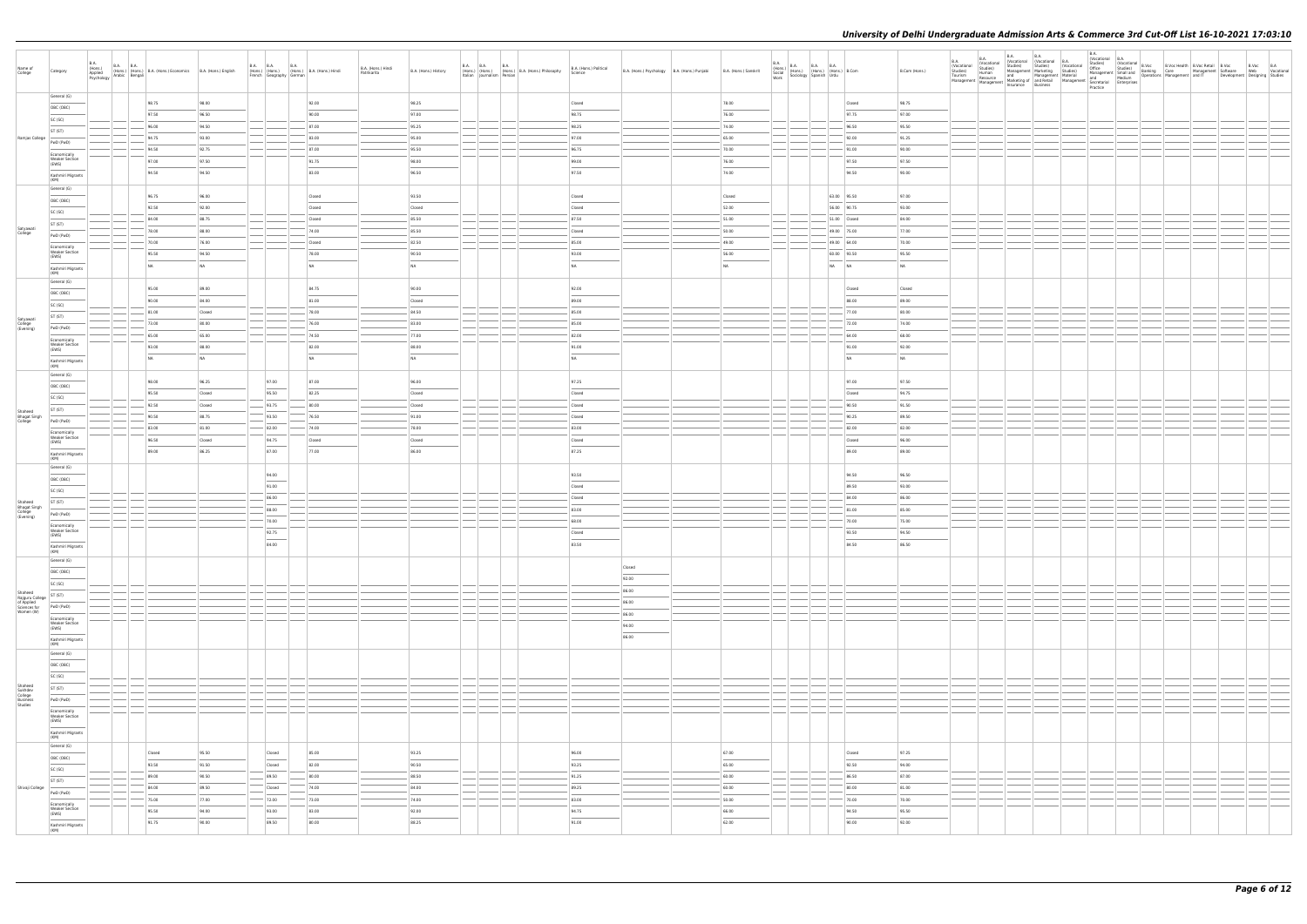| Name of<br>College                                                | Category                                                                                                                                                                                                                                                                                                                                                                                                                                                                                                | B.A.<br>(Hons.)<br>Applied | B.A. (Hons.) B.A. B.A. (Hons.) B.A. (Hons.) Economics B.A. (Hons.) English Psychology Arabic Bengali |                |                          | French Geography German |               | B.A. B.A. B.A. B.A. B.A. (Hons.) Hindi | B.A. (Hons.) Hindi<br>Patrikarita | B.A. (Hons.) History | Italian Journalism Persian | B.A. B.A. B.A. B.A. (Hons.) B.A. (Hons.) Philosophy | B.A. (Hons.) Political<br>Science                                                                                                                                                                                                                                                                                                                                                                                                                                                       | B.A. (Hons.) Psychology   B.A. (Hons.) Punjabi   B.A. (Hons.) Sanskrit |           |                | $\begin{array}{l l l} \text{B.A.} \\ \text{(Hons.)} \\ \text{Social} \\ \text{Sociol} \\ \text{Work} \end{array} \hspace{1mm} \begin{array}{l} \text{B.A.} \\ \text{(Hons.)} \\ \text{Storis.} \\ \text{J} \\ \text{S pairish} \end{array} \hspace{1mm} \begin{array}{l} \text{B.A.} \\ \text{Hons.)} \\ \text{(Hons.)} \\ \text{Urdu} \end{array} \hspace{1mm} \begin{array}{l} \text{B.A.} \\ \text{H, I} \\ \text{B. Comm.} \end{array}$ |                | B.Com (Hons.)  | <b>B.A.</b><br>B.A. | <b>B.A.</b> | <b>B.A.</b><br>(Vocational B.A.<br>Practice |  | B.A. B.A. (Weatlonal (Vocational Studies)<br>(Vocational Studies) (Vocational (Vocational Studies) (Vocational Studies)<br>Studies) Studies (Vocational Studies) (Vocational Studies) (Vocational B.Voc<br>Studies) Management Marke |  |  |
|-------------------------------------------------------------------|---------------------------------------------------------------------------------------------------------------------------------------------------------------------------------------------------------------------------------------------------------------------------------------------------------------------------------------------------------------------------------------------------------------------------------------------------------------------------------------------------------|----------------------------|------------------------------------------------------------------------------------------------------|----------------|--------------------------|-------------------------|---------------|----------------------------------------|-----------------------------------|----------------------|----------------------------|-----------------------------------------------------|-----------------------------------------------------------------------------------------------------------------------------------------------------------------------------------------------------------------------------------------------------------------------------------------------------------------------------------------------------------------------------------------------------------------------------------------------------------------------------------------|------------------------------------------------------------------------|-----------|----------------|---------------------------------------------------------------------------------------------------------------------------------------------------------------------------------------------------------------------------------------------------------------------------------------------------------------------------------------------------------------------------------------------------------------------------------------------|----------------|----------------|---------------------|-------------|---------------------------------------------|--|--------------------------------------------------------------------------------------------------------------------------------------------------------------------------------------------------------------------------------------|--|--|
|                                                                   | General (G)                                                                                                                                                                                                                                                                                                                                                                                                                                                                                             |                            | 99.50                                                                                                |                |                          |                         |               |                                        |                                   |                      |                            |                                                     |                                                                                                                                                                                                                                                                                                                                                                                                                                                                                         |                                                                        |           |                |                                                                                                                                                                                                                                                                                                                                                                                                                                             |                | 99.00          |                     |             |                                             |  |                                                                                                                                                                                                                                      |  |  |
|                                                                   | OBC (OBC)                                                                                                                                                                                                                                                                                                                                                                                                                                                                                               |                            | 97.75                                                                                                |                |                          |                         |               |                                        |                                   |                      |                            |                                                     |                                                                                                                                                                                                                                                                                                                                                                                                                                                                                         |                                                                        |           |                |                                                                                                                                                                                                                                                                                                                                                                                                                                             |                | 97.75          |                     |             |                                             |  |                                                                                                                                                                                                                                      |  |  |
|                                                                   | SC (SC)                                                                                                                                                                                                                                                                                                                                                                                                                                                                                                 |                            | 96.75                                                                                                |                |                          |                         |               |                                        |                                   |                      |                            |                                                     |                                                                                                                                                                                                                                                                                                                                                                                                                                                                                         |                                                                        |           |                |                                                                                                                                                                                                                                                                                                                                                                                                                                             |                | 95.50          |                     |             |                                             |  |                                                                                                                                                                                                                                      |  |  |
| Shri Ram<br>College of<br>Commerce                                | ST (ST)                                                                                                                                                                                                                                                                                                                                                                                                                                                                                                 |                            | 95.00                                                                                                |                |                          |                         |               |                                        |                                   |                      |                            |                                                     |                                                                                                                                                                                                                                                                                                                                                                                                                                                                                         |                                                                        |           |                |                                                                                                                                                                                                                                                                                                                                                                                                                                             |                | 92.00          |                     |             |                                             |  |                                                                                                                                                                                                                                      |  |  |
|                                                                   | PwD (PwD)                                                                                                                                                                                                                                                                                                                                                                                                                                                                                               |                            | 95.00                                                                                                |                |                          |                         |               |                                        |                                   |                      |                            |                                                     |                                                                                                                                                                                                                                                                                                                                                                                                                                                                                         |                                                                        |           |                |                                                                                                                                                                                                                                                                                                                                                                                                                                             |                | 88.00          |                     |             |                                             |  |                                                                                                                                                                                                                                      |  |  |
|                                                                   | Economically<br><b>Weaker Section</b>                                                                                                                                                                                                                                                                                                                                                                                                                                                                   |                            | 98.15                                                                                                |                |                          |                         |               |                                        |                                   |                      |                            |                                                     |                                                                                                                                                                                                                                                                                                                                                                                                                                                                                         |                                                                        |           |                |                                                                                                                                                                                                                                                                                                                                                                                                                                             |                | 98.00          |                     |             |                                             |  |                                                                                                                                                                                                                                      |  |  |
|                                                                   | (EWS)                                                                                                                                                                                                                                                                                                                                                                                                                                                                                                   |                            | 94.75                                                                                                |                |                          |                         |               |                                        |                                   |                      |                            |                                                     |                                                                                                                                                                                                                                                                                                                                                                                                                                                                                         |                                                                        |           |                |                                                                                                                                                                                                                                                                                                                                                                                                                                             |                | 90.00          |                     |             |                                             |  |                                                                                                                                                                                                                                      |  |  |
|                                                                   | Kashmiri Migrants<br>(KM)                                                                                                                                                                                                                                                                                                                                                                                                                                                                               |                            |                                                                                                      |                |                          |                         |               |                                        |                                   |                      |                            |                                                     |                                                                                                                                                                                                                                                                                                                                                                                                                                                                                         |                                                                        |           |                |                                                                                                                                                                                                                                                                                                                                                                                                                                             |                |                |                     |             |                                             |  |                                                                                                                                                                                                                                      |  |  |
|                                                                   | General (G)                                                                                                                                                                                                                                                                                                                                                                                                                                                                                             |                            | 96.00                                                                                                | 93.00          |                          |                         |               | 85.50                                  |                                   | Closed               |                            |                                                     | 94.50                                                                                                                                                                                                                                                                                                                                                                                                                                                                                   |                                                                        |           |                |                                                                                                                                                                                                                                                                                                                                                                                                                                             | 94.00          | 95.50          |                     |             |                                             |  |                                                                                                                                                                                                                                      |  |  |
|                                                                   | OBC (OBC)                                                                                                                                                                                                                                                                                                                                                                                                                                                                                               |                            | 90.25                                                                                                | 89.00          |                          |                         |               | 79.50                                  |                                   | Closed               |                            |                                                     | Closed                                                                                                                                                                                                                                                                                                                                                                                                                                                                                  |                                                                        |           |                |                                                                                                                                                                                                                                                                                                                                                                                                                                             | 89.50          | 90.00          |                     |             |                                             |  |                                                                                                                                                                                                                                      |  |  |
|                                                                   | SC (SC)                                                                                                                                                                                                                                                                                                                                                                                                                                                                                                 |                            | 84.00                                                                                                | 87.00          |                          |                         |               | Closed                                 |                                   | Closed               |                            |                                                     | Closed                                                                                                                                                                                                                                                                                                                                                                                                                                                                                  |                                                                        |           |                |                                                                                                                                                                                                                                                                                                                                                                                                                                             | 85.50          | 86.00          |                     |             |                                             |  |                                                                                                                                                                                                                                      |  |  |
| Shyam Lal<br>College                                              | ST (ST)                                                                                                                                                                                                                                                                                                                                                                                                                                                                                                 |                            | 83.00                                                                                                | 85.50          |                          |                         |               | 73.00                                  |                                   | Closed               |                            |                                                     | Closed                                                                                                                                                                                                                                                                                                                                                                                                                                                                                  |                                                                        |           |                |                                                                                                                                                                                                                                                                                                                                                                                                                                             | 84.00          | 82.50          |                     |             |                                             |  |                                                                                                                                                                                                                                      |  |  |
|                                                                   | PwD (PwD)                                                                                                                                                                                                                                                                                                                                                                                                                                                                                               |                            | 78.00                                                                                                | 78.00          |                          |                         |               | Closed                                 |                                   | 78.00                |                            |                                                     | 78.00                                                                                                                                                                                                                                                                                                                                                                                                                                                                                   |                                                                        |           |                |                                                                                                                                                                                                                                                                                                                                                                                                                                             | 78.00          | 78.00          |                     |             |                                             |  |                                                                                                                                                                                                                                      |  |  |
|                                                                   | Economically<br><b>Weaker Section</b><br>(EWS)                                                                                                                                                                                                                                                                                                                                                                                                                                                          |                            | 95.25                                                                                                | 92.75          |                          |                         |               | 85.00                                  |                                   | 89.25                |                            |                                                     | 93.50                                                                                                                                                                                                                                                                                                                                                                                                                                                                                   |                                                                        |           |                |                                                                                                                                                                                                                                                                                                                                                                                                                                             | 94.50          | 95.00          |                     |             |                                             |  |                                                                                                                                                                                                                                      |  |  |
|                                                                   | Kashmiri Migrants                                                                                                                                                                                                                                                                                                                                                                                                                                                                                       |                            | 86.00                                                                                                | 83.00          |                          |                         |               | 75.50                                  |                                   | 81.00                |                            |                                                     | 84.50                                                                                                                                                                                                                                                                                                                                                                                                                                                                                   |                                                                        |           |                |                                                                                                                                                                                                                                                                                                                                                                                                                                             | 84.00          | 85.50          |                     |             |                                             |  |                                                                                                                                                                                                                                      |  |  |
|                                                                   | (KM)                                                                                                                                                                                                                                                                                                                                                                                                                                                                                                    |                            |                                                                                                      |                |                          |                         |               |                                        |                                   |                      |                            |                                                     |                                                                                                                                                                                                                                                                                                                                                                                                                                                                                         |                                                                        |           |                |                                                                                                                                                                                                                                                                                                                                                                                                                                             |                |                |                     |             |                                             |  |                                                                                                                                                                                                                                      |  |  |
|                                                                   | General (G)<br>OBC (OBC)                                                                                                                                                                                                                                                                                                                                                                                                                                                                                |                            | 96.00                                                                                                |                |                          |                         |               | 86.00                                  |                                   |                      |                            |                                                     | 92.00                                                                                                                                                                                                                                                                                                                                                                                                                                                                                   |                                                                        |           |                |                                                                                                                                                                                                                                                                                                                                                                                                                                             | 93.50          | 95.50          |                     |             |                                             |  |                                                                                                                                                                                                                                      |  |  |
|                                                                   | SC (SC)                                                                                                                                                                                                                                                                                                                                                                                                                                                                                                 |                            | 89.00                                                                                                |                |                          |                         |               | 80.50                                  |                                   |                      |                            |                                                     | 88.00                                                                                                                                                                                                                                                                                                                                                                                                                                                                                   |                                                                        |           |                |                                                                                                                                                                                                                                                                                                                                                                                                                                             | 88.00          | 88.00          |                     |             |                                             |  |                                                                                                                                                                                                                                      |  |  |
|                                                                   | ST (ST)                                                                                                                                                                                                                                                                                                                                                                                                                                                                                                 |                            | 82.00                                                                                                |                |                          |                         |               | 75.50                                  |                                   |                      |                            |                                                     | 86.00                                                                                                                                                                                                                                                                                                                                                                                                                                                                                   |                                                                        |           |                |                                                                                                                                                                                                                                                                                                                                                                                                                                             | 80.00          | 80.00          |                     |             |                                             |  |                                                                                                                                                                                                                                      |  |  |
| Shyam Lal<br>College<br>(Evening)                                 | PwD (PwD)                                                                                                                                                                                                                                                                                                                                                                                                                                                                                               |                            | 81.50                                                                                                |                |                          |                         |               | 75.00                                  |                                   |                      |                            |                                                     | 85.00                                                                                                                                                                                                                                                                                                                                                                                                                                                                                   |                                                                        |           |                |                                                                                                                                                                                                                                                                                                                                                                                                                                             | 80.00          | 80.00          |                     |             |                                             |  |                                                                                                                                                                                                                                      |  |  |
|                                                                   | Economically                                                                                                                                                                                                                                                                                                                                                                                                                                                                                            |                            | 79.00                                                                                                |                |                          |                         |               | 75.00                                  |                                   |                      |                            |                                                     | 85.00                                                                                                                                                                                                                                                                                                                                                                                                                                                                                   |                                                                        |           |                |                                                                                                                                                                                                                                                                                                                                                                                                                                             | 75.00          | 75.00          |                     |             |                                             |  |                                                                                                                                                                                                                                      |  |  |
|                                                                   | <b>Weaker Section</b><br>(EWS)                                                                                                                                                                                                                                                                                                                                                                                                                                                                          |                            | 93.50                                                                                                |                |                          |                         |               | 85.00                                  |                                   |                      |                            |                                                     | 90.00                                                                                                                                                                                                                                                                                                                                                                                                                                                                                   |                                                                        |           |                |                                                                                                                                                                                                                                                                                                                                                                                                                                             | 92.50          | 94.00          |                     |             |                                             |  |                                                                                                                                                                                                                                      |  |  |
|                                                                   | $\frac{1}{2} \left( \frac{1}{2} \right) \left( \frac{1}{2} \right) \left( \frac{1}{2} \right) \left( \frac{1}{2} \right) \left( \frac{1}{2} \right) \left( \frac{1}{2} \right) \left( \frac{1}{2} \right) \left( \frac{1}{2} \right) \left( \frac{1}{2} \right) \left( \frac{1}{2} \right) \left( \frac{1}{2} \right) \left( \frac{1}{2} \right) \left( \frac{1}{2} \right) \left( \frac{1}{2} \right) \left( \frac{1}{2} \right) \left( \frac{1}{2} \right) \left( \frac$<br>Kashmiri Migrants<br>(KM) |                            | 87.00                                                                                                |                |                          |                         |               | 76.00                                  |                                   |                      |                            |                                                     | 83.00                                                                                                                                                                                                                                                                                                                                                                                                                                                                                   |                                                                        |           |                |                                                                                                                                                                                                                                                                                                                                                                                                                                             | 80.00          | 80.00          |                     |             |                                             |  |                                                                                                                                                                                                                                      |  |  |
|                                                                   | General (G)                                                                                                                                                                                                                                                                                                                                                                                                                                                                                             |                            |                                                                                                      |                |                          |                         |               |                                        |                                   |                      |                            |                                                     |                                                                                                                                                                                                                                                                                                                                                                                                                                                                                         |                                                                        |           |                |                                                                                                                                                                                                                                                                                                                                                                                                                                             |                |                |                     |             |                                             |  |                                                                                                                                                                                                                                      |  |  |
|                                                                   | OBC (OBC)                                                                                                                                                                                                                                                                                                                                                                                                                                                                                               | 96.00                      | Closed                                                                                               | 94.00          |                          | Closed                  |               | Closed                                 |                                   | 90.00                |                            | 85.75                                               | 93.50                                                                                                                                                                                                                                                                                                                                                                                                                                                                                   |                                                                        |           | 50.00          |                                                                                                                                                                                                                                                                                                                                                                                                                                             | 93.25          | 94.50          |                     |             |                                             |  |                                                                                                                                                                                                                                      |  |  |
|                                                                   | SC (SC)                                                                                                                                                                                                                                                                                                                                                                                                                                                                                                 | 90.00                      | 88.00                                                                                                | 89.50          |                          | Closed                  |               | 76.00                                  |                                   | 89.00                |                            | 79.50                                               | 89.00                                                                                                                                                                                                                                                                                                                                                                                                                                                                                   |                                                                        |           | 45.00          |                                                                                                                                                                                                                                                                                                                                                                                                                                             | 88.00          | 90.00          |                     |             |                                             |  |                                                                                                                                                                                                                                      |  |  |
| Shyama Prasad<br>Mukherji<br>College For<br>Women (W)<br>PWD (Pw  |                                                                                                                                                                                                                                                                                                                                                                                                                                                                                                         | 88.00                      | 86.00<br>85.00                                                                                       | 88.00          |                          | 84.50<br>84.50          |               | 76.00                                  |                                   | 88.50<br>88.00       |                            | 78.00<br>77.00                                      | 87.00<br>86.00                                                                                                                                                                                                                                                                                                                                                                                                                                                                          |                                                                        |           | 45.00<br>45.00 |                                                                                                                                                                                                                                                                                                                                                                                                                                             | 87.50<br>86.00 | 89.00<br>87.00 |                     |             |                                             |  |                                                                                                                                                                                                                                      |  |  |
|                                                                   | PwD (PwD)                                                                                                                                                                                                                                                                                                                                                                                                                                                                                               | 85.00<br>86.00             | 83.00                                                                                                | 86.00<br>86.00 |                          | 83.00                   |               | 74.00<br>75.00                         |                                   | 86.00                |                            | 75.00                                               | 85.00                                                                                                                                                                                                                                                                                                                                                                                                                                                                                   |                                                                        |           | 45.00          |                                                                                                                                                                                                                                                                                                                                                                                                                                             | 86.00          | 87.00          |                     |             |                                             |  |                                                                                                                                                                                                                                      |  |  |
|                                                                   | Economically<br><b>Weaker Section</b>                                                                                                                                                                                                                                                                                                                                                                                                                                                                   | 95.00                      | 93.00                                                                                                | 92.50          |                          | 90.25                   |               | 76.00                                  |                                   | 88.00                |                            | 83.50                                               | 90.00                                                                                                                                                                                                                                                                                                                                                                                                                                                                                   |                                                                        |           | 45.00          |                                                                                                                                                                                                                                                                                                                                                                                                                                             | 91.00          | 93.25          |                     |             |                                             |  |                                                                                                                                                                                                                                      |  |  |
|                                                                   | (EWS)<br>$\overline{\phantom{a}}$<br>Kashmiri Migrants                                                                                                                                                                                                                                                                                                                                                                                                                                                  | 95.00                      | 86.00                                                                                                | 86.00          |                          | 83.00                   |               | 75.00                                  |                                   | 86.00                |                            | 77.00                                               | 89.00                                                                                                                                                                                                                                                                                                                                                                                                                                                                                   |                                                                        |           | 45.00          |                                                                                                                                                                                                                                                                                                                                                                                                                                             | 86.00          | 87.50          |                     |             |                                             |  |                                                                                                                                                                                                                                      |  |  |
|                                                                   | (KM)                                                                                                                                                                                                                                                                                                                                                                                                                                                                                                    |                            |                                                                                                      |                |                          |                         |               |                                        |                                   |                      |                            |                                                     |                                                                                                                                                                                                                                                                                                                                                                                                                                                                                         |                                                                        |           |                |                                                                                                                                                                                                                                                                                                                                                                                                                                             |                |                |                     |             |                                             |  |                                                                                                                                                                                                                                      |  |  |
|                                                                   | General (G)<br>OBC (OBC)                                                                                                                                                                                                                                                                                                                                                                                                                                                                                |                            |                                                                                                      | Closed         |                          |                         |               | 83.00                                  |                                   |                      |                            |                                                     | Closed                                                                                                                                                                                                                                                                                                                                                                                                                                                                                  |                                                                        |           |                |                                                                                                                                                                                                                                                                                                                                                                                                                                             | 94.25          | 96.25          |                     |             |                                             |  |                                                                                                                                                                                                                                      |  |  |
|                                                                   | SC (SC)                                                                                                                                                                                                                                                                                                                                                                                                                                                                                                 |                            |                                                                                                      | 89.50          |                          |                         |               | 80.00                                  |                                   |                      |                            |                                                     | 91.50                                                                                                                                                                                                                                                                                                                                                                                                                                                                                   |                                                                        |           |                |                                                                                                                                                                                                                                                                                                                                                                                                                                             | 91.00          | 92.25          |                     |             |                                             |  |                                                                                                                                                                                                                                      |  |  |
|                                                                   | ST (ST)                                                                                                                                                                                                                                                                                                                                                                                                                                                                                                 |                            |                                                                                                      | 86.00          |                          |                         |               | 78.00                                  |                                   |                      |                            |                                                     | 88.00                                                                                                                                                                                                                                                                                                                                                                                                                                                                                   |                                                                        |           |                |                                                                                                                                                                                                                                                                                                                                                                                                                                             | 86.50          | 88.00          |                     |             |                                             |  |                                                                                                                                                                                                                                      |  |  |
| Sri Aurobindo<br>College (Day)   PwD (PwD)                        |                                                                                                                                                                                                                                                                                                                                                                                                                                                                                                         |                            |                                                                                                      | 85.00          |                          |                         |               | 75.00                                  |                                   |                      |                            |                                                     | 86.00                                                                                                                                                                                                                                                                                                                                                                                                                                                                                   |                                                                        |           |                |                                                                                                                                                                                                                                                                                                                                                                                                                                             | 84.50          | 84.00          |                     |             |                                             |  |                                                                                                                                                                                                                                      |  |  |
|                                                                   | Economically                                                                                                                                                                                                                                                                                                                                                                                                                                                                                            |                            |                                                                                                      | 78.00          |                          |                         |               | 75.00                                  |                                   |                      |                            |                                                     | 85.00                                                                                                                                                                                                                                                                                                                                                                                                                                                                                   |                                                                        |           |                |                                                                                                                                                                                                                                                                                                                                                                                                                                             | 78.00          | 83.00          |                     |             |                                             |  |                                                                                                                                                                                                                                      |  |  |
|                                                                   | <b>Weaker Section</b><br>(EWS)                                                                                                                                                                                                                                                                                                                                                                                                                                                                          |                            |                                                                                                      | 92.00          |                          |                         |               | 81.00                                  |                                   |                      |                            |                                                     | 92.00                                                                                                                                                                                                                                                                                                                                                                                                                                                                                   |                                                                        |           |                |                                                                                                                                                                                                                                                                                                                                                                                                                                             | 92.50          | 94.50          |                     |             |                                             |  |                                                                                                                                                                                                                                      |  |  |
|                                                                   | Kashmiri Migrants<br>(KM)                                                                                                                                                                                                                                                                                                                                                                                                                                                                               |                            |                                                                                                      | 88.00          |                          |                         |               | 74.50                                  |                                   |                      |                            |                                                     | 85.00                                                                                                                                                                                                                                                                                                                                                                                                                                                                                   |                                                                        |           |                |                                                                                                                                                                                                                                                                                                                                                                                                                                             | 85.00          | 87.00          |                     |             |                                             |  |                                                                                                                                                                                                                                      |  |  |
|                                                                   | General (G)                                                                                                                                                                                                                                                                                                                                                                                                                                                                                             |                            |                                                                                                      |                |                          |                         |               |                                        |                                   |                      |                            |                                                     |                                                                                                                                                                                                                                                                                                                                                                                                                                                                                         |                                                                        |           |                |                                                                                                                                                                                                                                                                                                                                                                                                                                             |                |                |                     |             |                                             |  |                                                                                                                                                                                                                                      |  |  |
|                                                                   | OBC (OBC)                                                                                                                                                                                                                                                                                                                                                                                                                                                                                               | Closed                     | Closed                                                                                               | Closed         |                          |                         |               | 77.00                                  |                                   |                      |                            |                                                     |                                                                                                                                                                                                                                                                                                                                                                                                                                                                                         |                                                                        |           |                |                                                                                                                                                                                                                                                                                                                                                                                                                                             | 92.50          | Closed         |                     |             |                                             |  |                                                                                                                                                                                                                                      |  |  |
|                                                                   | SC (SC)                                                                                                                                                                                                                                                                                                                                                                                                                                                                                                 | 89.50                      | 90.50                                                                                                | 88.00          |                          |                         |               | Closed                                 |                                   |                      |                            |                                                     |                                                                                                                                                                                                                                                                                                                                                                                                                                                                                         |                                                                        |           |                |                                                                                                                                                                                                                                                                                                                                                                                                                                             | 87.00          | 90.50          |                     |             |                                             |  |                                                                                                                                                                                                                                      |  |  |
| Sri Aurobindo                                                     | ST (ST)                                                                                                                                                                                                                                                                                                                                                                                                                                                                                                 | 87.50                      | 88.00                                                                                                | 87.00          | $\overline{\phantom{0}}$ |                         |               | 73.00                                  |                                   |                      |                            |                                                     |                                                                                                                                                                                                                                                                                                                                                                                                                                                                                         |                                                                        |           |                |                                                                                                                                                                                                                                                                                                                                                                                                                                             | 83.00          | 87.50          |                     |             |                                             |  |                                                                                                                                                                                                                                      |  |  |
| College<br>(Evening)                                              | PwD (PwD)                                                                                                                                                                                                                                                                                                                                                                                                                                                                                               | 86.50<br>82.50             | 88.00<br>83.00                                                                                       | 87.00<br>82.00 |                          |                         |               | 73.00<br>68.00                         |                                   |                      |                            |                                                     |                                                                                                                                                                                                                                                                                                                                                                                                                                                                                         |                                                                        |           |                |                                                                                                                                                                                                                                                                                                                                                                                                                                             | 81.00<br>82.00 | 84.50<br>83.50 |                     |             |                                             |  |                                                                                                                                                                                                                                      |  |  |
|                                                                   | Economically<br><b>Weaker Section</b>                                                                                                                                                                                                                                                                                                                                                                                                                                                                   | Closed                     | Closed                                                                                               | 89.00          |                          |                         |               | 75.50                                  |                                   |                      |                            |                                                     |                                                                                                                                                                                                                                                                                                                                                                                                                                                                                         |                                                                        |           |                |                                                                                                                                                                                                                                                                                                                                                                                                                                             | 89.00          | Closed         |                     |             |                                             |  |                                                                                                                                                                                                                                      |  |  |
|                                                                   | (EWS)                                                                                                                                                                                                                                                                                                                                                                                                                                                                                                   | 87.50                      | 88.00                                                                                                | 87.00          |                          |                         |               | 73.00                                  |                                   |                      |                            |                                                     |                                                                                                                                                                                                                                                                                                                                                                                                                                                                                         |                                                                        |           |                |                                                                                                                                                                                                                                                                                                                                                                                                                                             | 88.00          | 88.50          |                     |             |                                             |  |                                                                                                                                                                                                                                      |  |  |
|                                                                   | Kashmiri Migrants<br>(KM)                                                                                                                                                                                                                                                                                                                                                                                                                                                                               |                            |                                                                                                      |                |                          |                         |               |                                        |                                   |                      |                            |                                                     |                                                                                                                                                                                                                                                                                                                                                                                                                                                                                         |                                                                        |           |                |                                                                                                                                                                                                                                                                                                                                                                                                                                             |                |                |                     |             |                                             |  |                                                                                                                                                                                                                                      |  |  |
|                                                                   | General (G)                                                                                                                                                                                                                                                                                                                                                                                                                                                                                             |                            | Closed                                                                                               |                |                          |                         |               |                                        |                                   |                      |                            |                                                     |                                                                                                                                                                                                                                                                                                                                                                                                                                                                                         |                                                                        | 61.00     |                |                                                                                                                                                                                                                                                                                                                                                                                                                                             | Closed         | 98.00          |                     |             |                                             |  |                                                                                                                                                                                                                                      |  |  |
| Sri Guru Gobind                                                   | Sikh Minority (SM)                                                                                                                                                                                                                                                                                                                                                                                                                                                                                      |                            | 94.50                                                                                                |                |                          |                         |               |                                        |                                   |                      |                            |                                                     |                                                                                                                                                                                                                                                                                                                                                                                                                                                                                         |                                                                        | 57.00     |                |                                                                                                                                                                                                                                                                                                                                                                                                                                             | 92.00          | 93.75          |                     |             |                                             |  |                                                                                                                                                                                                                                      |  |  |
|                                                                   | PwD (PwD)                                                                                                                                                                                                                                                                                                                                                                                                                                                                                               |                            | 72.00                                                                                                |                |                          |                         |               |                                        |                                   |                      |                            |                                                     |                                                                                                                                                                                                                                                                                                                                                                                                                                                                                         |                                                                        | 57.00     |                |                                                                                                                                                                                                                                                                                                                                                                                                                                             | Closed         | 74.00          |                     |             |                                             |  |                                                                                                                                                                                                                                      |  |  |
|                                                                   | Singh College<br>of Commerce<br>* Sikh<br>Minority(SM)<br>(EWS)<br>Weaker Section<br>(EWS)                                                                                                                                                                                                                                                                                                                                                                                                              |                            | <b>NA</b>                                                                                            |                |                          |                         |               |                                        |                                   |                      |                            |                                                     |                                                                                                                                                                                                                                                                                                                                                                                                                                                                                         |                                                                        | NA        |                |                                                                                                                                                                                                                                                                                                                                                                                                                                             | <b>NA</b>      | <b>NA</b>      |                     |             |                                             |  |                                                                                                                                                                                                                                      |  |  |
|                                                                   | Kashmiri Migrants                                                                                                                                                                                                                                                                                                                                                                                                                                                                                       |                            | 88.25                                                                                                |                |                          |                         |               |                                        |                                   |                      |                            |                                                     |                                                                                                                                                                                                                                                                                                                                                                                                                                                                                         |                                                                        | 55.00     |                |                                                                                                                                                                                                                                                                                                                                                                                                                                             | 87.25          | 88.25          |                     |             |                                             |  |                                                                                                                                                                                                                                      |  |  |
|                                                                   | (KM)<br>General (G)                                                                                                                                                                                                                                                                                                                                                                                                                                                                                     |                            |                                                                                                      |                |                          |                         |               |                                        |                                   |                      |                            |                                                     |                                                                                                                                                                                                                                                                                                                                                                                                                                                                                         |                                                                        |           |                |                                                                                                                                                                                                                                                                                                                                                                                                                                             |                |                |                     |             |                                             |  |                                                                                                                                                                                                                                      |  |  |
|                                                                   | Sikh Minority (SM)                                                                                                                                                                                                                                                                                                                                                                                                                                                                                      |                            |                                                                                                      | 97.50          |                          |                         |               | 80.00                                  | 80.00                             | 90.00                |                            |                                                     | 89.00                                                                                                                                                                                                                                                                                                                                                                                                                                                                                   |                                                                        | 65.00     |                |                                                                                                                                                                                                                                                                                                                                                                                                                                             | 96.00          | 97.00          |                     |             |                                             |  |                                                                                                                                                                                                                                      |  |  |
| Sri Guru Nanak<br>Dev Khalsa<br>College<br>* Sikh<br>Economically |                                                                                                                                                                                                                                                                                                                                                                                                                                                                                                         |                            |                                                                                                      | 93.00          |                          |                         |               | 70.00                                  | 66.00                             | 78.00                |                            |                                                     | 83.00                                                                                                                                                                                                                                                                                                                                                                                                                                                                                   |                                                                        | 55.00     |                |                                                                                                                                                                                                                                                                                                                                                                                                                                             | 92.00          | 93.00          |                     |             |                                             |  |                                                                                                                                                                                                                                      |  |  |
| Minority(SM)                                                      | Economically<br><b>Weaker Section</b>                                                                                                                                                                                                                                                                                                                                                                                                                                                                   |                            |                                                                                                      | 75.00          |                          |                         |               | 68.00                                  | 67.00                             | 65.00                |                            |                                                     | Closed                                                                                                                                                                                                                                                                                                                                                                                                                                                                                  |                                                                        | 55.00     |                |                                                                                                                                                                                                                                                                                                                                                                                                                                             | 76.00          | 75.00          |                     |             |                                             |  |                                                                                                                                                                                                                                      |  |  |
|                                                                   | (EWS)<br>$\sim$                                                                                                                                                                                                                                                                                                                                                                                                                                                                                         |                            |                                                                                                      | <b>NA</b>      |                          |                         | NA.           |                                        | NA                                | <b>NA</b>            |                            |                                                     | <b>NA</b>                                                                                                                                                                                                                                                                                                                                                                                                                                                                               |                                                                        | <b>NA</b> |                |                                                                                                                                                                                                                                                                                                                                                                                                                                             | <b>NA</b>      | NA             |                     |             |                                             |  |                                                                                                                                                                                                                                      |  |  |
|                                                                   | Kashmiri Migrants<br>(KM)                                                                                                                                                                                                                                                                                                                                                                                                                                                                               |                            |                                                                                                      | 87.50          |                          |                         |               | 70.00                                  | 70.00                             | 80.00                |                            |                                                     | 79.00                                                                                                                                                                                                                                                                                                                                                                                                                                                                                   |                                                                        | 55.00     |                |                                                                                                                                                                                                                                                                                                                                                                                                                                             | 86.00          | 87.00          |                     |             |                                             |  |                                                                                                                                                                                                                                      |  |  |
|                                                                   | General (G)                                                                                                                                                                                                                                                                                                                                                                                                                                                                                             |                            | 97.50                                                                                                | 97.00          |                          |                         |               | 88.00                                  |                                   | 96.00                |                            |                                                     | 97.75                                                                                                                                                                                                                                                                                                                                                                                                                                                                                   |                                                                        | 68.75     |                |                                                                                                                                                                                                                                                                                                                                                                                                                                             | 97.25          | 97.25          |                     |             |                                             |  |                                                                                                                                                                                                                                      |  |  |
| Sri Guru Tegh                                                     | Sikh Minority (SM)                                                                                                                                                                                                                                                                                                                                                                                                                                                                                      |                            | 94.00                                                                                                | 92.00          |                          |                         |               | 45.00                                  |                                   | 88.00                |                            |                                                     | 91.00                                                                                                                                                                                                                                                                                                                                                                                                                                                                                   |                                                                        | 58.00     |                |                                                                                                                                                                                                                                                                                                                                                                                                                                             | 92.25          | 92.75          |                     |             |                                             |  |                                                                                                                                                                                                                                      |  |  |
| Bahadur Khalsa<br>College<br>* Sikh                               | PwD (PwD)                                                                                                                                                                                                                                                                                                                                                                                                                                                                                               |                            | Closed                                                                                               | 83.00          |                          |                         |               | 87.00                                  |                                   | 90.00                |                            |                                                     | 91.00                                                                                                                                                                                                                                                                                                                                                                                                                                                                                   |                                                                        | 45.00     |                |                                                                                                                                                                                                                                                                                                                                                                                                                                             | 85.00          | 85.00          |                     |             |                                             |  |                                                                                                                                                                                                                                      |  |  |
| Minority(SM)                                                      | Economically<br><b>Weaker Section</b><br>(EWS)                                                                                                                                                                                                                                                                                                                                                                                                                                                          |                            | NA                                                                                                   | NA             |                          |                         | NA            |                                        |                                   | N <sub>A</sub>       |                            |                                                     | $\frac{1}{2} \left( \frac{1}{2} \right) \left( \frac{1}{2} \right) \left( \frac{1}{2} \right) \left( \frac{1}{2} \right) \left( \frac{1}{2} \right) \left( \frac{1}{2} \right) \left( \frac{1}{2} \right) \left( \frac{1}{2} \right) \left( \frac{1}{2} \right) \left( \frac{1}{2} \right) \left( \frac{1}{2} \right) \left( \frac{1}{2} \right) \left( \frac{1}{2} \right) \left( \frac{1}{2} \right) \left( \frac{1}{2} \right) \left( \frac{1}{2} \right) \left( \frac$<br><b>NA</b> |                                                                        | NA        |                |                                                                                                                                                                                                                                                                                                                                                                                                                                             | NA             | NA             |                     |             |                                             |  |                                                                                                                                                                                                                                      |  |  |
|                                                                   | Kashmiri Migrants                                                                                                                                                                                                                                                                                                                                                                                                                                                                                       |                            | 88.00                                                                                                | 87.00          |                          |                         | $\frac{1}{2}$ | 78.00                                  |                                   | 88.00                |                            |                                                     | 89.75                                                                                                                                                                                                                                                                                                                                                                                                                                                                                   |                                                                        | 58.75     |                |                                                                                                                                                                                                                                                                                                                                                                                                                                             | 87.25          | 87.25          |                     |             |                                             |  |                                                                                                                                                                                                                                      |  |  |
|                                                                   | (KM)                                                                                                                                                                                                                                                                                                                                                                                                                                                                                                    |                            |                                                                                                      |                |                          |                         |               |                                        |                                   |                      |                            |                                                     |                                                                                                                                                                                                                                                                                                                                                                                                                                                                                         |                                                                        |           |                |                                                                                                                                                                                                                                                                                                                                                                                                                                             |                |                |                     |             |                                             |  |                                                                                                                                                                                                                                      |  |  |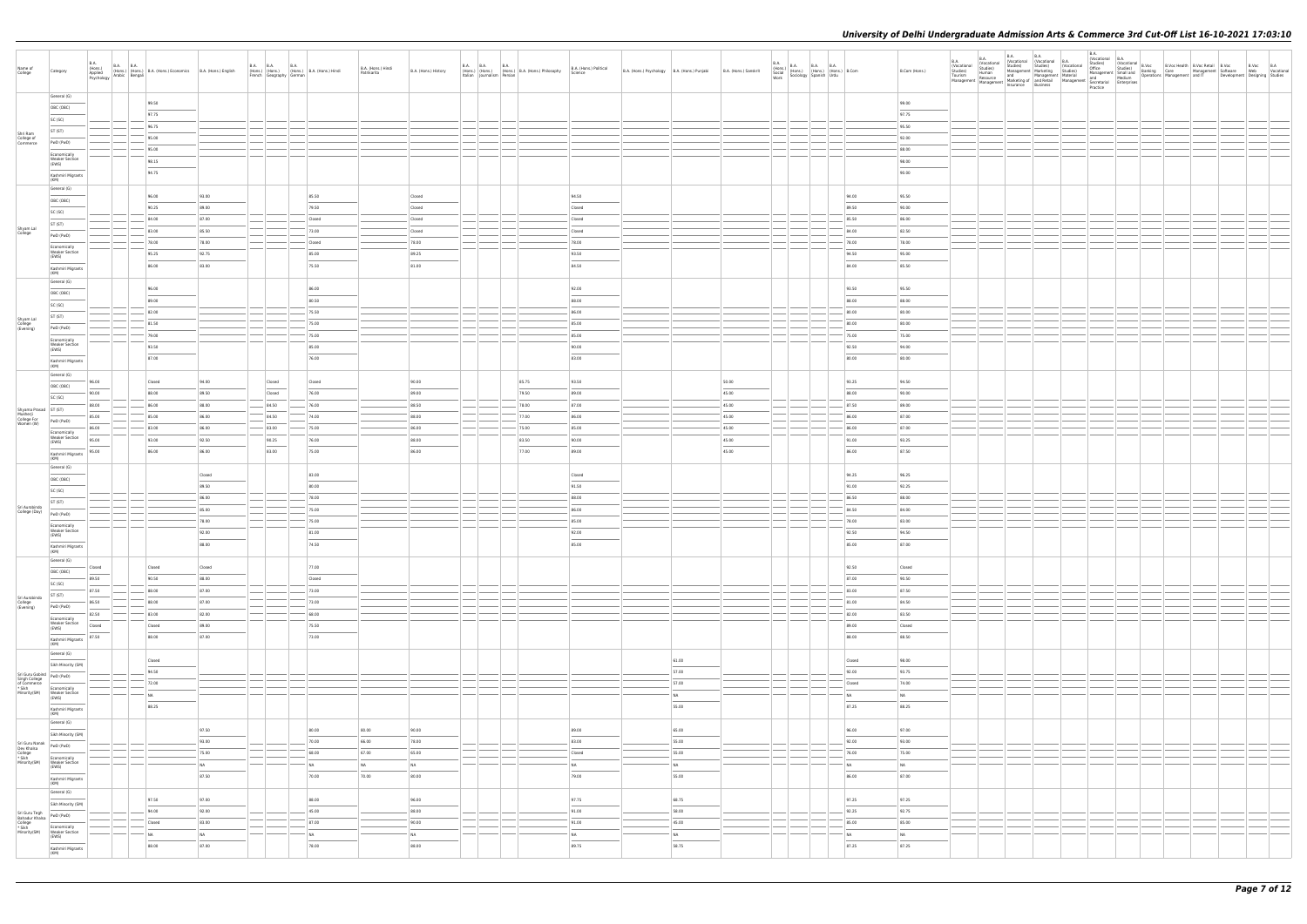|                                            |                                                | B.A.<br>(Hons.)                      | <b>B.A. B.A.</b> |                                                             |                 | <b>B.A. B.A.</b>                                                      | <b>B.A.</b> |                |                                   |                      | B.A. B.A. B.A.                                                                |                                   |                                                |                       |                                                                                                                                                                                                                                                                                                                                                                                                                                        |  |                |                | B.A.<br><b>B.A.</b><br>(Vocational | B.A.<br><b>B.A.</b><br>(Vocational (Vocational B.A.<br>Studies) Studies) (Vocat | <b>B.A.</b><br>(Vocational B.A.<br>(Vocational                                                                                                                                                                                       |                                                                                                                                                                                                |  | B.Voc B.A                                       |
|--------------------------------------------|------------------------------------------------|--------------------------------------|------------------|-------------------------------------------------------------|-----------------|-----------------------------------------------------------------------|-------------|----------------|-----------------------------------|----------------------|-------------------------------------------------------------------------------|-----------------------------------|------------------------------------------------|-----------------------|----------------------------------------------------------------------------------------------------------------------------------------------------------------------------------------------------------------------------------------------------------------------------------------------------------------------------------------------------------------------------------------------------------------------------------------|--|----------------|----------------|------------------------------------|---------------------------------------------------------------------------------|--------------------------------------------------------------------------------------------------------------------------------------------------------------------------------------------------------------------------------------|------------------------------------------------------------------------------------------------------------------------------------------------------------------------------------------------|--|-------------------------------------------------|
| Name of<br>College                         | Category                                       | Applied<br>Psychology Arabic Bengali |                  | (Hons.) (Hons.) B.A. (Hons.) Economics B.A. (Hons.) English |                 | (Hons.) (Hons.) (Hons.) B.A. (Hons.) Hindi<br>French Geography German |             |                | B.A. (Hons.) Hindi<br>Patrikarita | B.A. (Hons.) History | (Hons.) (Hons.) (Hons.) B.A. (Hons.) Philosophy<br>Italian Journalism Persian | B.A. (Hons.) Political<br>Science | B.A. (Hons.) Psychology   B.A. (Hons.) Punjabi | B.A. (Hons.) Sanskrit | $\begin{array}{l} \text{B.A.} \\ \text{(Hons.)} \\ \text{Social} \\ \text{Social} \\ \text{Work} \\ \end{array} \hspace{1mm} \begin{array}{l} \text{B.A.} \\ \text{(Hons.)} \\ \text{(Hons.)} \\ \text{(Hons.)} \\ \text{Spanish} \\ \end{array} \hspace{1mm} \begin{array}{l} \text{B.A.} \\ \text{B.A.} \\ \text{(Hons.)} \\ \text{Urdu} \\ \end{array} \hspace{1mm} \begin{array}{l} \text{B.A.} \\ \text{B. Comm.} \\ \end{array}$ |  |                | B.Com (Hons.)  | (Vocational<br>Studies)<br>Human   |                                                                                 | Vocational Lywaxurum Studies)<br>Studies) Management Marketing Studies)<br>Tourism Human and Management Material Management Material Management Studies)<br>Tourism Hesource Marketing of and Retail Management Secretarial Enterpri | Vucucuisum<br>Office Studies)<br>Office Studies Banking Care Management Software<br>Management Small and Danking Care Management Software<br>and Medium Operations Management and IT Developme |  | Web Vocational<br>Development Designing Studies |
|                                            | General (G)                                    |                                      |                  | 98.50                                                       | 97.75           |                                                                       |             |                |                                   | 97.50                |                                                                               |                                   |                                                | 70.00                 |                                                                                                                                                                                                                                                                                                                                                                                                                                        |  | 99.00          | 98.25          |                                    |                                                                                 |                                                                                                                                                                                                                                      |                                                                                                                                                                                                |  |                                                 |
|                                            | OBC (OBC)                                      |                                      |                  | 97.00                                                       | 95.25           |                                                                       |             | 90.75<br>88.75 |                                   | 96.50                |                                                                               | 98.25<br>98.00                    |                                                | 69.50                 | 97.00<br>96.00                                                                                                                                                                                                                                                                                                                                                                                                                         |  | 97.50          | 96.50          |                                    |                                                                                 |                                                                                                                                                                                                                                      |                                                                                                                                                                                                |  |                                                 |
|                                            | SC (SC)                                        |                                      |                  | 96.00                                                       |                 |                                                                       |             | 85.00          |                                   | 94.25                |                                                                               | 95.75                             |                                                | 69.00                 | 94.00                                                                                                                                                                                                                                                                                                                                                                                                                                  |  |                | 95.00          |                                    |                                                                                 |                                                                                                                                                                                                                                      |                                                                                                                                                                                                |  |                                                 |
|                                            | ST (ST)                                        |                                      |                  |                                                             | Closed          |                                                                       |             |                |                                   |                      |                                                                               |                                   |                                                |                       |                                                                                                                                                                                                                                                                                                                                                                                                                                        |  | 96.00          |                |                                    |                                                                                 |                                                                                                                                                                                                                                      |                                                                                                                                                                                                |  |                                                 |
| Venketeswara<br>College                    | PwD (PwD)                                      |                                      |                  | 95.00<br>95.00                                              | Closed<br>90.00 |                                                                       |             | 84.00<br>83.50 |                                   | Closed<br>93.25      |                                                                               | Closed<br>95.00                   |                                                | 68.50<br>67.00        | 93.75<br>88.50                                                                                                                                                                                                                                                                                                                                                                                                                         |  | 95.00<br>94.00 | 91.00<br>87.00 |                                    |                                                                                 |                                                                                                                                                                                                                                      |                                                                                                                                                                                                |  |                                                 |
|                                            | Economically<br><b>Weaker Section</b>          |                                      |                  | 97.00                                                       | 96.25           |                                                                       |             | 90.00          |                                   | 96.25                |                                                                               | 97.75                             |                                                | 69.50                 | 96.25                                                                                                                                                                                                                                                                                                                                                                                                                                  |  | 97.50          | 97.00          |                                    |                                                                                 |                                                                                                                                                                                                                                      |                                                                                                                                                                                                |  |                                                 |
|                                            | (EWS)                                          |                                      |                  | 95.00                                                       | Closed          |                                                                       |             | 84.00          |                                   | 93.25                |                                                                               | 95.50                             |                                                | 67.00                 | 91.00                                                                                                                                                                                                                                                                                                                                                                                                                                  |  | 94.00          | 89.00          |                                    |                                                                                 |                                                                                                                                                                                                                                      |                                                                                                                                                                                                |  |                                                 |
|                                            | Kashmiri Migrants<br>(KM)                      |                                      |                  |                                                             |                 |                                                                       |             |                |                                   |                      |                                                                               |                                   |                                                |                       |                                                                                                                                                                                                                                                                                                                                                                                                                                        |  |                |                |                                    |                                                                                 |                                                                                                                                                                                                                                      |                                                                                                                                                                                                |  |                                                 |
|                                            | General (G)                                    |                                      |                  |                                                             | 92.00           | Closed                                                                |             | 85.00          |                                   | 90.50                |                                                                               |                                   |                                                |                       |                                                                                                                                                                                                                                                                                                                                                                                                                                        |  | Closed         | Closed         |                                    |                                                                                 |                                                                                                                                                                                                                                      |                                                                                                                                                                                                |  |                                                 |
|                                            | OBC (OBC)                                      |                                      |                  |                                                             | 89.00           | 86.00                                                                 |             | 79.00          |                                   | 87.50                |                                                                               |                                   |                                                |                       |                                                                                                                                                                                                                                                                                                                                                                                                                                        |  | 86.50          | 88.50          |                                    |                                                                                 |                                                                                                                                                                                                                                      |                                                                                                                                                                                                |  |                                                 |
|                                            | SC (SC)                                        |                                      |                  |                                                             | 84.00           | $- 83.00$                                                             |             | 74.00          |                                   | 83.00                |                                                                               |                                   |                                                |                       |                                                                                                                                                                                                                                                                                                                                                                                                                                        |  | 79.00          | 82.00          |                                    |                                                                                 |                                                                                                                                                                                                                                      |                                                                                                                                                                                                |  |                                                 |
| Swami<br>Shardhanand                       | ST (ST)                                        |                                      |                  |                                                             | 82.00           | 80.00                                                                 |             | 72.00          |                                   | 82.00                |                                                                               |                                   |                                                |                       |                                                                                                                                                                                                                                                                                                                                                                                                                                        |  | 75.00          | 76.00          |                                    |                                                                                 |                                                                                                                                                                                                                                      |                                                                                                                                                                                                |  |                                                 |
| College                                    | PwD (PwD)                                      |                                      |                  |                                                             | 79.00           | 76.00                                                                 |             | 70.00          |                                   | 82.00                |                                                                               |                                   |                                                |                       |                                                                                                                                                                                                                                                                                                                                                                                                                                        |  | 65.00          | 70.00          |                                    |                                                                                 |                                                                                                                                                                                                                                      |                                                                                                                                                                                                |  |                                                 |
|                                            | Economically<br><b>Weaker Section</b>          |                                      |                  |                                                             | 89.00           | 88.50                                                                 |             | 82.00          |                                   | 88.00                |                                                                               |                                   |                                                |                       |                                                                                                                                                                                                                                                                                                                                                                                                                                        |  | Closed         | Closed         |                                    |                                                                                 |                                                                                                                                                                                                                                      |                                                                                                                                                                                                |  |                                                 |
|                                            | (EWS)                                          |                                      |                  |                                                             | 85.00           | 78.00                                                                 |             | 70.00          |                                   | 82.00                |                                                                               |                                   |                                                |                       |                                                                                                                                                                                                                                                                                                                                                                                                                                        |  | 74.00          | 75.00          |                                    |                                                                                 |                                                                                                                                                                                                                                      |                                                                                                                                                                                                |  |                                                 |
|                                            | Kashmiri Migrants<br>(KM)                      |                                      |                  |                                                             |                 |                                                                       |             |                |                                   |                      |                                                                               |                                   |                                                |                       |                                                                                                                                                                                                                                                                                                                                                                                                                                        |  |                |                |                                    |                                                                                 |                                                                                                                                                                                                                                      |                                                                                                                                                                                                |  |                                                 |
|                                            | General (G)                                    | 96.50                                |                  |                                                             | Closed          |                                                                       |             | 84.00          |                                   | 92.00                |                                                                               | 93.00                             |                                                | 50.00                 |                                                                                                                                                                                                                                                                                                                                                                                                                                        |  | 94.00          | 95.00          |                                    |                                                                                 |                                                                                                                                                                                                                                      |                                                                                                                                                                                                |  |                                                 |
|                                            | OBC (OBC)                                      | 90.50                                |                  |                                                             | 91.00           |                                                                       |             | 83.00          |                                   | 90.00                |                                                                               | 91.00                             |                                                | 48.00                 |                                                                                                                                                                                                                                                                                                                                                                                                                                        |  | 88.00          | 90.00          |                                    |                                                                                 |                                                                                                                                                                                                                                      |                                                                                                                                                                                                |  |                                                 |
|                                            | SC (SC)                                        | 90.00                                |                  |                                                             | 91.00           |                                                                       |             | 83.00          |                                   | 88.00                |                                                                               | 90.00                             |                                                | 45.00                 |                                                                                                                                                                                                                                                                                                                                                                                                                                        |  | 84.00          | 86.00          |                                    |                                                                                 |                                                                                                                                                                                                                                      |                                                                                                                                                                                                |  |                                                 |
| Vivekananda                                | ST (ST)                                        | 90.00                                |                  |                                                             | 91.00           |                                                                       |             | 80.00          |                                   | 85.00                |                                                                               | 90.00                             |                                                | 45.00                 |                                                                                                                                                                                                                                                                                                                                                                                                                                        |  | 80.00          | 82.00          |                                    |                                                                                 |                                                                                                                                                                                                                                      |                                                                                                                                                                                                |  |                                                 |
| College (W)                                | PwD (PwD)                                      | 86.00                                |                  |                                                             | 77.00           |                                                                       |             | 80.00          |                                   | 83.00                |                                                                               | 84.00                             |                                                | 45.00                 |                                                                                                                                                                                                                                                                                                                                                                                                                                        |  | 84.00          | 86.00          |                                    |                                                                                 |                                                                                                                                                                                                                                      |                                                                                                                                                                                                |  |                                                 |
|                                            | Economically<br>Weaker Section<br>(EWS)        | 93.00                                |                  |                                                             | 91.00           |                                                                       |             | 83.00          |                                   | 91.00                |                                                                               | 92.00                             |                                                | 50.00                 |                                                                                                                                                                                                                                                                                                                                                                                                                                        |  | 91.00          | 92.00          |                                    |                                                                                 |                                                                                                                                                                                                                                      |                                                                                                                                                                                                |  |                                                 |
|                                            | Kashmiri Migrants                              | 90.00                                |                  |                                                             | 91.00           |                                                                       |             | 80.00          |                                   | 83.00                |                                                                               | 86.00                             |                                                | 45.00                 |                                                                                                                                                                                                                                                                                                                                                                                                                                        |  | 85.00          | 86.00          |                                    |                                                                                 |                                                                                                                                                                                                                                      |                                                                                                                                                                                                |  |                                                 |
|                                            | (KM)                                           |                                      |                  |                                                             |                 |                                                                       |             |                |                                   |                      |                                                                               |                                   |                                                |                       |                                                                                                                                                                                                                                                                                                                                                                                                                                        |  |                |                |                                    |                                                                                 |                                                                                                                                                                                                                                      |                                                                                                                                                                                                |  |                                                 |
|                                            | General (G)                                    |                                      |                  | 77.00 63.00 97.75                                           | 94.75           |                                                                       |             | 85.50          |                                   | 96.00                | 66.50 92.00                                                                   | 96.00                             | Closed                                         | 66.50                 |                                                                                                                                                                                                                                                                                                                                                                                                                                        |  | Closed 96.00   | 96.00          |                                    |                                                                                 |                                                                                                                                                                                                                                      |                                                                                                                                                                                                |  |                                                 |
|                                            | OBC (OBC)                                      |                                      |                  | Closed 56.00 Closed                                         | 92.50           |                                                                       |             | 83.00          |                                   | 92.00                | 64.00 89.00                                                                   | 94.00                             | 94.25                                          | 64.00                 |                                                                                                                                                                                                                                                                                                                                                                                                                                        |  | 73.00 Closed   | 92.00          |                                    |                                                                                 |                                                                                                                                                                                                                                      |                                                                                                                                                                                                |  |                                                 |
|                                            | SC (SC)<br>ST(ST)                              |                                      |                  | 55.00 51.00 Closed                                          | 90.00           |                                                                       |             | Closed         |                                   | 86.00                | 55.00 84.00                                                                   | 90.00                             | 91.00                                          | 61.00                 |                                                                                                                                                                                                                                                                                                                                                                                                                                        |  | 50.00 86.00    | 86.00          |                                    |                                                                                 |                                                                                                                                                                                                                                      |                                                                                                                                                                                                |  |                                                 |
| Zakir Husain<br>Delhi College              | PwD (PwD)                                      |                                      |                  | 55.00 49.00 81.50                                           | 88.50           |                                                                       |             | Closed         |                                   | Closed               | 55.00 84.00                                                                   | Closed                            | 91.00                                          | 56.00                 |                                                                                                                                                                                                                                                                                                                                                                                                                                        |  | 50.00 82.00    | 80.00          |                                    |                                                                                 |                                                                                                                                                                                                                                      |                                                                                                                                                                                                |  |                                                 |
|                                            |                                                |                                      |                  | 55.00 49.00 91.00                                           | 79.00           |                                                                       |             | 72.00          |                                   | 78.00                | 55.00 83.00                                                                   | 87.00                             | 88.00                                          | 55.00                 |                                                                                                                                                                                                                                                                                                                                                                                                                                        |  | 50.00 80.00    | 80.00          |                                    |                                                                                 |                                                                                                                                                                                                                                      |                                                                                                                                                                                                |  |                                                 |
|                                            | Economically<br><b>Weaker Section</b><br>(EWS) |                                      |                  | 71.00 62.00 95.50                                           | 93.00           |                                                                       |             | 82.00          |                                   | 94.50                | 63.00 91.00                                                                   | 92.50                             | 94.00                                          | 65.00                 |                                                                                                                                                                                                                                                                                                                                                                                                                                        |  | 72.00 93.00    | 93.00          |                                    |                                                                                 |                                                                                                                                                                                                                                      |                                                                                                                                                                                                |  |                                                 |
|                                            | Kashmiri Migrants<br>(KM)                      |                                      |                  | 71.00 60.00 93.00                                           | 92.00           |                                                                       |             | 80.00          |                                   | 89.00                | 61.00 88.00                                                                   | 92.00                             | 93.00                                          | 63.00                 |                                                                                                                                                                                                                                                                                                                                                                                                                                        |  | 71.00 90.00    | 90.00          |                                    |                                                                                 |                                                                                                                                                                                                                                      |                                                                                                                                                                                                |  |                                                 |
|                                            | General (G)                                    |                                      |                  |                                                             |                 |                                                                       |             |                |                                   |                      |                                                                               |                                   |                                                |                       |                                                                                                                                                                                                                                                                                                                                                                                                                                        |  |                |                |                                    |                                                                                 |                                                                                                                                                                                                                                      |                                                                                                                                                                                                |  |                                                 |
|                                            | OBC (OBC)                                      |                                      |                  |                                                             | Closed          |                                                                       |             | Closed         |                                   | Closed               | Closed                                                                        | Closed                            |                                                | Closed                |                                                                                                                                                                                                                                                                                                                                                                                                                                        |  | Closed 92.75   | Closed         |                                    |                                                                                 |                                                                                                                                                                                                                                      |                                                                                                                                                                                                |  |                                                 |
|                                            | SC (SC)                                        |                                      |                  |                                                             | Closed          |                                                                       |             | Closed         |                                   | Closed               | 54.00                                                                         | Closed                            |                                                | Closed                |                                                                                                                                                                                                                                                                                                                                                                                                                                        |  | 50.00 Closed   | Closed         |                                    |                                                                                 |                                                                                                                                                                                                                                      |                                                                                                                                                                                                |  |                                                 |
|                                            | ST (ST)                                        |                                      |                  |                                                             | Closed          |                                                                       |             | Closed         |                                   | Closed               | 45.00                                                                         | Closed                            |                                                | 45.00                 |                                                                                                                                                                                                                                                                                                                                                                                                                                        |  | 45.00 Closed   | Closed         |                                    |                                                                                 |                                                                                                                                                                                                                                      |                                                                                                                                                                                                |  |                                                 |
| Zakir Husain<br>Delhi College<br>(Evening) | PwD (PwD)                                      |                                      |                  |                                                             | Closed          |                                                                       |             | 63.00          |                                   | Closed               | 45.00                                                                         | Closed                            |                                                | 45.00                 |                                                                                                                                                                                                                                                                                                                                                                                                                                        |  | 45.00 73.00    | 73.00          |                                    |                                                                                 |                                                                                                                                                                                                                                      |                                                                                                                                                                                                |  |                                                 |
|                                            | Economically                                   |                                      |                  |                                                             | 68.00           |                                                                       |             | 62.00          |                                   | Closed               | 45.00                                                                         | Closed                            |                                                | 45.00                 |                                                                                                                                                                                                                                                                                                                                                                                                                                        |  | 45.00 65.00    | 65.00          |                                    |                                                                                 |                                                                                                                                                                                                                                      |                                                                                                                                                                                                |  |                                                 |
|                                            | <b>Weaker Section</b><br>(EWS)                 |                                      |                  |                                                             | Closed          |                                                                       |             | Closed         |                                   | 85.00                | 56.00                                                                         | Closed                            |                                                | Closed                |                                                                                                                                                                                                                                                                                                                                                                                                                                        |  | 48.00 89.50    | Closed         |                                    |                                                                                 |                                                                                                                                                                                                                                      |                                                                                                                                                                                                |  |                                                 |
|                                            | Kashmiri Migrants<br>(KM)                      |                                      |                  |                                                             | Closed          |                                                                       |             | 72.00          |                                   | 81.00                | 54.00                                                                         | 82.00                             |                                                | 50.00                 |                                                                                                                                                                                                                                                                                                                                                                                                                                        |  | 54.00 83.50    | 85.00          |                                    |                                                                                 |                                                                                                                                                                                                                                      |                                                                                                                                                                                                |  |                                                 |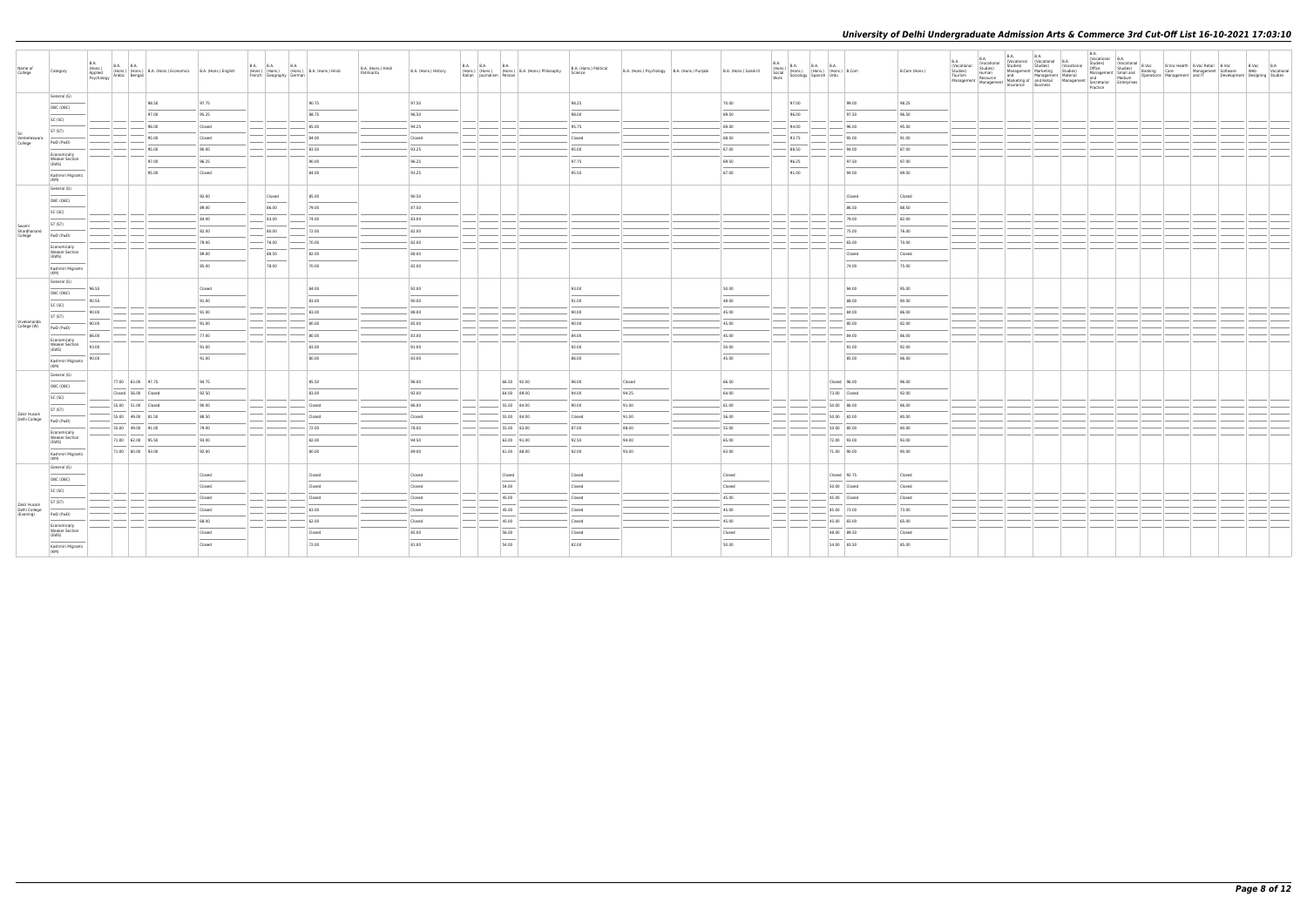# **Arts & Commerce Courses 3rd Cut-Off Remarks**

| Name of<br>College                                  | $\begin{array}{ l l l } \hline \text{B.A. (Hons.)} & \text{B.A. (Hons.)} & \text{B.A. (Hons.)} & \text{B.A. (Hons.)} & \text{B.A. (Hons.)} & \text{B.A. (Hons.)} & \text{B.A. (Hons.)} \\ \hline \text{Appplied} & \text{Arabic} & \text{Eongail} & \text{Economics} & \text{English} & \text{French} & \text{Geography} \\ \hline \end{array}$ |                                                                                                                                              |                                                                                                                                                                                                                                                                                                                                                                               |                                                                                                                                                                                                                                            | German Hindi                                                                                                                                                                                                                                |                                                                                                                                                                                                                                                      | <b>B.A.</b><br>Hindi<br>Patrikarita | B.A. (Hons.) B.A. (Hons.) B.A. (Hons.) B.A. (Hons.) B.A. (Hons.) B.A. (Hons.) B.A. (Hons.) B.A. (Hons.) (Hons.)<br>History Italian                                                                                                                   | Journalism Persian                                                                                                                                                                                                                         | B.A. (Hons.)<br>Philosophy | B.A. (Hons.)<br>Political<br>Science                                                                                                                                                                                                                 |                                                                   | $B.A.$ (Hons.) $B.A.$ (Hons.)<br>Psychology Punjabi | B.A. (Hons.) (Hons.)<br>Sanskrit Social                        | <b>B.A.</b><br>Work | <b>B.A.</b><br>(Hons.)<br>Sociology                               | Spanish                                                                                                                                                                                                                                     | B.A. (Hons.) $\Big $ B.A. (Hons.) $\Big $ B.Com<br>Urdu |                                                                                                                                                                                                                                      | B.Com<br>(Hons.)                                                                                                                                                                                                                                                    | B.A.<br>(Vocational<br>Studies)<br>Tourism<br>Management   Management                                                                                                                                                                                                                                                                | B.A.<br>Vocational<br>Studies)<br>Human<br>Resource                                                                                                                                                    | <b>B.A.</b><br>Studies)<br>and<br>Insurance Business | <b>B.A.</b><br>(Vocational (Vocational B.A.<br>Studies)<br>Management Marketing Studies)<br>Management Material | (Vocational<br>Marketing of and Retail Management   Becretarial   Marketing of   and Retail   Management   Secretarial   Medicines                                                                                                                                                                                                                                                                                                                                                                                                                                                                                                                                                                                                        | <b>B.A.</b><br>Vocational B.A.<br>Studies)<br>Office<br>Practice                                                                                  | $\left  \begin{array}{c} 0.75 \\ \text{Vocational} \end{array} \right $ B.Voc<br>Medium                             | B.Voc Health   B.Voc Retail   B.Voc<br>Management Studies)<br>Management Small and Banking Care Management<br>1992 Management and IT<br>Care Management Software | Development Designing | B.Voc Web | B.A<br>Vocational<br>Studies |
|-----------------------------------------------------|-------------------------------------------------------------------------------------------------------------------------------------------------------------------------------------------------------------------------------------------------------------------------------------------------------------------------------------------------|----------------------------------------------------------------------------------------------------------------------------------------------|-------------------------------------------------------------------------------------------------------------------------------------------------------------------------------------------------------------------------------------------------------------------------------------------------------------------------------------------------------------------------------|--------------------------------------------------------------------------------------------------------------------------------------------------------------------------------------------------------------------------------------------|---------------------------------------------------------------------------------------------------------------------------------------------------------------------------------------------------------------------------------------------|------------------------------------------------------------------------------------------------------------------------------------------------------------------------------------------------------------------------------------------------------|-------------------------------------|------------------------------------------------------------------------------------------------------------------------------------------------------------------------------------------------------------------------------------------------------|--------------------------------------------------------------------------------------------------------------------------------------------------------------------------------------------------------------------------------------------|----------------------------|------------------------------------------------------------------------------------------------------------------------------------------------------------------------------------------------------------------------------------------------------|-------------------------------------------------------------------|-----------------------------------------------------|----------------------------------------------------------------|---------------------|-------------------------------------------------------------------|---------------------------------------------------------------------------------------------------------------------------------------------------------------------------------------------------------------------------------------------|---------------------------------------------------------|--------------------------------------------------------------------------------------------------------------------------------------------------------------------------------------------------------------------------------------|---------------------------------------------------------------------------------------------------------------------------------------------------------------------------------------------------------------------------------------------------------------------|--------------------------------------------------------------------------------------------------------------------------------------------------------------------------------------------------------------------------------------------------------------------------------------------------------------------------------------|--------------------------------------------------------------------------------------------------------------------------------------------------------------------------------------------------------|------------------------------------------------------|-----------------------------------------------------------------------------------------------------------------|-------------------------------------------------------------------------------------------------------------------------------------------------------------------------------------------------------------------------------------------------------------------------------------------------------------------------------------------------------------------------------------------------------------------------------------------------------------------------------------------------------------------------------------------------------------------------------------------------------------------------------------------------------------------------------------------------------------------------------------------|---------------------------------------------------------------------------------------------------------------------------------------------------|---------------------------------------------------------------------------------------------------------------------|------------------------------------------------------------------------------------------------------------------------------------------------------------------|-----------------------|-----------|------------------------------|
| Acharya<br>Narendra Dev<br>College                  |                                                                                                                                                                                                                                                                                                                                                 |                                                                                                                                              |                                                                                                                                                                                                                                                                                                                                                                               |                                                                                                                                                                                                                                            |                                                                                                                                                                                                                                             |                                                                                                                                                                                                                                                      |                                     |                                                                                                                                                                                                                                                      |                                                                                                                                                                                                                                            |                            |                                                                                                                                                                                                                                                      |                                                                   |                                                     |                                                                |                     |                                                                   |                                                                                                                                                                                                                                             |                                                         |                                                                                                                                                                                                                                      |                                                                                                                                                                                                                                                                     |                                                                                                                                                                                                                                                                                                                                      |                                                                                                                                                                                                        |                                                      |                                                                                                                 |                                                                                                                                                                                                                                                                                                                                                                                                                                                                                                                                                                                                                                                                                                                                           |                                                                                                                                                   |                                                                                                                     |                                                                                                                                                                  |                       |           |                              |
| Aditi<br>Mahavidyalaya<br>(W)                       |                                                                                                                                                                                                                                                                                                                                                 |                                                                                                                                              |                                                                                                                                                                                                                                                                                                                                                                               |                                                                                                                                                                                                                                            |                                                                                                                                                                                                                                             |                                                                                                                                                                                                                                                      |                                     |                                                                                                                                                                                                                                                      |                                                                                                                                                                                                                                            |                            |                                                                                                                                                                                                                                                      |                                                                   |                                                     |                                                                |                     |                                                                   |                                                                                                                                                                                                                                             |                                                         |                                                                                                                                                                                                                                      |                                                                                                                                                                                                                                                                     |                                                                                                                                                                                                                                                                                                                                      |                                                                                                                                                                                                        |                                                      |                                                                                                                 |                                                                                                                                                                                                                                                                                                                                                                                                                                                                                                                                                                                                                                                                                                                                           |                                                                                                                                                   |                                                                                                                     |                                                                                                                                                                  |                       |           |                              |
| Aryabhatta<br>College                               |                                                                                                                                                                                                                                                                                                                                                 |                                                                                                                                              |                                                                                                                                                                                                                                                                                                                                                                               |                                                                                                                                                                                                                                            |                                                                                                                                                                                                                                             | 1% less for<br>women<br>candidates                                                                                                                                                                                                                   |                                     | 1% less for<br>women<br>candidates                                                                                                                                                                                                                   |                                                                                                                                                                                                                                            |                            | 1% less for<br>women<br>candidates                                                                                                                                                                                                                   |                                                                   |                                                     |                                                                |                     |                                                                   |                                                                                                                                                                                                                                             |                                                         | 1% less for<br>women<br>candidates                                                                                                                                                                                                   |                                                                                                                                                                                                                                                                     |                                                                                                                                                                                                                                                                                                                                      |                                                                                                                                                                                                        |                                                      |                                                                                                                 |                                                                                                                                                                                                                                                                                                                                                                                                                                                                                                                                                                                                                                                                                                                                           |                                                                                                                                                   |                                                                                                                     |                                                                                                                                                                  |                       |           |                              |
| Atma Ram<br>Sanatan<br>Dharma College               |                                                                                                                                                                                                                                                                                                                                                 | a) 1%<br>concession<br>to Girl<br>Candidates<br>in the<br>aggregate<br>only. b)<br>Applicants<br>the First<br>and/or<br>be given<br>cut-off. | a) 1%<br>concession<br>to Girl<br>Candidates<br>in the<br>aggregate<br>only. b)<br>Applicants<br>who were who were<br>eligible for eligible for<br>admission in   admission in<br>the First<br>and/or<br>Second Cut- Second Cut-<br>off will not   off will not<br>be given<br>admission in   admission in<br>the Third   the Third<br>cut-off.                               |                                                                                                                                                                                                                                            |                                                                                                                                                                                                                                             | a) 1%<br>concession<br>to Girl<br>Candidates<br>in the<br>aggregate<br>only. b)<br>Applicants<br>who were<br>eligible for<br>admission in<br>the First<br>and/or<br>Second Cut-<br>off will not<br>be given<br>admission in<br>the Third<br>cut-off. |                                     | a) 1%<br>concession<br>to Girl<br>Candidates<br>in the<br>aggregate<br>only. b)<br>Applicants<br>who were<br>eligible for<br>admission in<br>the First<br>and/or<br>Second Cut-<br>off will not<br>be given<br>admission in<br>the Third<br>cut-off. |                                                                                                                                                                                                                                            |                            | a) 1%<br>concession<br>to Girl<br>Candidates<br>in the<br>aggregate<br>only, b)<br>Applicants<br>who were<br>eligible for<br>admission in<br>the First<br>and/or<br>Second Cut-<br>off will not<br>be given<br>admission in<br>the Third<br>cut-off. |                                                                   |                                                     |                                                                |                     |                                                                   |                                                                                                                                                                                                                                             |                                                         | a) 1%<br>concession<br>to Girl<br>Candidates<br>in the<br>aggregate<br>only. b)<br>Applicants<br>who were<br>eligible for<br>admission in<br>the First<br>and/or<br>Second Cut-<br>be given<br>admission in<br>the Third<br>cut-off. | a) 1%<br>concession<br>to Girl<br>Candidates<br>in the<br>aggregate<br>only. b)<br>Applicants<br>who were<br>eligible for<br>admission in<br>the First<br>and/or<br>Second Cut-<br>off will not   off will not<br>be given<br>admission in<br>the Third<br>cut-off. |                                                                                                                                                                                                                                                                                                                                      |                                                                                                                                                                                                        |                                                      |                                                                                                                 |                                                                                                                                                                                                                                                                                                                                                                                                                                                                                                                                                                                                                                                                                                                                           |                                                                                                                                                   |                                                                                                                     |                                                                                                                                                                  |                       |           |                              |
| Bhagini<br>Nivedita<br>College (W)                  |                                                                                                                                                                                                                                                                                                                                                 |                                                                                                                                              |                                                                                                                                                                                                                                                                                                                                                                               |                                                                                                                                                                                                                                            |                                                                                                                                                                                                                                             |                                                                                                                                                                                                                                                      |                                     |                                                                                                                                                                                                                                                      |                                                                                                                                                                                                                                            |                            |                                                                                                                                                                                                                                                      |                                                                   |                                                     |                                                                |                     |                                                                   |                                                                                                                                                                                                                                             |                                                         |                                                                                                                                                                                                                                      |                                                                                                                                                                                                                                                                     |                                                                                                                                                                                                                                                                                                                                      |                                                                                                                                                                                                        |                                                      |                                                                                                                 |                                                                                                                                                                                                                                                                                                                                                                                                                                                                                                                                                                                                                                                                                                                                           |                                                                                                                                                   |                                                                                                                     |                                                                                                                                                                  |                       |           |                              |
| <b>Bharati College</b><br>(W)                       |                                                                                                                                                                                                                                                                                                                                                 |                                                                                                                                              | Other<br>Deductions<br>as per<br>University of<br>Delhi Rules.                                                                                                                                                                                                                                                                                                                |                                                                                                                                                                                                                                            |                                                                                                                                                                                                                                             | Other<br>Deductions<br>as per<br>University of<br>Delhi Rules.                                                                                                                                                                                       |                                     | Other<br>Deductions<br>as per<br>University of<br>Delhi Rules.                                                                                                                                                                                       | Other<br>Deductions<br>as per<br>University<br>of Delhi<br>Rules.                                                                                                                                                                          |                            | Other<br>Deductions<br>as per<br>University of<br>Delhi Rules.                                                                                                                                                                                       | Other<br>Deductions<br>as per<br>University<br>of Delhi<br>Rules. |                                                     | Other<br>Deductions<br>as per<br>University of<br>Delhi Rules. |                     | Other<br>Deductions<br>as per<br>University<br>of Delhi<br>Rules. |                                                                                                                                                                                                                                             |                                                         | Other<br>Deductions<br>as per                                                                                                                                                                                                        | Other<br>Deductions<br>as per<br>University of   University of<br>Delhi Rules.   Delhi Rules.                                                                                                                                                                       |                                                                                                                                                                                                                                                                                                                                      |                                                                                                                                                                                                        |                                                      |                                                                                                                 |                                                                                                                                                                                                                                                                                                                                                                                                                                                                                                                                                                                                                                                                                                                                           |                                                                                                                                                   |                                                                                                                     |                                                                                                                                                                  |                       |           |                              |
| Bhaskaracharya<br>College of<br>Applied<br>Sciences |                                                                                                                                                                                                                                                                                                                                                 |                                                                                                                                              |                                                                                                                                                                                                                                                                                                                                                                               |                                                                                                                                                                                                                                            |                                                                                                                                                                                                                                             |                                                                                                                                                                                                                                                      |                                     |                                                                                                                                                                                                                                                      |                                                                                                                                                                                                                                            |                            |                                                                                                                                                                                                                                                      |                                                                   |                                                     |                                                                |                     |                                                                   |                                                                                                                                                                                                                                             |                                                         |                                                                                                                                                                                                                                      |                                                                                                                                                                                                                                                                     |                                                                                                                                                                                                                                                                                                                                      |                                                                                                                                                                                                        |                                                      |                                                                                                                 |                                                                                                                                                                                                                                                                                                                                                                                                                                                                                                                                                                                                                                                                                                                                           |                                                                                                                                                   |                                                                                                                     |                                                                                                                                                                  |                       |           |                              |
| College of<br>Vocational<br>Studies                 |                                                                                                                                                                                                                                                                                                                                                 | Closed<br>Closed                                                                                                                             | % General %<br>OBC % SC %<br>% General % ST % PWD %<br>OBC % SC %   Kashmiri<br>ST % PWD %   Migrant %<br>Kashmiri   EWS 96?<br>Migrant % Less than<br>EWS Closed 96.25 91.50?<br>Less than<br>92.5 88.50?<br>74.50? Less   Less than 89<br>than 75 71? 88? Less<br>Less than 72 than 88.5<br>87? Less 88? Less<br>than 88 than 89<br>Closed 92.50? Less<br>than 93<br>Closed |                                                                                                                                                                                                                                            |                                                                                                                                                                                                                                             | % General %<br>OBC % SC %<br>ST % PWD %<br>Kashmiri<br>Migrant %<br><b>EWS Closed</b><br>78? Less<br>than 79<br>77.50? Less<br>than 78 72?<br>Less than 74<br>73? Less<br>than 74 75?<br>Less than 76<br>78.50? Less<br>than 79.5                    |                                     | % General %<br>OBC % SC %<br>ST % PWD %<br>Kashmiri<br>Migrant %<br><b>EWS Closed</b><br>87.25? Less<br>than 87.50<br>86? Less<br>than 86.50<br>84? Less<br>than 85 84?<br>Less than 85<br>85? Less<br>than 86<br>Closed                             |                                                                                                                                                                                                                                            |                            |                                                                                                                                                                                                                                                      |                                                                   |                                                     |                                                                |                     |                                                                   |                                                                                                                                                                                                                                             |                                                         |                                                                                                                                                                                                                                      | Kashmiri<br><b>EWS Closed</b><br>Closed<br>Closed<br>75.25 71.50?<br>Less than 72                                                                                                                                                                                   | % General %<br>% General %   %ST % PWD   OBC %SC<br>OBC % SC %   % Kashmiri   %ST % PWD<br>ST % PWD %   Migrant %   % Kashmiri<br>Migrant %   Less than 89   EWS Closed<br>75?Less than than 81.5 than 84.50<br>87? Less 80.50? Less Less than 83<br>than 88 than 81 84.50? Less<br>Closed 82.50? Less   than 86 88?<br>Less than 85 | OBC %SC   % General %  <br>EWS 88.25? Migrant %<br>82? Less 85.25? Less<br>than 83.5 than 86.25<br>80.50? Less 83.50? Less<br>79? Less 81? Less<br>than 80.5 than 83 82?<br>than 84 84?   Less than 89 | % General %<br>than 82<br>85.25                      | %ST % PWD   OBC %SC<br>84.5? Less<br>than 80 82? Less                                                           | OBC %SC   % General %   OBC %SC   %ST % PWD   % PWD %<br>%ST % PWD<br>% Kashmiri   %ST % PWD   % Kashmiri  <br>Migrant %   % Kashmiri   Migrant %   EWS 86.25?   EWS<br>EWS Closed   Migrant %   EWS Closed   Less than<br>81.75? Less   EWS Closed   79.50? Less   86.50 79?<br>than 80<br>79.50? Less   than 85.5   78.50? Less   77.50? Less   80 78?<br>than 79 $\vert$<br>77.50? Less   than 83 81?   76.50? Less   75.50? Less   79 77?<br>than 79 78?   Less than 82   than 78 77?<br>Less than 79 Closed 84?   Less than 78   75.50? Less   78 77.50?<br>79.50? Less   Less than 85   78.50? Less   than 77   Less than<br>than 81 85? 87? Less than 80 77.50? Less 78 79?<br>Less than than 88 82.50? Less than 79 83? Less than | % General %   % OBC<br>% General % OBC %SC %SC %ST<br>% Kashmiri<br>Migrant %   Migrant %<br>Less than 80 Less than<br>than 83 Less than<br>83.50 | % General<br>Kashmiri<br>Closed<br>79.50?<br>than 79 Less than<br>than 77 Less than<br>80 83?<br>Less than<br>83.50 |                                                                                                                                                                  |                       |           |                              |
| Daulat Ram<br>College (W)                           |                                                                                                                                                                                                                                                                                                                                                 |                                                                                                                                              |                                                                                                                                                                                                                                                                                                                                                                               |                                                                                                                                                                                                                                            |                                                                                                                                                                                                                                             |                                                                                                                                                                                                                                                      |                                     |                                                                                                                                                                                                                                                      |                                                                                                                                                                                                                                            |                            |                                                                                                                                                                                                                                                      |                                                                   |                                                     |                                                                |                     |                                                                   |                                                                                                                                                                                                                                             |                                                         |                                                                                                                                                                                                                                      |                                                                                                                                                                                                                                                                     |                                                                                                                                                                                                                                                                                                                                      |                                                                                                                                                                                                        |                                                      |                                                                                                                 |                                                                                                                                                                                                                                                                                                                                                                                                                                                                                                                                                                                                                                                                                                                                           |                                                                                                                                                   |                                                                                                                     |                                                                                                                                                                  |                       |           |                              |
| Deen Dayal<br>Upadhyaya<br>College                  |                                                                                                                                                                                                                                                                                                                                                 |                                                                                                                                              | Upto 1%<br>concession<br>for Girl<br>Candidates.                                                                                                                                                                                                                                                                                                                              |                                                                                                                                                                                                                                            |                                                                                                                                                                                                                                             |                                                                                                                                                                                                                                                      |                                     |                                                                                                                                                                                                                                                      |                                                                                                                                                                                                                                            |                            |                                                                                                                                                                                                                                                      |                                                                   |                                                     |                                                                |                     |                                                                   |                                                                                                                                                                                                                                             |                                                         |                                                                                                                                                                                                                                      | Upto 1%<br>concession<br>for Girl<br>Candidates.                                                                                                                                                                                                                    |                                                                                                                                                                                                                                                                                                                                      |                                                                                                                                                                                                        |                                                      |                                                                                                                 |                                                                                                                                                                                                                                                                                                                                                                                                                                                                                                                                                                                                                                                                                                                                           |                                                                                                                                                   |                                                                                                                     |                                                                                                                                                                  |                       |           |                              |
| Delhi College of<br>Arts and<br>Commerce            |                                                                                                                                                                                                                                                                                                                                                 |                                                                                                                                              |                                                                                                                                                                                                                                                                                                                                                                               |                                                                                                                                                                                                                                            |                                                                                                                                                                                                                                             |                                                                                                                                                                                                                                                      |                                     |                                                                                                                                                                                                                                                      |                                                                                                                                                                                                                                            |                            |                                                                                                                                                                                                                                                      |                                                                   |                                                     |                                                                |                     |                                                                   |                                                                                                                                                                                                                                             |                                                         |                                                                                                                                                                                                                                      |                                                                                                                                                                                                                                                                     |                                                                                                                                                                                                                                                                                                                                      |                                                                                                                                                                                                        |                                                      |                                                                                                                 |                                                                                                                                                                                                                                                                                                                                                                                                                                                                                                                                                                                                                                                                                                                                           |                                                                                                                                                   |                                                                                                                     |                                                                                                                                                                  |                       |           |                              |
| Department of<br>Germanic and<br>Romance<br>Studies |                                                                                                                                                                                                                                                                                                                                                 |                                                                                                                                              |                                                                                                                                                                                                                                                                                                                                                                               | In case, an<br>applicant<br>has not<br>studied a<br>language at<br>qualifying<br>exam and<br>is seeking<br>admission<br>to Honours<br>in that<br>language,<br>deduction<br>of 5% will<br>be imposed<br>on â∏Best<br>Fourâ∏∏<br>percentage. | In case, an<br>applicant<br>has not<br>studied a<br>language at<br>qualifying<br>exam and<br>is seeking<br>admission<br>to Honours<br>in that<br>language,<br>deduction<br>of 5% will<br>be imposed<br>on â∏∏Best<br>Fourâ∏∏<br>percentage. |                                                                                                                                                                                                                                                      |                                     |                                                                                                                                                                                                                                                      | In case, an<br>applicant<br>has not<br>studied a<br>language at<br>qualifying<br>exam and<br>is seeking<br>admission<br>to Honours<br>in that<br>language,<br>deduction<br>of 5% will<br>be imposed<br>on â∏Best<br>Fourâ∏∏<br>percentage. |                            |                                                                                                                                                                                                                                                      |                                                                   |                                                     |                                                                |                     |                                                                   | In case, an<br>applicant<br>has not<br>studied a<br>language at<br>qualifying<br>exam and<br>is seeking<br>admission<br>to Honours<br>in that<br>language,<br>deduction<br>of 5% will<br>be imposed<br>on â∏]Best<br>Fourâ∏∏<br>percentage. |                                                         |                                                                                                                                                                                                                                      |                                                                                                                                                                                                                                                                     |                                                                                                                                                                                                                                                                                                                                      |                                                                                                                                                                                                        |                                                      |                                                                                                                 |                                                                                                                                                                                                                                                                                                                                                                                                                                                                                                                                                                                                                                                                                                                                           |                                                                                                                                                   |                                                                                                                     |                                                                                                                                                                  |                       |           |                              |
| Deshbandhu<br>College                               |                                                                                                                                                                                                                                                                                                                                                 |                                                                                                                                              |                                                                                                                                                                                                                                                                                                                                                                               |                                                                                                                                                                                                                                            |                                                                                                                                                                                                                                             |                                                                                                                                                                                                                                                      |                                     |                                                                                                                                                                                                                                                      |                                                                                                                                                                                                                                            |                            |                                                                                                                                                                                                                                                      |                                                                   |                                                     |                                                                |                     |                                                                   |                                                                                                                                                                                                                                             |                                                         |                                                                                                                                                                                                                                      |                                                                                                                                                                                                                                                                     |                                                                                                                                                                                                                                                                                                                                      |                                                                                                                                                                                                        |                                                      |                                                                                                                 |                                                                                                                                                                                                                                                                                                                                                                                                                                                                                                                                                                                                                                                                                                                                           |                                                                                                                                                   |                                                                                                                     |                                                                                                                                                                  |                       |           |                              |
|                                                     |                                                                                                                                                                                                                                                                                                                                                 |                                                                                                                                              |                                                                                                                                                                                                                                                                                                                                                                               |                                                                                                                                                                                                                                            |                                                                                                                                                                                                                                             |                                                                                                                                                                                                                                                      |                                     |                                                                                                                                                                                                                                                      |                                                                                                                                                                                                                                            |                            |                                                                                                                                                                                                                                                      |                                                                   |                                                     |                                                                |                     |                                                                   |                                                                                                                                                                                                                                             |                                                         |                                                                                                                                                                                                                                      |                                                                                                                                                                                                                                                                     |                                                                                                                                                                                                                                                                                                                                      |                                                                                                                                                                                                        |                                                      |                                                                                                                 |                                                                                                                                                                                                                                                                                                                                                                                                                                                                                                                                                                                                                                                                                                                                           |                                                                                                                                                   |                                                                                                                     |                                                                                                                                                                  |                       |           |                              |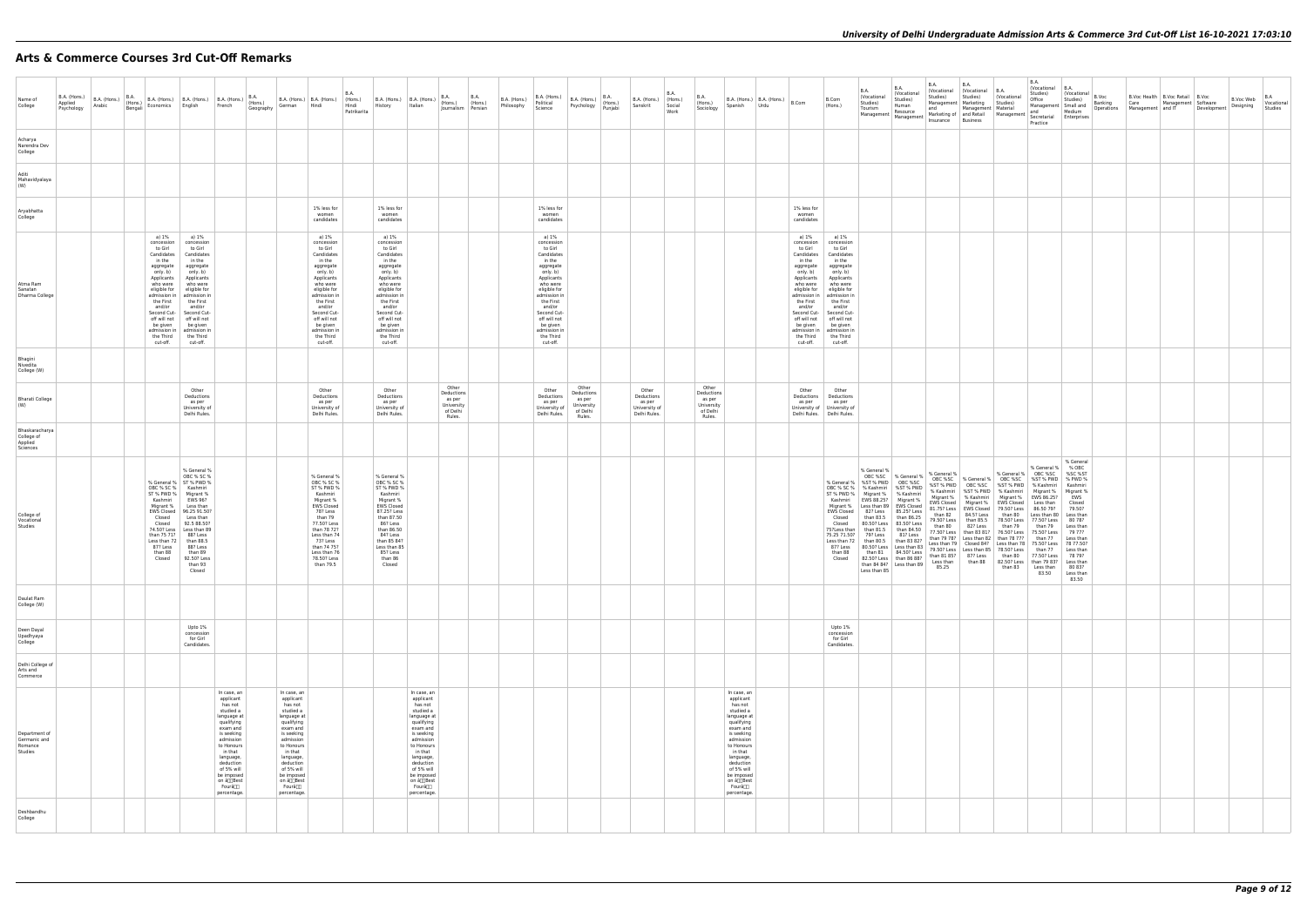| L | <b>B.A.</b><br>(Vocational<br>Studies)<br>nt   Material<br>Management | B.A.<br>(Vocational<br>Studies)<br>Office<br>Management Small and<br>and<br>Secretarial<br>Practice | <b>B.A.</b><br>(Vocational<br>Studies)<br>Medium<br>Enterprises | B.Voc<br>Banking<br>Operations | <b>B.Voc Health</b><br>Care<br>Management and IT | <b>B.Voc Retail</b><br>Management | B.Voc<br>Software<br>Development | B.Voc Web<br>Designing     | B.A<br>Vocational<br>Studies |
|---|-----------------------------------------------------------------------|-----------------------------------------------------------------------------------------------------|-----------------------------------------------------------------|--------------------------------|--------------------------------------------------|-----------------------------------|----------------------------------|----------------------------|------------------------------|
|   |                                                                       |                                                                                                     |                                                                 |                                |                                                  |                                   |                                  |                            |                              |
|   |                                                                       |                                                                                                     |                                                                 |                                |                                                  |                                   |                                  |                            |                              |
|   |                                                                       |                                                                                                     |                                                                 |                                |                                                  |                                   |                                  |                            |                              |
|   |                                                                       |                                                                                                     |                                                                 |                                |                                                  |                                   |                                  |                            |                              |
|   |                                                                       |                                                                                                     |                                                                 |                                |                                                  |                                   |                                  |                            |                              |
|   |                                                                       |                                                                                                     |                                                                 |                                |                                                  |                                   |                                  |                            |                              |
|   |                                                                       |                                                                                                     |                                                                 |                                |                                                  |                                   |                                  |                            |                              |
|   |                                                                       |                                                                                                     |                                                                 |                                |                                                  |                                   |                                  |                            |                              |
|   |                                                                       |                                                                                                     |                                                                 |                                |                                                  |                                   |                                  |                            |                              |
|   |                                                                       |                                                                                                     |                                                                 |                                |                                                  |                                   |                                  | $10+2$ with<br>Mathematics |                              |
|   |                                                                       |                                                                                                     |                                                                 |                                |                                                  |                                   |                                  |                            |                              |
|   |                                                                       |                                                                                                     |                                                                 |                                |                                                  |                                   |                                  |                            |                              |
|   |                                                                       |                                                                                                     |                                                                 |                                |                                                  |                                   |                                  |                            |                              |
|   |                                                                       |                                                                                                     |                                                                 |                                |                                                  |                                   |                                  |                            |                              |
|   |                                                                       |                                                                                                     |                                                                 |                                |                                                  |                                   |                                  |                            |                              |
|   |                                                                       |                                                                                                     |                                                                 |                                |                                                  |                                   |                                  |                            |                              |
|   |                                                                       |                                                                                                     |                                                                 |                                |                                                  |                                   |                                  |                            |                              |
|   |                                                                       |                                                                                                     |                                                                 |                                |                                                  |                                   |                                  |                            |                              |
|   |                                                                       |                                                                                                     |                                                                 |                                |                                                  |                                   |                                  |                            |                              |
|   |                                                                       |                                                                                                     |                                                                 |                                |                                                  |                                   |                                  |                            |                              |

| Name of<br>College                        | B.A. (Hons.)<br>Applied<br>Psychology                                                          | B.A. (Hons.)<br>Arabic | <b>B.A.</b><br>(Hons.)<br>Bengali | Economics                                                                                      | B.A. (Hons.) B.A. (Hons.) B.A. (Hons.)<br>English                                     | French | <b>B.A.</b><br>(Hons.)<br>Geography                                                               | German | B.A. (Hons.)   B.A. (Hons.)<br>Hindi                                                           | B.A.<br>(Hons.)<br>Hindi<br>Patrikarita                                                           | B.A. (Hons.) B.A. (Hons.)<br>History                                                           | Italian | <b>B.A.</b><br>(Hons.)<br>Journalism Persian                       | <b>B.A.</b><br>(Hons.) | <b>B.A.</b> (Hons.)<br>Philosophy                                  | B.A. (Hons.)<br>Political<br>Science                                                 | <b>B.A.</b> (Hons.)<br>Psychology                                                                        | <b>B.A.</b><br>(Hons.)<br>Punjabi           | B.A. (Hons.)<br>Sanskrit                                                | B.A.<br>(Hons.)<br>Social<br>Work                                                                 | <b>B.A.</b><br>(Hons.)<br>Sociology                                | Spanish | B.A. (Hons.) $B.A.$ (Hons.) $B.C.$<br>Urdu                              |                                                                                                | B.Com<br>(Hons.)                                                                                                       | <b>B.A.</b><br>(Vocational<br>Studies)<br>Tourism<br>Management | <b>B.A.</b><br>(Vocational<br>Studies)<br>Human<br>Resource<br>Management | <b>B.A.</b><br>(Vocational<br>Studies)<br>Management   Marketing<br>and<br>Marketing of and Retail<br>Insurance | <b>B.A.</b><br>Vocational<br>Studies)<br>Management<br>Business |
|-------------------------------------------|------------------------------------------------------------------------------------------------|------------------------|-----------------------------------|------------------------------------------------------------------------------------------------|---------------------------------------------------------------------------------------|--------|---------------------------------------------------------------------------------------------------|--------|------------------------------------------------------------------------------------------------|---------------------------------------------------------------------------------------------------|------------------------------------------------------------------------------------------------|---------|--------------------------------------------------------------------|------------------------|--------------------------------------------------------------------|--------------------------------------------------------------------------------------|----------------------------------------------------------------------------------------------------------|---------------------------------------------|-------------------------------------------------------------------------|---------------------------------------------------------------------------------------------------|--------------------------------------------------------------------|---------|-------------------------------------------------------------------------|------------------------------------------------------------------------------------------------|------------------------------------------------------------------------------------------------------------------------|-----------------------------------------------------------------|---------------------------------------------------------------------------|-----------------------------------------------------------------------------------------------------------------|-----------------------------------------------------------------|
| Dr. Bhim Rao<br>Ambedkar<br>College       | Less 1% for<br>girls for all<br>Categories,<br>but not<br>below the<br>minimum<br>eligibility. |                        |                                   | Less 1% for<br>girls for all<br>Categories,<br>but not<br>below the<br>minimum<br>eligibility. |                                                                                       |        | Less 1%<br>for girls for<br>all<br>Categories,<br>but not<br>below the<br>minimum<br>eligibility. |        | Less 1% for<br>girls for all<br>Categories,<br>but not<br>below the<br>minimum<br>eligibility. | Less 1%<br>for girls for<br>all<br>Categories,<br>but not<br>below the<br>minimum<br>eligibility. | Less 1% for<br>girls for all<br>Categories,<br>but not<br>below the<br>minimum<br>eligibility. |         |                                                                    |                        |                                                                    |                                                                                      |                                                                                                          |                                             |                                                                         | Less 1%<br>for girls for<br>all<br>Categories,<br>but not<br>below the<br>minimum<br>eligibility. |                                                                    |         |                                                                         | Less 1% for<br>girls for all<br>Categories,<br>but not<br>below the<br>minimum<br>eligibility. | Less 1% for<br>girls for all<br>Categories,<br>but not<br>below the<br>minimum<br>eligibility.                         |                                                                 |                                                                           |                                                                                                                 |                                                                 |
| Dyal Singh<br>College                     |                                                                                                |                        |                                   | 1%<br>relaxation for<br>Girls<br>Candidates                                                    | $1\%$<br>relaxation for<br>Girls<br>Candidates                                        |        | 1%<br>relaxation<br>for Girls<br>Candidates                                                       |        | 1%<br>relaxation for<br>Girls<br>Candidates                                                    |                                                                                                   | 1%<br>relaxation<br>for Girls<br>Candidates                                                    |         |                                                                    |                        | 1%<br>Girls<br>Candidates                                          | 1%<br>relaxation for   relaxation for<br>Girls<br>Candidates                         |                                                                                                          | 1%<br>relaxation<br>for Girls<br>Candidates | 1%<br>relaxation<br>for Girls<br>Candidates                             |                                                                                                   |                                                                    |         | 1%<br>relaxation<br>for Girls<br>Candidates                             | 1%<br>relaxation for<br>Girls<br>Candidates                                                    | 1%<br>relaxation for<br>Girls<br>Candidates                                                                            |                                                                 |                                                                           |                                                                                                                 |                                                                 |
| Dyal Singh<br>College<br>(Evening)        |                                                                                                |                        |                                   |                                                                                                | 1%<br>relaxation<br>will be given<br>to all Girl<br>Candidates<br>in all<br>courses.  |        |                                                                                                   |        |                                                                                                |                                                                                                   | 1%<br>relaxation<br>will be given<br>to all Girl<br>Candidates<br>in all<br>courses.           |         |                                                                    |                        |                                                                    | 1%<br>relaxation<br>will be given<br>to all Girl<br>Candidates<br>in all<br>courses. |                                                                                                          |                                             |                                                                         |                                                                                                   |                                                                    |         |                                                                         | $1\%$<br>relaxation<br>will be given<br>to all Girl<br>Candidates<br>in all<br>courses.        | 1%<br>relaxation<br>will be given<br>to all Girl<br>Candidates<br>in all<br>courses.                                   |                                                                 |                                                                           |                                                                                                                 |                                                                 |
| Gargi College<br>(W)                      |                                                                                                |                        |                                   |                                                                                                |                                                                                       |        |                                                                                                   |        |                                                                                                |                                                                                                   |                                                                                                |         |                                                                    |                        |                                                                    |                                                                                      |                                                                                                          |                                             |                                                                         |                                                                                                   |                                                                    |         |                                                                         |                                                                                                |                                                                                                                        |                                                                 |                                                                           |                                                                                                                 |                                                                 |
| Hansraj College                           |                                                                                                |                        |                                   |                                                                                                |                                                                                       |        |                                                                                                   |        |                                                                                                |                                                                                                   |                                                                                                |         |                                                                    |                        |                                                                    |                                                                                      |                                                                                                          |                                             |                                                                         |                                                                                                   |                                                                    |         |                                                                         |                                                                                                |                                                                                                                        |                                                                 |                                                                           |                                                                                                                 |                                                                 |
| Hindu College                             |                                                                                                |                        |                                   |                                                                                                |                                                                                       |        |                                                                                                   |        |                                                                                                |                                                                                                   |                                                                                                |         |                                                                    |                        |                                                                    |                                                                                      |                                                                                                          |                                             |                                                                         |                                                                                                   |                                                                    |         |                                                                         |                                                                                                |                                                                                                                        |                                                                 |                                                                           |                                                                                                                 |                                                                 |
| Indraprastha<br>College for<br>Women (W)  |                                                                                                |                        |                                   |                                                                                                |                                                                                       |        |                                                                                                   |        |                                                                                                |                                                                                                   |                                                                                                |         |                                                                    |                        |                                                                    |                                                                                      |                                                                                                          |                                             |                                                                         |                                                                                                   |                                                                    |         |                                                                         |                                                                                                |                                                                                                                        |                                                                 |                                                                           |                                                                                                                 |                                                                 |
| Institute of<br>Home<br>Economics (W)     |                                                                                                |                        |                                   |                                                                                                |                                                                                       |        |                                                                                                   |        |                                                                                                |                                                                                                   |                                                                                                |         |                                                                    |                        |                                                                    |                                                                                      |                                                                                                          |                                             |                                                                         |                                                                                                   |                                                                    |         |                                                                         |                                                                                                |                                                                                                                        |                                                                 |                                                                           |                                                                                                                 |                                                                 |
| Janki Devi<br>Memorial<br>College (W)     |                                                                                                |                        |                                   |                                                                                                |                                                                                       |        |                                                                                                   |        |                                                                                                |                                                                                                   |                                                                                                |         |                                                                    |                        |                                                                    |                                                                                      |                                                                                                          |                                             |                                                                         |                                                                                                   |                                                                    |         |                                                                         |                                                                                                |                                                                                                                        |                                                                 |                                                                           |                                                                                                                 |                                                                 |
| Kalindi College<br>(W)                    |                                                                                                |                        |                                   |                                                                                                |                                                                                       |        |                                                                                                   |        |                                                                                                |                                                                                                   |                                                                                                |         |                                                                    |                        |                                                                    |                                                                                      |                                                                                                          |                                             |                                                                         |                                                                                                   |                                                                    |         |                                                                         |                                                                                                |                                                                                                                        |                                                                 |                                                                           |                                                                                                                 |                                                                 |
| Kamala Nehru<br>College (W)               |                                                                                                |                        |                                   | Admission in<br>3rd Cut Off<br>as per<br>University<br>Guidelines.                             | Admission in<br>3rd Cut Off<br>as per<br>University<br>Guidelines.                    |        | Admission<br>in 3rd Cut<br>Off as per<br>University<br>Guidelines.                                |        | Admission in<br>3rd Cut Off<br>as per<br>University<br>Guidelines.                             |                                                                                                   | Admission in<br>3rd Cut Off<br>as per<br>University<br>Guidelines.                             |         | Admission<br>in 3rd Cut<br>Off as per<br>University<br>Guidelines. |                        | Admission in<br>3rd Cut Off<br>as per<br>University<br>Guidelines. | Admission in<br>3rd Cut Off<br>as per<br>University<br>Guidelines.                   | Admission<br>in 3rd Cut<br>Off as per<br>University<br>Guidelines.                                       |                                             | Admission in<br>3rd Cut Off<br>as per<br>University<br>Guidelines.      |                                                                                                   | Admission<br>in 3rd Cut<br>Off as per<br>University<br>Guidelines. |         |                                                                         | 3rd Cut Off<br>as per<br>University<br>Guidelines.                                             | Admission in   Admission in<br>3rd Cut Off<br>as per<br>University<br>Guidelines.                                      |                                                                 |                                                                           |                                                                                                                 |                                                                 |
| Keshav<br>Mahavidyalaya                   |                                                                                                |                        |                                   |                                                                                                |                                                                                       |        |                                                                                                   |        |                                                                                                |                                                                                                   |                                                                                                |         |                                                                    |                        |                                                                    |                                                                                      | Candidates<br>eligible for<br>previous<br>Cut offs will<br>not be<br>considered<br>in the Third<br>list. |                                             |                                                                         |                                                                                                   |                                                                    |         |                                                                         |                                                                                                | Candidates<br>eligible for<br>previous Cut<br>offs will not<br>be<br>considered in<br>the Third list<br>$\sim 10^{-1}$ |                                                                 |                                                                           |                                                                                                                 |                                                                 |
| Kirori Mal<br>College                     |                                                                                                |                        |                                   | See the<br>bulletin of<br>information<br>of Delhi.                                             | See the<br>bulletin of<br>information<br>for University   for University<br>of Delhi. |        | See the<br>bulletin of<br>information<br>for<br>University<br>of Delhi.                           |        | See the<br>bulletin of<br>information<br>for University<br>of Delhi.                           |                                                                                                   | See the<br>bulletin of<br>information<br>for<br>University of<br>Delhi.                        |         |                                                                    |                        |                                                                    | See the<br>bulletin of<br>information<br>for University<br>of Delhi.                 |                                                                                                          |                                             | See the<br>bulletin of<br>information<br>for<br>University of<br>Delhi. |                                                                                                   |                                                                    |         | See the<br>bulletin of<br>information<br>for<br>University<br>of Delhi. | See the<br>bulletin of<br>information<br>for University   for University<br>of Delhi.          | See the<br>bulletin of<br>information<br>of Delhi.                                                                     |                                                                 |                                                                           |                                                                                                                 |                                                                 |
| Lady Irwin<br>College (W)                 |                                                                                                |                        |                                   |                                                                                                |                                                                                       |        |                                                                                                   |        |                                                                                                |                                                                                                   |                                                                                                |         |                                                                    |                        |                                                                    |                                                                                      |                                                                                                          |                                             |                                                                         |                                                                                                   |                                                                    |         |                                                                         |                                                                                                |                                                                                                                        |                                                                 |                                                                           |                                                                                                                 |                                                                 |
| Lady Shri Ram<br>College for<br>Women (W) |                                                                                                |                        |                                   |                                                                                                |                                                                                       |        |                                                                                                   |        |                                                                                                |                                                                                                   |                                                                                                |         |                                                                    |                        |                                                                    |                                                                                      |                                                                                                          |                                             |                                                                         |                                                                                                   |                                                                    |         |                                                                         |                                                                                                |                                                                                                                        |                                                                 |                                                                           |                                                                                                                 |                                                                 |
| Lakshmibai<br>College (W)                 |                                                                                                |                        |                                   |                                                                                                |                                                                                       |        |                                                                                                   |        |                                                                                                |                                                                                                   |                                                                                                |         |                                                                    |                        |                                                                    |                                                                                      |                                                                                                          |                                             |                                                                         |                                                                                                   |                                                                    |         |                                                                         |                                                                                                |                                                                                                                        |                                                                 |                                                                           |                                                                                                                 |                                                                 |
| Maharaja<br>Agrasen<br>College            |                                                                                                |                        |                                   |                                                                                                | 1%<br>Relaxation<br>for Girls<br>Student95                                            |        |                                                                                                   |        | 1%<br>Relaxation<br>for Girls<br>Student                                                       |                                                                                                   |                                                                                                |         | 1%<br>Relaxation<br>for Girls<br>Student                           |                        |                                                                    | 1%<br>Relaxation<br>for Girls<br>Student                                             |                                                                                                          |                                             |                                                                         |                                                                                                   |                                                                    |         |                                                                         |                                                                                                | 1%<br>Relaxation<br>for Girls<br>Student                                                                               |                                                                 |                                                                           |                                                                                                                 |                                                                 |
| Maitreyi<br>College (W)                   |                                                                                                |                        |                                   | As per<br>guidelines of<br>University of<br>Delhi.                                             | As per<br>guidelines of<br>University of<br>Delhi.                                    |        |                                                                                                   |        | As per<br>guidelines of<br>University of<br>Delhi.                                             |                                                                                                   | As per<br>guidelines of<br>University of<br>Delhi.                                             |         |                                                                    |                        |                                                                    | As per<br>guidelines of<br>University of<br>Delhi.                                   |                                                                                                          |                                             | As per<br>guidelines of<br>University of<br>Delhi.                      |                                                                                                   | As per<br>guidelines<br>of<br>University<br>of Delhi.              |         |                                                                         | As per<br>guidelines of<br>University of<br>Delhi.                                             | As per<br>guidelines of<br>University of<br>Delhi.                                                                     |                                                                 |                                                                           |                                                                                                                 |                                                                 |
| Mata Sundri<br>College for<br>Women (W)   |                                                                                                |                        |                                   |                                                                                                |                                                                                       |        |                                                                                                   |        |                                                                                                |                                                                                                   |                                                                                                |         |                                                                    |                        |                                                                    |                                                                                      |                                                                                                          |                                             |                                                                         |                                                                                                   |                                                                    |         |                                                                         |                                                                                                |                                                                                                                        |                                                                 |                                                                           |                                                                                                                 |                                                                 |
| Miranda House<br>(W)                      |                                                                                                |                        |                                   |                                                                                                |                                                                                       |        |                                                                                                   |        |                                                                                                |                                                                                                   |                                                                                                |         |                                                                    |                        |                                                                    |                                                                                      |                                                                                                          |                                             |                                                                         |                                                                                                   |                                                                    |         |                                                                         |                                                                                                |                                                                                                                        |                                                                 |                                                                           |                                                                                                                 |                                                                 |
|                                           |                                                                                                |                        |                                   |                                                                                                |                                                                                       |        |                                                                                                   |        |                                                                                                |                                                                                                   |                                                                                                |         |                                                                    |                        |                                                                    |                                                                                      |                                                                                                          |                                             |                                                                         |                                                                                                   |                                                                    |         |                                                                         |                                                                                                |                                                                                                                        |                                                                 |                                                                           |                                                                                                                 |                                                                 |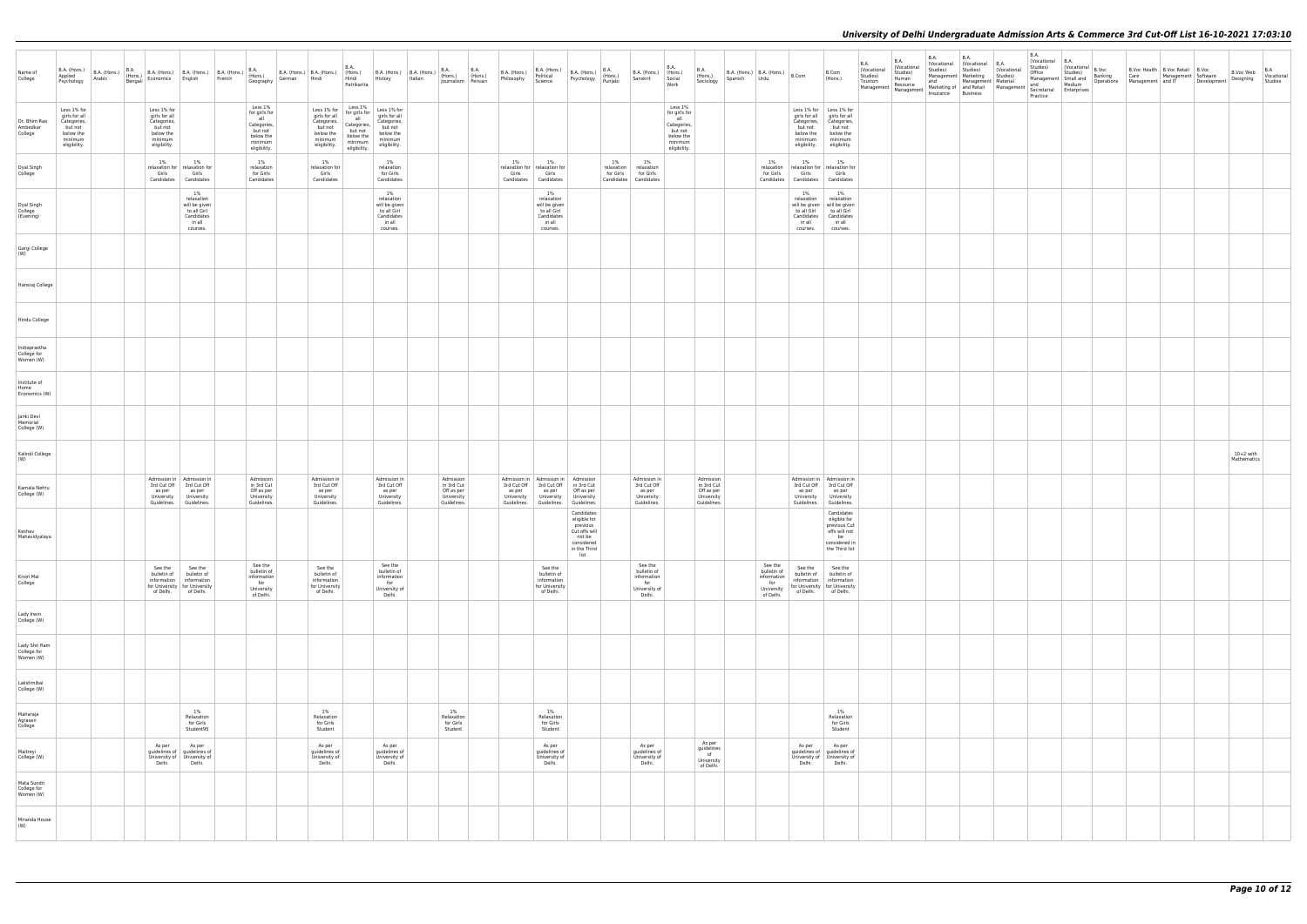| Name of<br>College                                                    | B.A. (Hons.)<br>Applied<br>Psychology                                                                                                                                                                                                                     | B.A. (Hons.)<br>Arabic | <b>B.A.</b><br>(Hons.)<br>Bengali | Economics English                                                                                                                                                                                                                                                               |                                                                                                                                                                                                                                                                                                                                                                                                                                                                                        | $\mathsf{B.A.}$ (Hons.) $\left  \mathsf{B.A.}$ (Hons.) $\left  \mathsf{B.A.}$ (Hons.) $\left  \mathsf{B.A.}$ (Hons.) $\left  \mathsf{B.A.} \right $ (Hons.)<br>French<br>Geography | German Hindi | B.A. (Hons.)   B.A. (Hons.)   (Hons.)                                                                                                                                                                                                                                                                                                                                                          | <b>B.A.</b><br>Hindi<br>Patrikarita                                                                                                                                                                                                                                                          | History                                                                                                                                                                                 | B.A. (Hons.) $\Big $ B.A. (Hons.) $\Big $ B.A. (Hons.)<br>Italian | Journalism Persian | <b>B.A.</b><br>(Hons.) | B.A. (Hons.)<br>Philosophy                                                                                                                                                                                                                                                                                                            | <b>B.A.</b> (Hons.)<br>Political<br>Science                                                                                                                                                                                                                                                                                                                                                                                     | $B.A.$ (Hons.) $\begin{bmatrix}$ Hons.)<br>Psychology Punjabi | B.A. (Hons.) (Hons.)<br>Sanskrit                                                                                    | <b>B.A.</b><br><b>B.A.</b><br>(Hons.)<br>Social<br>Sociology<br>Work | Spanish | B.A. (Hons.)   B.A. (Hons.)   B.Com<br>  Urdu |                                                                                                                                                                                                                                               | B.Com<br>(Hons.)                                                                                                                                                                                                                                                                                                                                                                                                                                                                                                               | B.A.<br>(Vocational<br>Studies)<br>Tourism | <b>B.A.</b><br>Vocational<br>Studies)<br>Human<br>Resource<br>Management   Nesource | <b>B.A.</b><br>Studies)<br>and<br>Insurance Business | <b>B.A.</b><br>(Vocational (Vocational B.A.<br>Studies)<br>Management   Marketing   Studies)<br>Management   Material<br>Marketing of   and Retail   Management | (Vocational | <b>B.A.</b><br>(Vocational B.A.<br>Studies)<br>Office<br>and<br>Practice | Vocational B.Voc<br>Studies)<br>Management Small and<br>Medium<br>Secretarial Enterprises | Banking                                                                                                                                                                                                                                                                                                                                                                                        | Care<br>Operations Management and IT | B.Voc Health   B.Voc Retail   B.Voc<br>Management Software | Development                                                                                                                                                                                                                                                                                                                                                                                    | B.Voc Web<br>Designing | B.A<br>Vocational<br>Studies |
|-----------------------------------------------------------------------|-----------------------------------------------------------------------------------------------------------------------------------------------------------------------------------------------------------------------------------------------------------|------------------------|-----------------------------------|---------------------------------------------------------------------------------------------------------------------------------------------------------------------------------------------------------------------------------------------------------------------------------|----------------------------------------------------------------------------------------------------------------------------------------------------------------------------------------------------------------------------------------------------------------------------------------------------------------------------------------------------------------------------------------------------------------------------------------------------------------------------------------|------------------------------------------------------------------------------------------------------------------------------------------------------------------------------------|--------------|------------------------------------------------------------------------------------------------------------------------------------------------------------------------------------------------------------------------------------------------------------------------------------------------------------------------------------------------------------------------------------------------|----------------------------------------------------------------------------------------------------------------------------------------------------------------------------------------------------------------------------------------------------------------------------------------------|-----------------------------------------------------------------------------------------------------------------------------------------------------------------------------------------|-------------------------------------------------------------------|--------------------|------------------------|---------------------------------------------------------------------------------------------------------------------------------------------------------------------------------------------------------------------------------------------------------------------------------------------------------------------------------------|---------------------------------------------------------------------------------------------------------------------------------------------------------------------------------------------------------------------------------------------------------------------------------------------------------------------------------------------------------------------------------------------------------------------------------|---------------------------------------------------------------|---------------------------------------------------------------------------------------------------------------------|----------------------------------------------------------------------|---------|-----------------------------------------------|-----------------------------------------------------------------------------------------------------------------------------------------------------------------------------------------------------------------------------------------------|--------------------------------------------------------------------------------------------------------------------------------------------------------------------------------------------------------------------------------------------------------------------------------------------------------------------------------------------------------------------------------------------------------------------------------------------------------------------------------------------------------------------------------|--------------------------------------------|-------------------------------------------------------------------------------------|------------------------------------------------------|-----------------------------------------------------------------------------------------------------------------------------------------------------------------|-------------|--------------------------------------------------------------------------|-------------------------------------------------------------------------------------------|------------------------------------------------------------------------------------------------------------------------------------------------------------------------------------------------------------------------------------------------------------------------------------------------------------------------------------------------------------------------------------------------|--------------------------------------|------------------------------------------------------------|------------------------------------------------------------------------------------------------------------------------------------------------------------------------------------------------------------------------------------------------------------------------------------------------------------------------------------------------------------------------------------------------|------------------------|------------------------------|
| Motilal Nehru<br>College                                              |                                                                                                                                                                                                                                                           |                        |                                   |                                                                                                                                                                                                                                                                                 |                                                                                                                                                                                                                                                                                                                                                                                                                                                                                        |                                                                                                                                                                                    |              |                                                                                                                                                                                                                                                                                                                                                                                                |                                                                                                                                                                                                                                                                                              |                                                                                                                                                                                         |                                                                   |                    |                        |                                                                                                                                                                                                                                                                                                                                       |                                                                                                                                                                                                                                                                                                                                                                                                                                 |                                                               | $1\%$<br>RELAXATION<br>FOR GIRL<br>CANDIDATE.<br>SANSKRIT<br>MANDATORY<br>IN 12TH OR<br>10TH WITH<br>PASS<br>MARKS. |                                                                      |         |                                               |                                                                                                                                                                                                                                               |                                                                                                                                                                                                                                                                                                                                                                                                                                                                                                                                |                                            |                                                                                     |                                                      |                                                                                                                                                                 |             |                                                                          |                                                                                           |                                                                                                                                                                                                                                                                                                                                                                                                |                                      |                                                            |                                                                                                                                                                                                                                                                                                                                                                                                |                        |                              |
| Motilal Nehru<br>College<br>(Evening)                                 |                                                                                                                                                                                                                                                           |                        |                                   |                                                                                                                                                                                                                                                                                 | 1%<br>concession in<br>aggregate in<br>all courses to<br>the girl<br>candidates.                                                                                                                                                                                                                                                                                                                                                                                                       |                                                                                                                                                                                    |              | 1%<br>concession in<br>aggregate in<br>all courses to<br>the girl<br>candidates.                                                                                                                                                                                                                                                                                                               |                                                                                                                                                                                                                                                                                              | 1%<br>concession<br>in aggregate<br>in all courses<br>to the girl<br>candidates.                                                                                                        |                                                                   |                    |                        |                                                                                                                                                                                                                                                                                                                                       | 1%<br>concession in<br>aggregate in<br>all courses to<br>the girl<br>candidates.                                                                                                                                                                                                                                                                                                                                                |                                                               |                                                                                                                     |                                                                      |         |                                               | $1\%$                                                                                                                                                                                                                                         | 1%<br>concession in   concession in<br>aggregate in   aggregate in<br>all courses to all courses to<br>the girl the girl<br>candidates. candidates.                                                                                                                                                                                                                                                                                                                                                                            |                                            |                                                                                     |                                                      |                                                                                                                                                                 |             |                                                                          |                                                                                           |                                                                                                                                                                                                                                                                                                                                                                                                |                                      |                                                            |                                                                                                                                                                                                                                                                                                                                                                                                |                        |                              |
| P.G.D.A.V.<br>College                                                 |                                                                                                                                                                                                                                                           |                        |                                   | Girls                                                                                                                                                                                                                                                                           | 1% less for 1% less for<br>Girls                                                                                                                                                                                                                                                                                                                                                                                                                                                       |                                                                                                                                                                                    |              | 1% less for<br>Girls                                                                                                                                                                                                                                                                                                                                                                           |                                                                                                                                                                                                                                                                                              | 1% less for<br>Girls                                                                                                                                                                    |                                                                   |                    |                        |                                                                                                                                                                                                                                                                                                                                       | 1% less for<br>Girls                                                                                                                                                                                                                                                                                                                                                                                                            |                                                               | 1% less for<br>Girls                                                                                                |                                                                      |         |                                               | Girls                                                                                                                                                                                                                                         | 1% less for 1% less for<br>Girls                                                                                                                                                                                                                                                                                                                                                                                                                                                                                               |                                            |                                                                                     |                                                      |                                                                                                                                                                 |             |                                                                          |                                                                                           |                                                                                                                                                                                                                                                                                                                                                                                                |                                      |                                                            |                                                                                                                                                                                                                                                                                                                                                                                                |                        |                              |
| P.G.D.A.V.<br>College<br>(Evening)                                    |                                                                                                                                                                                                                                                           |                        |                                   |                                                                                                                                                                                                                                                                                 |                                                                                                                                                                                                                                                                                                                                                                                                                                                                                        |                                                                                                                                                                                    |              | 1%<br>concession<br>to Girl<br>candidates                                                                                                                                                                                                                                                                                                                                                      |                                                                                                                                                                                                                                                                                              |                                                                                                                                                                                         |                                                                   |                    |                        |                                                                                                                                                                                                                                                                                                                                       | 1%<br>concession<br>to Girl<br>candidates                                                                                                                                                                                                                                                                                                                                                                                       |                                                               | 1%<br>concession<br>to Girl<br>candidates                                                                           |                                                                      |         |                                               | 1%<br>concession<br>to Girl<br>candidates                                                                                                                                                                                                     | 1%<br>concession<br>to Girl<br>candidates                                                                                                                                                                                                                                                                                                                                                                                                                                                                                      |                                            |                                                                                     |                                                      |                                                                                                                                                                 |             |                                                                          |                                                                                           |                                                                                                                                                                                                                                                                                                                                                                                                |                                      |                                                            |                                                                                                                                                                                                                                                                                                                                                                                                |                        |                              |
| Rajdhani<br>College                                                   |                                                                                                                                                                                                                                                           |                        |                                   | 1%relaxation<br>for girls                                                                                                                                                                                                                                                       |                                                                                                                                                                                                                                                                                                                                                                                                                                                                                        |                                                                                                                                                                                    |              | 1%relaxation<br>for girls                                                                                                                                                                                                                                                                                                                                                                      |                                                                                                                                                                                                                                                                                              | 1%relaxation<br>for girls                                                                                                                                                               |                                                                   |                    |                        |                                                                                                                                                                                                                                                                                                                                       | 1%relaxation<br>for girls                                                                                                                                                                                                                                                                                                                                                                                                       |                                                               | 1%relaxation<br>for girls                                                                                           |                                                                      |         |                                               |                                                                                                                                                                                                                                               | 1%relaxation<br>for girls                                                                                                                                                                                                                                                                                                                                                                                                                                                                                                      |                                            |                                                                                     |                                                      |                                                                                                                                                                 |             |                                                                          |                                                                                           |                                                                                                                                                                                                                                                                                                                                                                                                |                                      |                                                            |                                                                                                                                                                                                                                                                                                                                                                                                |                        |                              |
| Ram Lal Anand<br>College                                              |                                                                                                                                                                                                                                                           |                        |                                   |                                                                                                                                                                                                                                                                                 | Candidates<br>eligible in<br>the First &<br>Second cut-<br>off list would<br>not be<br>considered<br>for admission<br>in the Third<br>cut-off list,<br>1%<br>Concession<br>for girls                                                                                                                                                                                                                                                                                                   |                                                                                                                                                                                    |              | eligible in<br>not be<br>considered<br>for admission<br>cut-off list,<br>1%                                                                                                                                                                                                                                                                                                                    | Candidates<br>Candidates eligible in<br>the First $\&$<br>the First $\&$ Second<br>Second cut- cut-off list<br>off list would   would not<br>be<br>considered<br>for<br>in the Third   admission<br>in the<br>Third cut-<br>Concession   off list, 1%  <br>for girls Concession<br>for girls | Candidates<br>eligible in<br>the First &<br>Second cut-<br>off list would<br>not be<br>considered<br>for<br>admission in<br>the Third<br>cut-off list,<br>1%<br>Concession<br>for girls |                                                                   |                    |                        |                                                                                                                                                                                                                                                                                                                                       | Candidates<br>eligible in<br>the First &<br>Second cut-<br>off list would<br>not be<br>considered<br>for admission<br>in the Third<br>cut-off list,<br>1%<br>Concession<br>for girls                                                                                                                                                                                                                                            |                                                               |                                                                                                                     |                                                                      |         |                                               | Candidates  <br>eligible in<br>not be<br>considered<br>cut-off list,<br>1%<br>Concession<br>for girls                                                                                                                                         | Candidates<br>eligible in<br>the First $\&$ the First $\&$<br>Second cut- Second cut-<br>off list would   off list would<br>not be<br>considered<br>for admission   for admission<br>in the Third   in the Third<br>cut-off list,<br>1%<br>Concession<br>for girls                                                                                                                                                                                                                                                             |                                            |                                                                                     |                                                      |                                                                                                                                                                 |             |                                                                          |                                                                                           |                                                                                                                                                                                                                                                                                                                                                                                                |                                      |                                                            |                                                                                                                                                                                                                                                                                                                                                                                                |                        |                              |
| Ramanujan<br>College                                                  | a. As regard<br>B.A. (Prog.)<br>we will not<br>give any<br>disadvantage<br>to any<br>students who<br>seek<br>admission to<br>B.A. (P) on<br>account of<br>change of<br>stream. b.<br>Directives<br>and<br>guidelines as<br>per<br>University of<br>Delhi. |                        |                                   | a. 1%<br>concession<br>given to<br>women<br>applicants<br>(General<br>Category)<br>except for<br><b>B.A.(H)</b><br>Applied<br>Psychology<br>b. As regard   b. As regard<br>B.A. (Prog.)   B.A. (Prog.)<br>give any<br>seek<br>B.A. (P) on   B.A. (P) on<br>and<br>per<br>Delhi. | a. 1%<br>concession<br>given to<br>women<br>applicants<br>(General<br>Category)<br>except for<br>B.A.(H)<br>Applied<br>Psychology<br>we will not we will not<br>give any<br>disadvantage disadvantage<br>to any to any<br>students who   students who<br>seek<br>admission to admission to<br>account of account of<br>change of change of<br>stream. c. stream. c.<br>Directives   Directives<br>and<br>guidelines as guidelines as<br>per<br>University of   University of<br>Delhi. |                                                                                                                                                                                    |              | a. 1%<br>concession<br>given to<br>women<br>applicants<br>(General<br>Category)<br>except for<br>B.A.(H)<br>Applied<br>Psychology<br>b. As regard<br>B.A. (Prog.)<br>we will not<br>give any<br>disadvantage<br>to any<br>students who<br>seek<br>admission to<br>B.A. (P) on<br>account of<br>change of<br>stream. c.<br>Directives<br>and<br>guidelines as<br>per<br>University of<br>Delhi. |                                                                                                                                                                                                                                                                                              |                                                                                                                                                                                         |                                                                   |                    |                        | a. 1%<br>concession<br>given to<br>women<br>applicants<br>(General<br>Category)<br>except for<br>B.A.(H)<br>Applied<br>Psychology<br>b. As regard<br>B.A. (Prog.)<br>give any<br>to any<br>students who   students who<br>seek<br>B.A. (P) on<br>and<br>guidelines as   guidelines as<br>per<br>University of University of<br>Delhi. | a. 1%<br>concession<br>given to<br>women<br>applicants<br>(General<br>Category)<br>except for<br>B.A.(H)<br>Applied<br>Psychology<br>b. As regard<br>B.A. (Prog.)<br>we will not   we will not<br>give any<br>disadvantage disadvantage<br>to any<br>seek<br>admission to admission to<br>B.A. (P) on<br>account of account of<br>change of change of<br>stream. c. stream. c.<br>Directives Directives<br>and<br>per<br>Delhi. |                                                               |                                                                                                                     |                                                                      |         |                                               | a. 1%<br>concession<br>given to<br>women<br>applicants<br>(General<br>Category)<br>except for<br><b>B.A.(H)</b><br>Applied<br>Psychology<br>b. As regard<br>B.A. (Prog.)<br>give any<br>to any<br>seek<br>B.A. (P) on<br>and<br>per<br>Delhi. | a. 1%<br>concession<br>given to<br>women<br>applicants<br>(General<br>Category)<br>except for<br>B.A.(H)<br>Applied<br>Psychology<br>b. As regard<br>B.A. (Prog.)<br>we will not   we will not<br>give any<br>disadvantage   disadvantage<br>to any<br>students who   students who<br>seek<br>admission to admission to<br>B.A. (P) on<br>account of account of<br>change of change of<br>stream. c. stream. c.<br>Directives Directives<br>and<br>guidelines as guidelines as<br>per<br>University of University of<br>Delhi. |                                            |                                                                                     |                                                      |                                                                                                                                                                 |             |                                                                          |                                                                                           | a. 1%<br>concession<br>given to<br>women<br>applicants<br>(General<br>Category)<br>except for<br>B.A.(H)<br>Applied<br>Psychology<br>b. As regard<br>B.A. (Prog.)<br>we will not<br>give any<br>disadvantage<br>to any<br>students who<br>seek<br>admission to<br>B.A. (P) on<br>account of<br>change of<br>stream. c.<br>Directives<br>and<br>guidelines as<br>per<br>University of<br>Delhi. |                                      |                                                            | a. 1%<br>concession<br>given to<br>women<br>applicants<br>(General<br>Category)<br>except for<br>B.A.(H)<br>Applied<br>Psychology<br>b. As regard<br>B.A. (Prog.)<br>we will not<br>give any<br>disadvantage<br>to any<br>students who<br>seek<br>admission to<br>B.A. (P) on<br>account of<br>change of<br>stream. c.<br>Directives<br>and<br>guidelines as<br>per<br>University of<br>Delhi. |                        |                              |
| Ramjas College                                                        |                                                                                                                                                                                                                                                           |                        |                                   |                                                                                                                                                                                                                                                                                 |                                                                                                                                                                                                                                                                                                                                                                                                                                                                                        |                                                                                                                                                                                    |              | <b>STATE</b><br>1%<br>relaxation for<br>girl students                                                                                                                                                                                                                                                                                                                                          |                                                                                                                                                                                                                                                                                              |                                                                                                                                                                                         |                                                                   |                    |                        |                                                                                                                                                                                                                                                                                                                                       |                                                                                                                                                                                                                                                                                                                                                                                                                                 |                                                               | $1\%$<br>relaxation<br>for girl<br>students                                                                         |                                                                      |         |                                               |                                                                                                                                                                                                                                               |                                                                                                                                                                                                                                                                                                                                                                                                                                                                                                                                |                                            |                                                                                     |                                                      |                                                                                                                                                                 |             |                                                                          |                                                                                           |                                                                                                                                                                                                                                                                                                                                                                                                |                                      |                                                            |                                                                                                                                                                                                                                                                                                                                                                                                |                        |                              |
| Satyawati<br>College                                                  |                                                                                                                                                                                                                                                           |                        |                                   | four four                                                                                                                                                                                                                                                                       | â∏¢ Girls   â∏¢ Girls<br>candidates candidates<br>will be given   will be given<br>relaxation up relaxation up<br>to 1% in best   to 1% in best<br>percentage. percentage.                                                                                                                                                                                                                                                                                                             |                                                                                                                                                                                    |              | â∏¢ Girls<br>candidates<br>will be given<br>relaxation up<br>to 1% in best<br>four<br>percentage.                                                                                                                                                                                                                                                                                              |                                                                                                                                                                                                                                                                                              | â∏¢ Girls<br>candidates<br>will be given<br>relaxation up<br>to 1% in best<br>four<br>percentage.                                                                                       |                                                                   |                    |                        |                                                                                                                                                                                                                                                                                                                                       | â∏¢ Girls<br>candidates<br>will be given<br>relaxation up<br>to 1% in best<br>four<br>percentage.<br>â∏¢ B.A. (H)<br>Political<br>Science only<br>in Hindi<br>medium.                                                                                                                                                                                                                                                           |                                                               | â∏¢ Girls<br>candidates<br>will be given<br>relaxation up<br>to 1% in best<br>four<br>percentage.                   |                                                                      |         |                                               | best four   four   four                                                                                                                                                                                                                       | â∏¢ Girls   â∏¢ Girls   â∏¢ Girls<br>candidates candidates candidates<br>will be given   will be given   will be given<br>relaxation relaxation up relaxation up<br>up to 1% in   to 1% in best   to 1% in best<br>percentage. percentage. percentage.                                                                                                                                                                                                                                                                         |                                            |                                                                                     |                                                      |                                                                                                                                                                 |             |                                                                          |                                                                                           |                                                                                                                                                                                                                                                                                                                                                                                                |                                      |                                                            |                                                                                                                                                                                                                                                                                                                                                                                                |                        |                              |
| Satyawati<br>College<br>(Evening)                                     |                                                                                                                                                                                                                                                           |                        |                                   | all the                                                                                                                                                                                                                                                                         | 1. There will 1. There will<br>bea   bea<br>relaxation of relaxation of<br>1% marks in   1% marks in<br>aggregate aggregate<br>for Girl for Girl<br>candidates in candidates in<br>all the<br>courses. courses.89                                                                                                                                                                                                                                                                      |                                                                                                                                                                                    |              | 1. There will<br>be a<br>relaxation of<br>1% marks in<br>aggregate<br>for Girl<br>candidates in<br>all the<br>courses.                                                                                                                                                                                                                                                                         |                                                                                                                                                                                                                                                                                              | 1. There will<br>be a<br>relaxation of<br>1% marks in<br>aggregate<br>for Girl<br>candidates<br>in all the<br>courses.                                                                  |                                                                   |                    |                        |                                                                                                                                                                                                                                                                                                                                       | 1. There will<br>be a<br>relaxation of<br>1% marks in<br>aggregate<br>for Girl<br>candidates in<br>all the<br>courses.                                                                                                                                                                                                                                                                                                          |                                                               |                                                                                                                     |                                                                      |         |                                               | all the<br>courses.                                                                                                                                                                                                                           | 1. There will 1. There will<br>bea bea<br>relaxation of relaxation of<br>1% marks in   1% marks in<br>aggregate aggregate<br>for Girl for Girl<br>candidates in   candidates in<br>all the<br>courses.                                                                                                                                                                                                                                                                                                                         |                                            |                                                                                     |                                                      |                                                                                                                                                                 |             |                                                                          |                                                                                           |                                                                                                                                                                                                                                                                                                                                                                                                |                                      |                                                            |                                                                                                                                                                                                                                                                                                                                                                                                |                        |                              |
| Shaheed<br><b>Bhagat Singh</b><br>College                             |                                                                                                                                                                                                                                                           |                        |                                   |                                                                                                                                                                                                                                                                                 |                                                                                                                                                                                                                                                                                                                                                                                                                                                                                        |                                                                                                                                                                                    |              |                                                                                                                                                                                                                                                                                                                                                                                                |                                                                                                                                                                                                                                                                                              |                                                                                                                                                                                         |                                                                   |                    |                        |                                                                                                                                                                                                                                                                                                                                       |                                                                                                                                                                                                                                                                                                                                                                                                                                 |                                                               |                                                                                                                     |                                                                      |         |                                               |                                                                                                                                                                                                                                               |                                                                                                                                                                                                                                                                                                                                                                                                                                                                                                                                |                                            |                                                                                     |                                                      |                                                                                                                                                                 |             |                                                                          |                                                                                           |                                                                                                                                                                                                                                                                                                                                                                                                |                                      |                                                            |                                                                                                                                                                                                                                                                                                                                                                                                |                        |                              |
| Shaheed<br><b>Bhagat Singh</b><br>College<br>(Evening)                |                                                                                                                                                                                                                                                           |                        |                                   |                                                                                                                                                                                                                                                                                 |                                                                                                                                                                                                                                                                                                                                                                                                                                                                                        | 1%<br>relaxation<br>for girl<br>students in<br>all courses.                                                                                                                        |              |                                                                                                                                                                                                                                                                                                                                                                                                |                                                                                                                                                                                                                                                                                              |                                                                                                                                                                                         |                                                                   |                    |                        |                                                                                                                                                                                                                                                                                                                                       | 1%<br>relaxation for<br>girl students<br>in all<br>courses.                                                                                                                                                                                                                                                                                                                                                                     |                                                               |                                                                                                                     |                                                                      |         |                                               | in all<br>courses.                                                                                                                                                                                                                            | 1% 1%<br>relaxation for relaxation for<br>girl students girl students<br>in all<br>courses.                                                                                                                                                                                                                                                                                                                                                                                                                                    |                                            |                                                                                     |                                                      |                                                                                                                                                                 |             |                                                                          |                                                                                           |                                                                                                                                                                                                                                                                                                                                                                                                |                                      |                                                            |                                                                                                                                                                                                                                                                                                                                                                                                |                        |                              |
| Shaheed<br>Rajguru College<br>of Applied<br>Sciences for<br>Women (W) |                                                                                                                                                                                                                                                           |                        |                                   |                                                                                                                                                                                                                                                                                 |                                                                                                                                                                                                                                                                                                                                                                                                                                                                                        |                                                                                                                                                                                    |              |                                                                                                                                                                                                                                                                                                                                                                                                |                                                                                                                                                                                                                                                                                              |                                                                                                                                                                                         |                                                                   |                    |                        |                                                                                                                                                                                                                                                                                                                                       |                                                                                                                                                                                                                                                                                                                                                                                                                                 |                                                               |                                                                                                                     |                                                                      |         |                                               |                                                                                                                                                                                                                                               |                                                                                                                                                                                                                                                                                                                                                                                                                                                                                                                                |                                            |                                                                                     |                                                      |                                                                                                                                                                 |             |                                                                          |                                                                                           |                                                                                                                                                                                                                                                                                                                                                                                                |                                      |                                                            |                                                                                                                                                                                                                                                                                                                                                                                                |                        |                              |